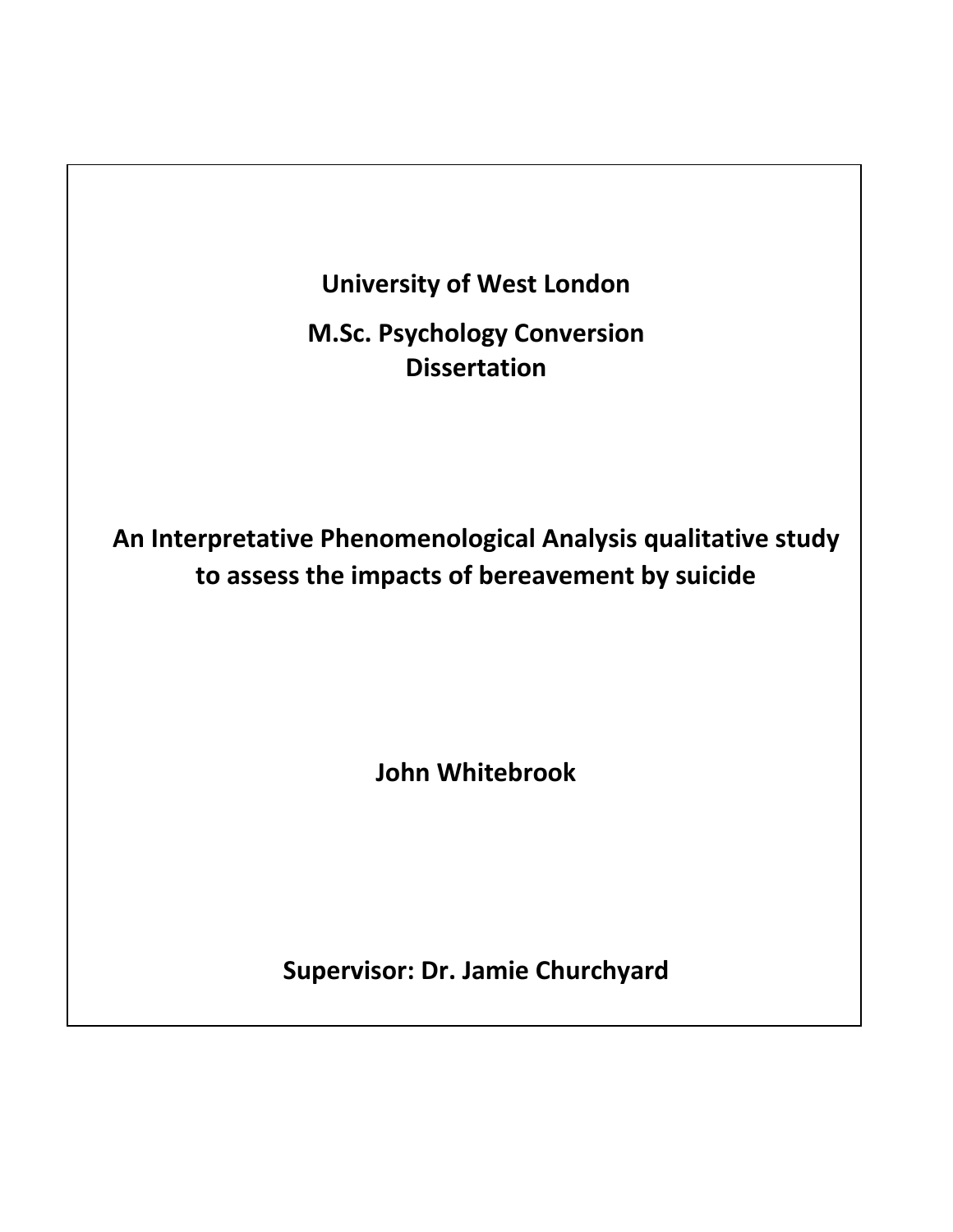# **Abstract**

Suicide is widely acknowledged as a significant, and pervasive, global public health issue. This study aimed to assess how people felt impacted after the loss of a loved one to suicide, using a qualitative design. Data were collected using in-depth face-to-face and video semi-structured interviews. Audiorecordings of the interviews were transcribed and analysed via Interpretative Phenomenological Analysis. Eight people, recruited from Survivors of Bereavement by Suicide members, participated in the study. Five super-ordinate themes emerged from the data namely: Pre-bereavement Issues, Consequences, Perceptions, Organisational Challenges and Support Network. Findings show that survivors' lives are greatly affected and that they often feel that those they lost were let down by the healthcare system. Perceptions of losses vary by relationship and elapsed time. Further education and training are required for healthcare and legal professionals, plus the emergency services, to enhance understanding of the specific needs of those bereaved by suicide. There is a strong sense that society needs a much greater, and better, awareness of suicide, and it's impacts, including the availability of bereavement assistance. Participants have been significantly assisted by participation in peer support groups but feel that the approach to postvention, and prevention, is highly fragmented and requires overhaul, with survivors having a much larger role.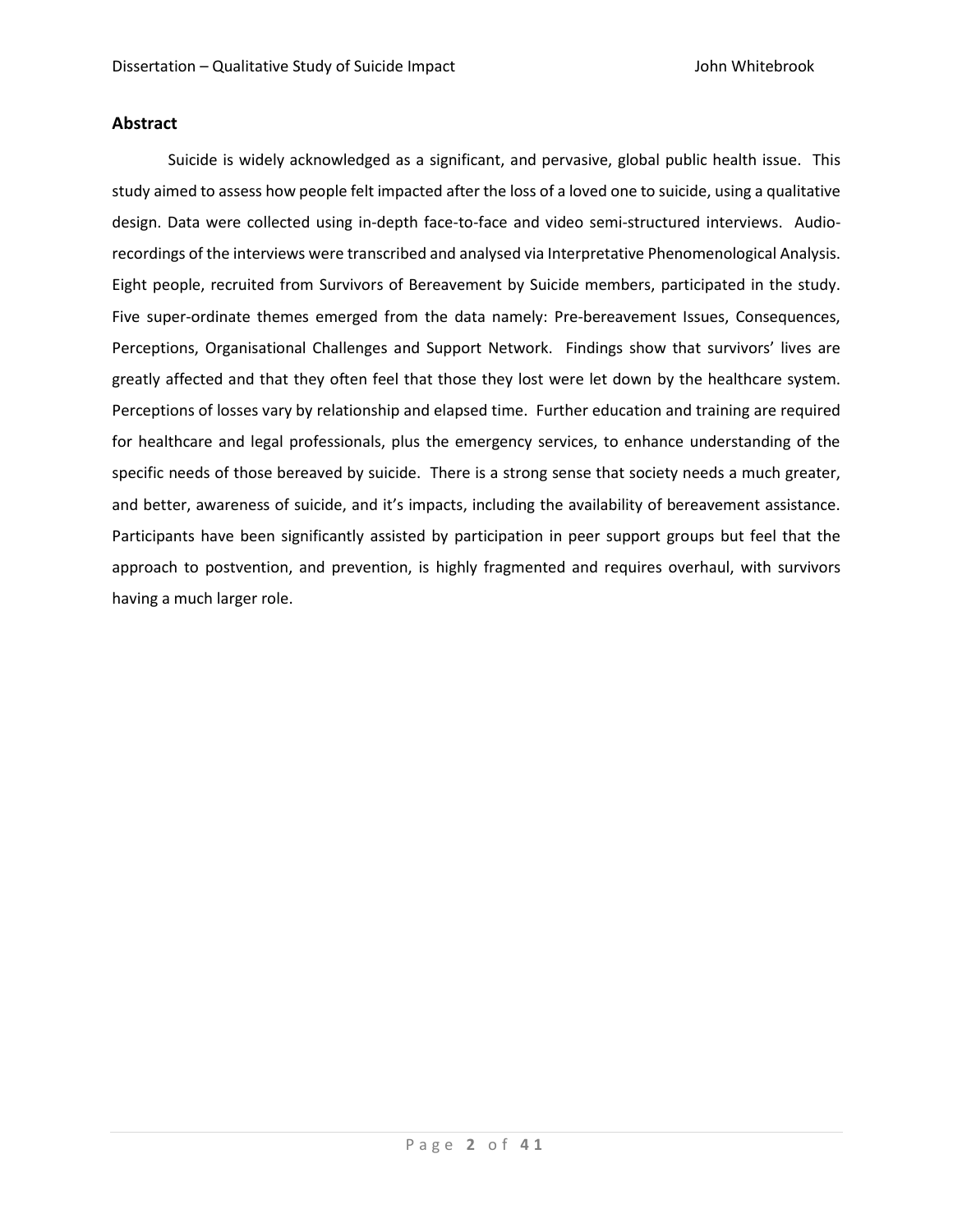# **Introduction**

#### Background

Based on figures from the World Health Organisation, the death rate, by suicide, is approximately one million per annum, across the world (Turecki & Brent, 2016), with an estimated 25 of those bereaved, per incident, being deeply affected (Levi-Belz & Lev-Ari, 2019). In the US, it's been observed that the prevalence of loss by suicide is far greater than routinely considered, with half the populace exposed and a third bereaved (Feigelman, Cerel, McIntosh, Brent & Gutin, 2018). Rates vary across the globe both between and within countries, with as much as a ten-fold disparity across locations, reflecting socioeconomic trends. In China, accessibility of deadly pesticides is thought to account for a three-fold higher incidence of suicide in rural areas and for the greater frequency amongst women (Turecki & Brent, 2016). In Europe, suicide frequencies are greater in the North and East (30/100,000 in Lithuania) and lower in the South and West (3/100,000 in Greece). Overall, the ratio of male to female suicides is 5:1, for the region, but it seems that cultural factors can have a strong influence as some migrant communities show rates more in common with their origins rather than their country of adoption (Spallek et al., 2015). A combination of substance abuse, poverty, and negative impact on their culture, may explain high rates of suicide amongst indigenous peoples. In the elderly, suicide is relatively common where there is a longstanding, underlying health issue. Rates amongst the younger population are increasing with both ideation and behaviour spiking in adolescence and young adulthood. Of those that die by suicide, approximately 45% consult their GP within one month of taking their lives but very few are diagnosed with a mental health issue. In general, while suicide death rates are greater in males, suicide ideation and attempts are more prevalent in females (Turecki & Brent, 2016). There are, however, apparent longstanding gender differences in rates, with Romania and Seychelles showing a particular prevalence of male suicide, the Eastern Mediterranean being close to parity and, in addition to China, Lesotho, Myanmar, Bangladesh, Morocco and Pakistan having a higher rate of female suicide, over a 17-year period assessed. Also, the selection of suicide method has been found to vary by gender and locality (Pridmore & Pridmore, 2020). Prior exposure to suicide, including by non-blood relatives and friends, is a particular risk indictor for suicide when compared to bereavement by other means (Zortea et al., 2020). It's possible that the increase in likelihood of suicide, by some survivors, is due to a perception that their loss has made suicide an acceptable option in determining their own fate. For the majority, though, losing someone to suicide is more likely to be a protective factor due to their mindfulness of the bearing on those left behind (Pitman et al., 2017). As might be expected, world events can have an impact on suicide rates and while conflicts around the globe currently receive more coverage, closer to home, the multi-generational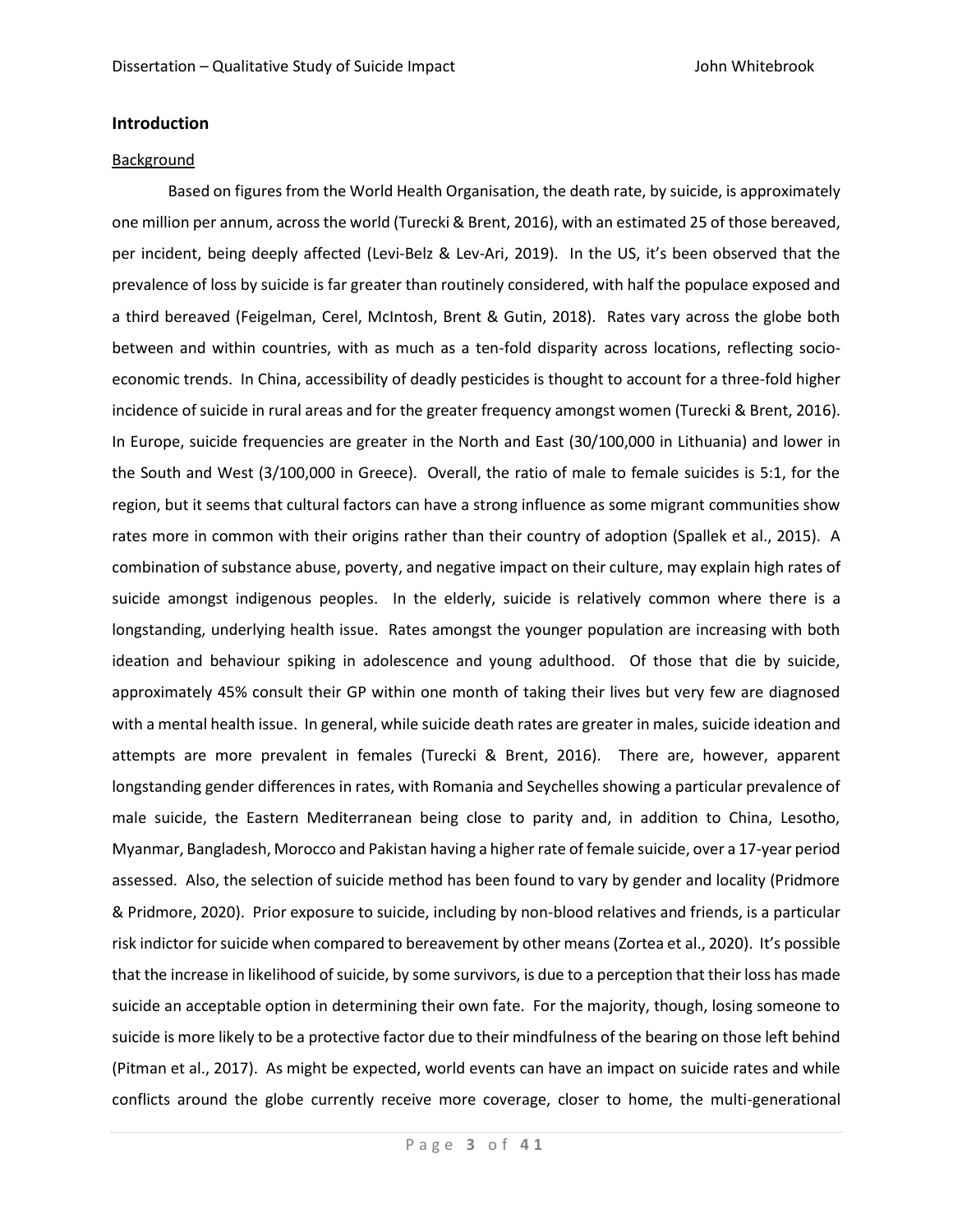'Troubles' in Northern Ireland have been shown to cause an increase in the rate of suicide (O'Neill & O'Connor, 2020).

Studies have found that frequently used risk evaluation scales are not reliable, in isolation, to correctly suggest the likelihood of future self-harm and suicide with the outputs being no more accurate than chance (Steeg et al., 2018). There are developments of new scales, and one has been reported to show promise, still in conjunction with professional assessments but less reliant on self-reporting, in being more appropriately indicative of the risk (Calati et al., 2020).

## **Survivors**

A suicide survivor is typically considered to have lost a family member, or friend, with whom they had a significant relationship, and where their life is permanently shifted by the bereavement (Schneider, Grebner, Schnabel & Georgi, 2011). This is very different, in terms of the intensity and longevity of impact, from those who may be involved in suicide such as emergency services, healthcare workers, and witnesses, although some mental health professionals have been found to be distressed by dealing with suicide (Andriessen & Krysinska, 2012) and a nested scale has been proposed that ranges from 'exposed' to 'affected' and, ultimately, 'bereaved'. Within the latter, it has been suggested that 'suicide-bereaved short-term' and 'suicide-bereaved long-term' are sub-categories where the prolonged scenario can lead to incapacitating sequelae (Cerel et al., 2014). Coping with grief is not a universal, nor linear, process and is impacted by numerous factors including the relationship to the person lost, gender of the bereaved and cultural norms. The Dual Process Model (Stroebe & Schut, 2010) suggests that the bereaved fluctuate between loss-oriented and restoration-oriented behaviours. The former deal with the direct impact of grief such as sadness, reminiscing and the circumstances that lead to the death, while the latter are to do with distractions, and new activities, but may involve a degree of avoidance or denial. This model was proposed over 20 years ago but a recent systematic review found it to be highly applicable across studies from 1999 to 2016 (Fiore, 2019). There is an apparent divergence between how suicide survivors perceive their bereavement as being different to other types, due to elements such as stigma, guilt, anger, abandonment, and longing to understand, versus the viewpoint common in the literature that all forms of bereavement are largely analogous (Andriessen & Krysinska, 2012; Young et al., 2012). While some studies support those bereaved by suicide experiencing psychological distress above and beyond that associated with other types of loss (Nam, 2016; Sheehan et al., 2018) others suggest the difference is negligible (Carmassi et al., 2013). In his review of 40 years of US grief therapy private practice, primarily with suicide survivors, Jordan (2020) suggests that losses to suicide are differentiated by "perceived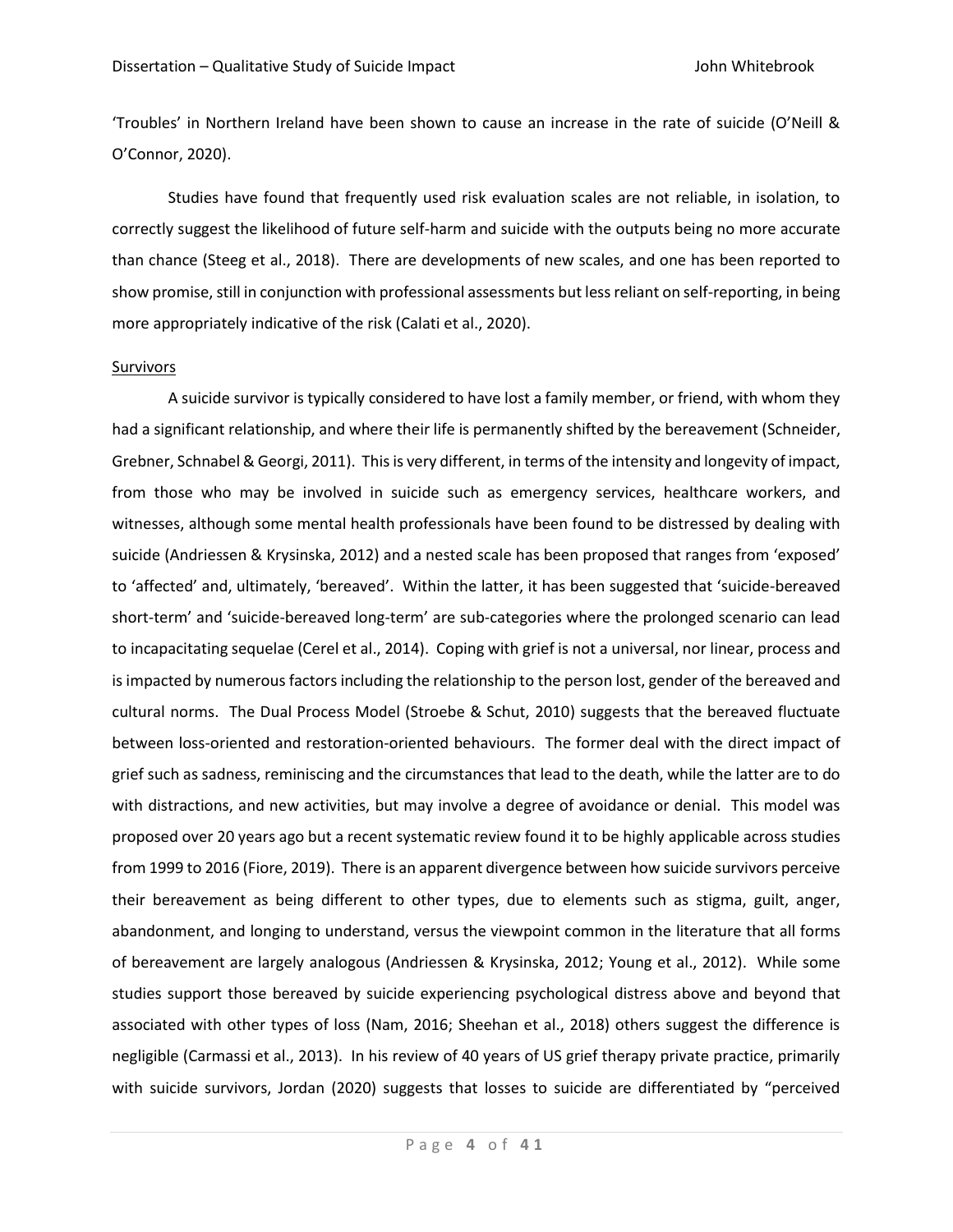intentionality" and "perceived responsibility", reflecting the voluntary nature of the deaths and the survivors' drive to designate accountability and deal with their own guilt.

Survivors of suicide are prone to anxiety, depression and pathological 'Complicated Grief' (CG). The concept of CG has been deliberated for a considerable time but has become recognised as a clinical condition (Nakajima, 2018). CG has been found to induce the avoidance of situations evocative of survivors' loss, which can inhibit the grieving process (Nam, 2016). Those bereaved also struggle with selfblame (Testoni, Francescon, De Leo, Santini & Zamperini, 2019), stigma (Sheehan et al., 2018), Post-Traumatic Stress Disorder (PTSD), hopelessness, severe psychological stress, and can be at a greater risk of suicide arising from CG (Bellini et al., 2018). Sharing with others has been shown to be a major alleviant of such conditions (Levi-Belz & Lev-Ari, 2019). When assessed, in terms of overall demographics and suicide causality, trauma being inversely proportional to the age of the person lost was the only determining factor. The relationship the bereaved had with the deceased may define the way in which they grieve and influence the effectiveness of postvention (support for survivors) activities. This may reflect the cultural acceptability of suicide as a practice (Schneider et al., 2011).

## Relationships

Losing a parent to suicide has been associated with persistent abuse of alcohol and/or other substances, reduced capability, anxiety, and increased frequency of severe depressive episodes (Brent, Melham, Donohoe & Walker, 2009). Longer-term depression was observed where, during the initial nine months post-bereavement, survivors reported anxiety, anger, suicidality, other stressful events, PTSD, or lack of support and/or family unity. It can also be exacerbated by CG, self-esteem issues, lack of coping strategies, attribution of blame, and the loss being of a mother.

In the literature, there are relatively few studies looking at the ramifications of sibling loss to suicide. Post-traumatic psychological stress, from a Norwegian national study, has been found to be higher amongst surviving siblings living with their parents, attributed to the overall family shared burden, compared to their parents themselves and siblings living away from the family home (Dyregrov & Dyregrov, 2005). The latter may be somewhat protected by the separation, life circumstances and personal relationships. Parental hypervigilance was also a confounding issue, in many cases, and different perspectives, on both the individual and their loss to suicide, can be a barrier to communication regarding how each person is coping with their grief.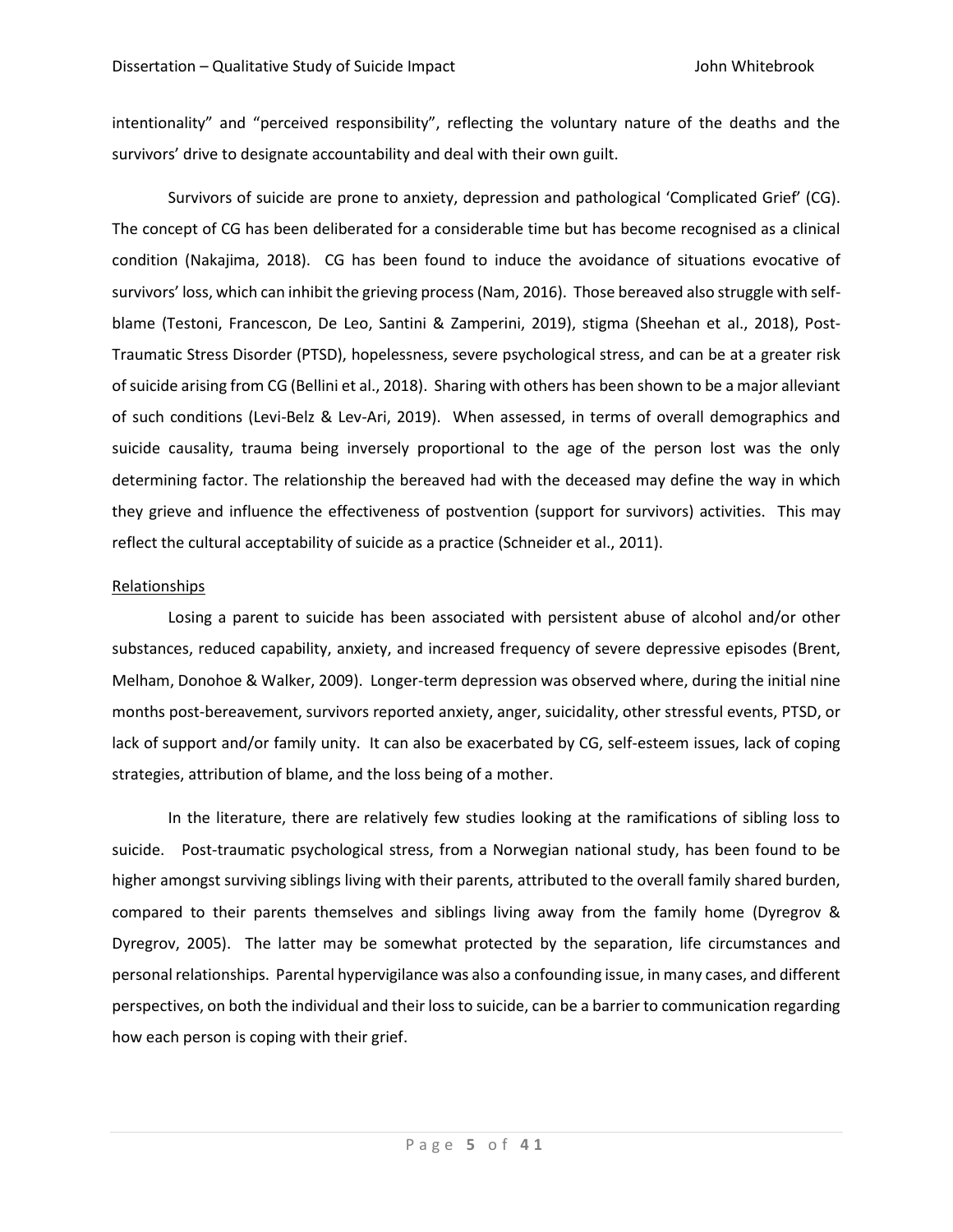In Denmark, an analysis of a national registry showed that the loss of a partner to suicide, in comparison to other types of bereavement or the general population, lead to an increased likelihood of both physical and mental health issues. Survivors of losing a partner were also found to have reduced life expectancy and higher levels of divorce, children in care, sick leave, and unemployment (Erlangsen et al., 2017).

Parents bereaved by suicide often report trouble sleeping, invasive thoughts, alienation, loss of interest in pursuits, and problems concentrating. Also, PTSD has been found to be frequent amongst parents bereaved by the loss of a child to causes deemed 'violent' including accidents, homicides, and suicides, thereby often resulting in anxiety and depression plus resentment, diminished self-worth and difficulties coping (Murphy et al., 1999). Other research has found no correlation of parental gender (or that of the child lost) with depression and grief, with the authors noting that this may be due to their approach of soliciting participation from death records, rather than avenues such as support groups or clinicians, leading to a larger than typical number of males being involved (Harper, O'Connor & O'Carroll, 2015). Grief, and its associated health issues, has been demonstrated to be the most impactful life stressor, lasting several decades and, in essence, become a lifetime issue for parents, especially mothers (Harper, O'Connor, Dickson & O'Carroll, 2011). Poor coping mechanisms, such as excessive alcohol and/or substance use, and avoidance, reflective of depressive indicators, have been found in parents experiencing severe grief. These can become potentially life-threatening maladaptive practices and seem related to the bereavement process rather than the type of loss (Harper, O'Connor & O'Carroll, 2014). An Australian qualitative study found that surviving parents focussed on making sense of their loss, ways of dealing with it and striving for a greater understanding, which are in line with the Dual Process Model (Ross, Kõlves, Kunde & De Leo, 2018).

People whose close friends take their lives are more likely to be concerned for other friends than their family members. While a suicide death, of a friend, can stimulate suicide ideation, especially where they believe they have similar susceptibilities, it is often protective in terms of raising awareness of the devastating impact (Pitman et al., 2017). Research into the implications of losing a close friend to suicide is a neglected area (Maple et al., 2017).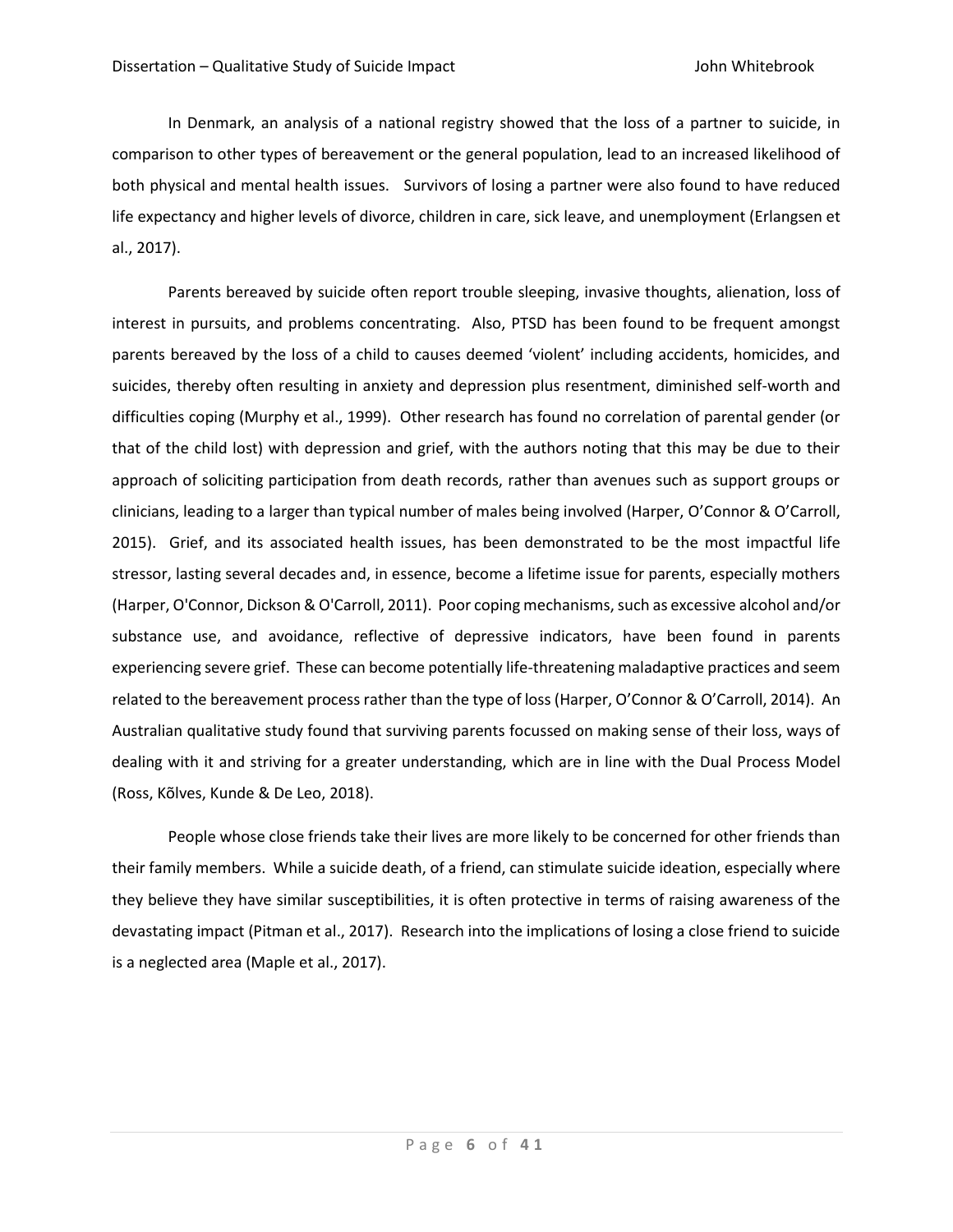#### Trauma

Where the person lost had made prior suicide bids, had long-term mental health issues, or demonstrated anti-social behaviour, survivors sometimes feel a sense of release at their passing (Schneider et al., 2011). However, following bereavement, typically 'acute grief' manifests as powerful and disturbing sensations. Psychological shock can be protective, in the short to mid-term, and prevent an individual being overwhelmed with gloom and desolation. This can allow them to deal with the administrative aspects of death such as registrars, funeral directors, travel, and finances. It is usually only a temporary reprieve, however, with distress and despondency setting in over the following period and, in some cases, not resonating fully until some months have passed. Whatever the timeframe for an individual, acute grief most often transitions into 'integrated grief', as they adapt to their loss and their new life, but for a few people, the dire pain and suffering of their bereavement perpetuates and is deemed CG (Young et al., 2012). The likelihood of CG is greater amongst those bereaved by suicide and typically involves issues with completing everyday tasks and work responsibilities, ability to socialise, depression, and a higher probability of suicidality. It has also been found to be potentially exacerbated by stigma associated with death by suicide (Hanschmidt, Lehnig, Riedel-Heller & Kersting, 2016). The question of whether they could have done something to prevent the suicide haunts many survivors (Levi-Belz, 2016). While there is general acknowledgement that survivors of sudden bereavements are more prone to suicide, a recent study found that, even when controlled for multiple variables, this is both more prevalent amongst suicide survivors and greater still in suicide survivors that lost a child (Hamdan, Berkman, Lavi, Levy & Brent, 2020). There are several potential avenues for support, including friends, family, colleagues, healthcare programs, therapists, and peer groups but the availability and effectiveness of these can vary considerably (Cerel, Padgett, Conwell & Reid, 2009; Pitman, 2018).

Results from a large-scale meta-analysis and systematic review, of media reports on suicide, showed that there is a material effect on the frequency of suicide in the general population where a celebrity is involved. The associated increase was noted as 13%, immediately after the report, but that was amplified to 30% where the method was included. Non-celebrity suicide reports did not seem to show a discernible effect. The authors suggest that improved adherence to reporting guidelines could moderate such influences (Niederkrotenthaler et al., 2020). Research has shown that social media plays a role in propagating clusters of suicidal behaviour in teenagers that identify with those they admire (contemporaries or the famous) that have taken their own lives (Hawton et al., 2020). Although somewhat less stigmatised than in the past, associated with historical religious and cultural practices, these days, in Western society, suicide is less overtly judged but implied criticism can still be subtly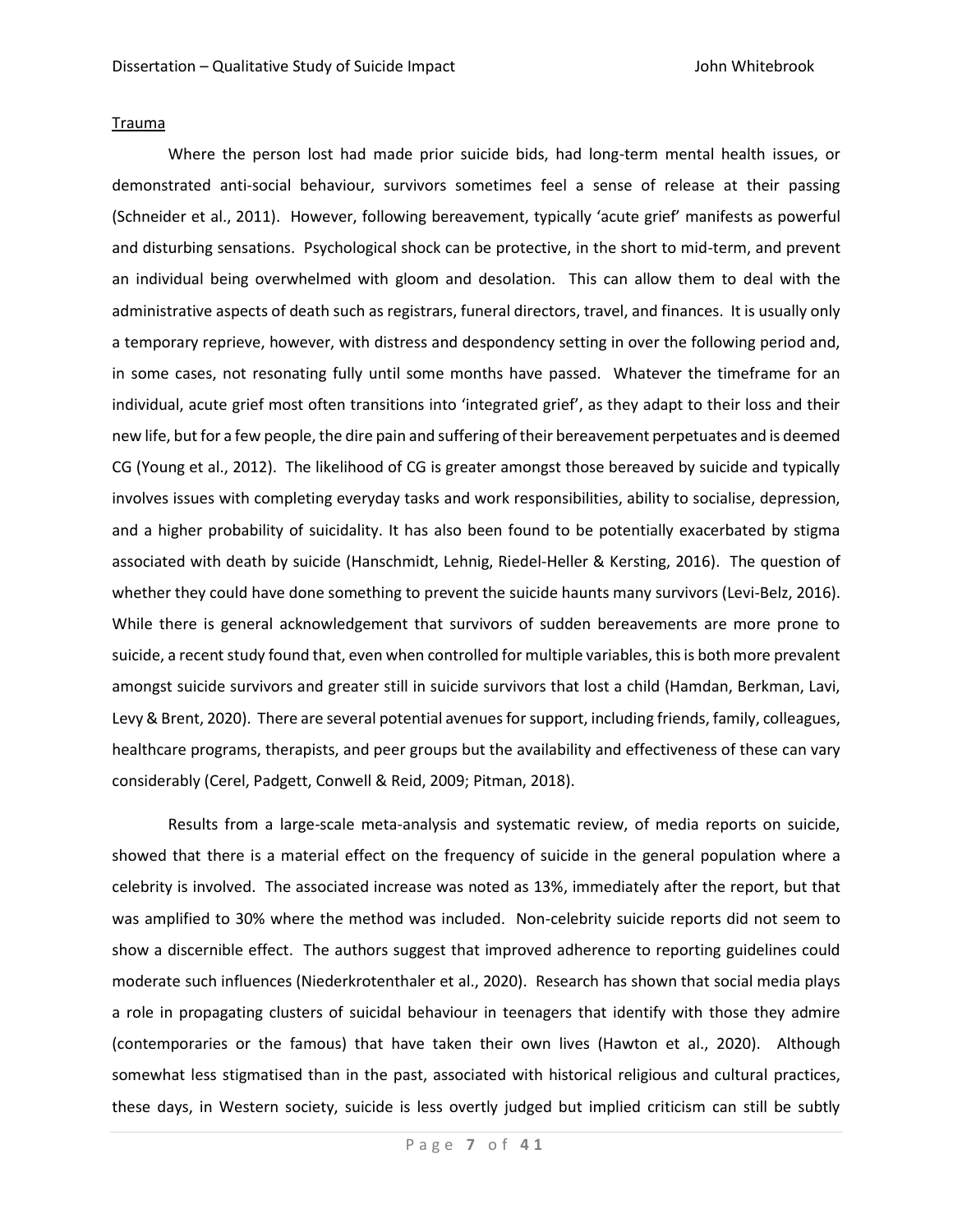expressed in terms of ostracism, seclusion and informal censure. Stigma can adversely affect survivors' mental health resulting in feelings of humiliation, reducing their quality of life, and increasing their own risk of suicide. There is a divergence of opinion on the de-stigmatisation of suicide itself, as some argue it is a deterrent to the act, whilst others contend it is an obstacle to the vulnerable seeking help (Scocco, Castriotta, Toffol & Preti, 2012). Regardless of socio-economic status, education, family circumstances, sex, and personal suicidality, research has shown that the intensity of psychological pressure experienced by survivors is directly related to their perception of stigma associated with their loss (Scocco, Preti, Totaro, Ferrari & Toffol, 2017). In their qualitative study, Peters, Cunningham, Murphy and Jackson (2016) concluded that the dynamics of stigma can lead to survivors feeling unable to share their feelings, thus cutting off an avenue for adjustment and disabling their ability to focus on positive memories. A large quantitative study indicated that those bereaved by suicide experienced stigma, remorse, and embarrassment, more intensely than where other causes of abrupt fatality, whether natural or unnatural, were involved (Pitman, Osborn, Rantell & King, 2016). Together, the phenomenological and magnitude information, from these studies respectively, highlights the pervasiveness of stigma, within the bereaved by suicide community, and the need to understand the factors involved in greater depth. There is also a significant cost to the economy associated with mental health in general and, specifically, suicide. In their 'economic case', Knapp, McDaid & Parsonage (2011) indicate that Applied Suicide Intervention Skills Training (ASIST) for GP's would be a highly cost-effective measure in terms of prevention and thereby meaningfully reduced losses and bereavement aftermath.

#### **Support**

While understanding and encouragement from others can be apparent in the immediate aftermath of a suicide bereavement, this has been found to often wain thereafter. The bereaved tend to view the value of things differently and what previously seemed mutually important, subsequently only holds appeal to the non-bereaved. Lack of tolerance, on both sides, can lead to withdrawal and isolation (Dyregrov & Dyregrov, 2005). Despite appreciating a wide range of pragmatic and emotional support from peers, professionals, colleagues, as well as friends and family, suicide survivors can often be deflated by a sense that those around them either do not react to, or even show any awareness of, their struggles. With it being estimated that one out of four survivors get no explicit support, there is a significant obscured level of distress that remains unhandled and could be divulged with more persistent offers of assistance (Pitman et al., 2018).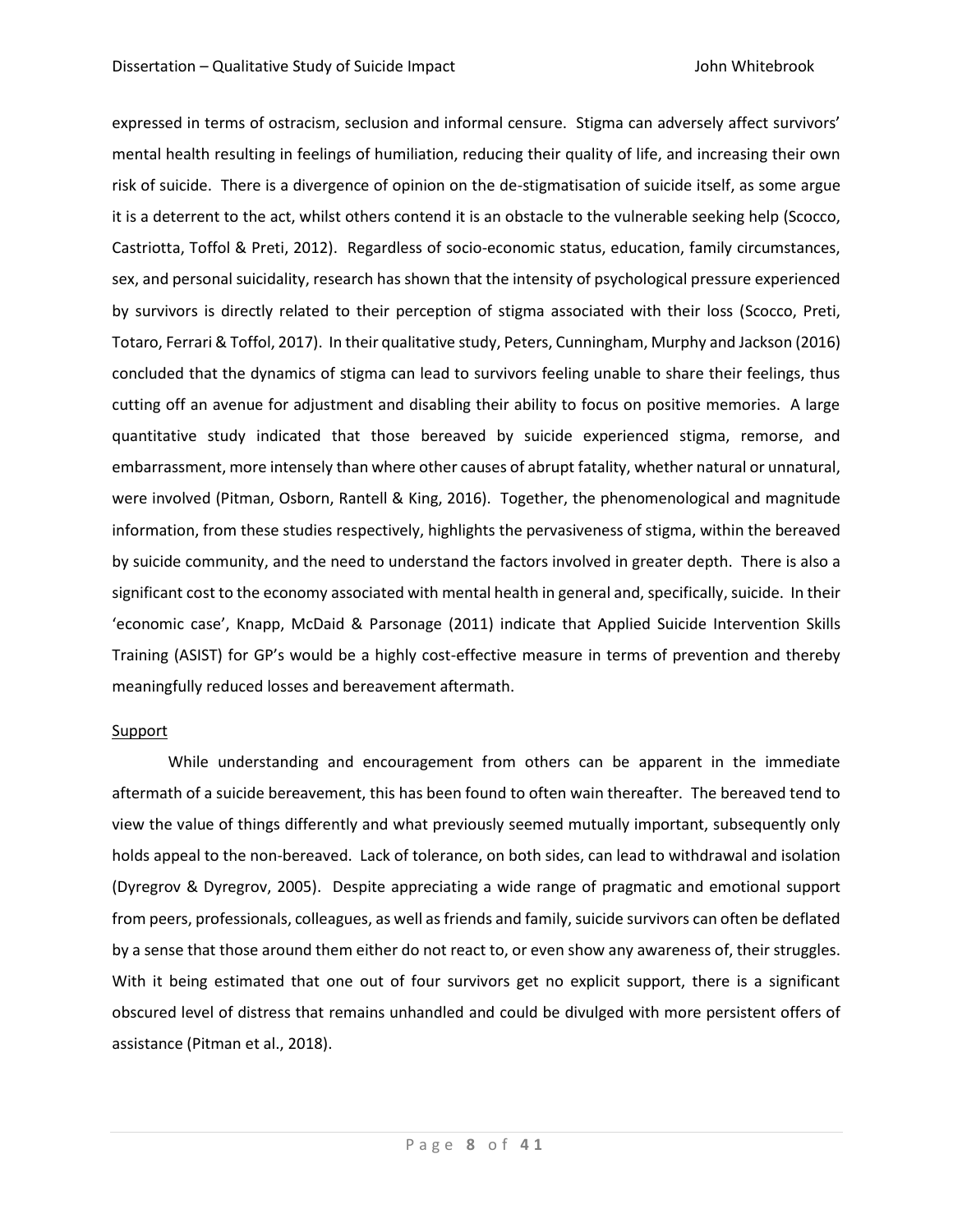Governments in various parts of the world, covering Australia, New Zealand, the US, and parts of Europe, including the UK, have introduced suicide prevention initiatives, embracing postvention. These programs encompass literature, online resources, awareness, fund raising, events and expositions plus days specified to promote the needs of those at risk and/or survivors. The value of such programs is largely unproven, and the societal taboo associated with suicide may still be a major barrier to these programs achieving their goals (Andriessen et al., 2019). Reflective of devolution, there are separate suicide prevention initiatives in England (Preventing suicide in England), Wales (Talk to me 2), Scotland (Every Life Matters), and Northern Ireland (Project Life 2). A missing component from all of them is a seat at the table for survivors in the setting of policies on prevention and postvention (Andriessen & Krysinska, 2012). Each of the four UK strategies has ministerial level oversight and in England the 'Minister for Patient Safety, Suicide Prevention and Mental Health' has responsibilities which include 'suicide prevention and crisis prevention'. As a result of the COVID-19 pandemic, the undercurrent of increased mental healthcare issues is something which could have significant downstream ramifications (Gunnell et al., 2020). Of the four approaches, only the one for England acknowledges this increased risk and has been updated this year (Department of Health, 2021). Despite the growing need, most of the support for those bereaved by suicide comes from the voluntary sector (Pitman, 2018), even though there seems a broad consensus that suicide prevention and bereavement is a substantial public health issue (Andriessen, Krysinska, Kõlves & Reavley, 2019; Calati et al., 2020; Zortea, Cleare, Melson, Wetherall, & O'Connor, 2020).

Those bereaved by suicide are not only prone to their own mental health challenges, but they are also subject to struggles with family relationships, reduced abilities, finances, spirituality, and officialdom. Peer support groups have been found to be effective in providing for the diverse needs and difficulties of survivors, especially where psychological trauma is also being addressed with a medical professional (Andriessen & Krysinska, 2012). However, in Europe, it has been gauged that only about one fifth of the bereaved attend a support group and less than half receive psychotherapy. Admitting the need for assistance, fear of stigma, and seeking other sources, such as family/friends, self-medicating, and overworking, especially by males, are barriers to accepting support. Awareness that others have managed to adapt to, and survive, bereavement by suicide can be highly beneficial (Young et al., 2012). In the UK, Survivors of Bereavement By Suicide (SoBS; https://uksobs.org/) is a volunteer organisation that offers support and resources to adults. There is a national helpline, and online resources, but the main vehicle for offering support is via peer facilitated face-to-face meetings. By necessity, due to the pandemic, at the time this study was executed, all SoBS meetings had been run online, via Zoom, for approximately 15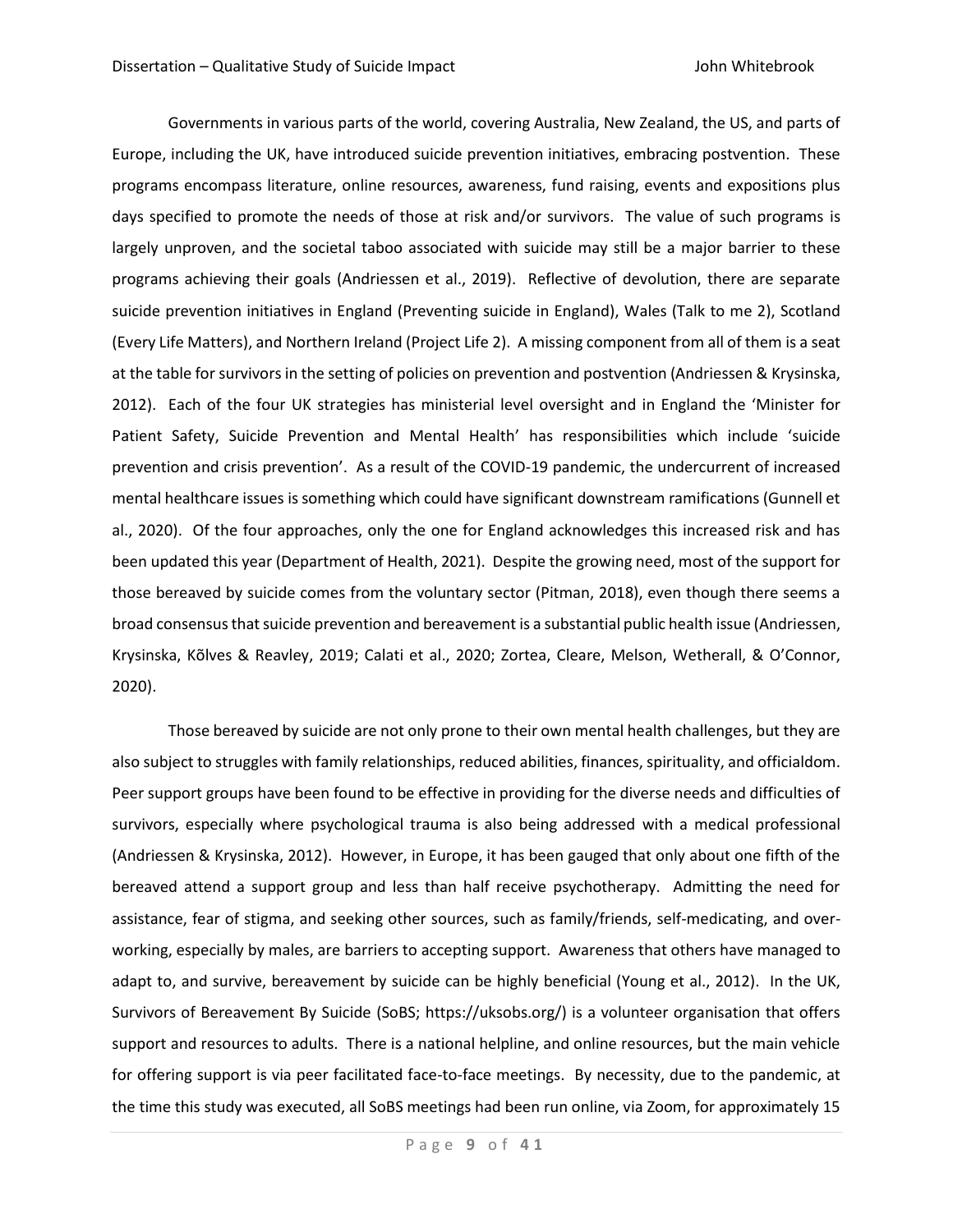months. In their systematic review of the efficacy of online support groups, Robinson and Pond (2019) found insufficient quantitative studies to draw conclusions from but did indicate that qualitative studies have demonstrated defined benefits for attendees and that survivors derive true value.

## Research Question

Andriessen (2014) analysed journal articles on suicide postvention and noted that, across 40 years, the number of articles on the topic is modest and mostly confined to the Western world via two publications that have a remit regarding survivor support activities. He suggests that research into supporting suicide survivors would benefit from their contribution and input, regarding terminology and classification, plus expansion to other localities, and reviews of resources such as social and online support. Later, the same author, with collaborators, reported results of a survey that concluded future postvention research should be cross-cultural, embrace theoretical models and integrate investigations with implementations (Andriessen, Dransart, Cerel & Maple, 2017). Associated gaps in the historical research of suicide survivor support assistance have been identified, comprising a focus on those impacted beyond immediate family, inclusion of minorities and the poor, inconsistent terminology and methodologies, plus in-depth assessments of the effectiveness of current postvention activities (Maple et al., 2017). Immediate access to a pool of participants afforded the opportunity for this study to focus on the latter, while accepting that the other factors are out of scope, due largely to the demographics of those that took part. Within a cohort of SoBS members, the aim of this study was to assess the prevalent factors of suicide related grief, their psychological impacts and both the commonalties and differences relating to loss of a partner, parent, sibling, or offspring. Variation based on the elapsed time since the bereavement was also assessed. Given the focus on participants' personal experiences, plus the researcher's exposure and perspective, Interpretative Phenomenological Analysis (IPA) was employed as the investigative approach.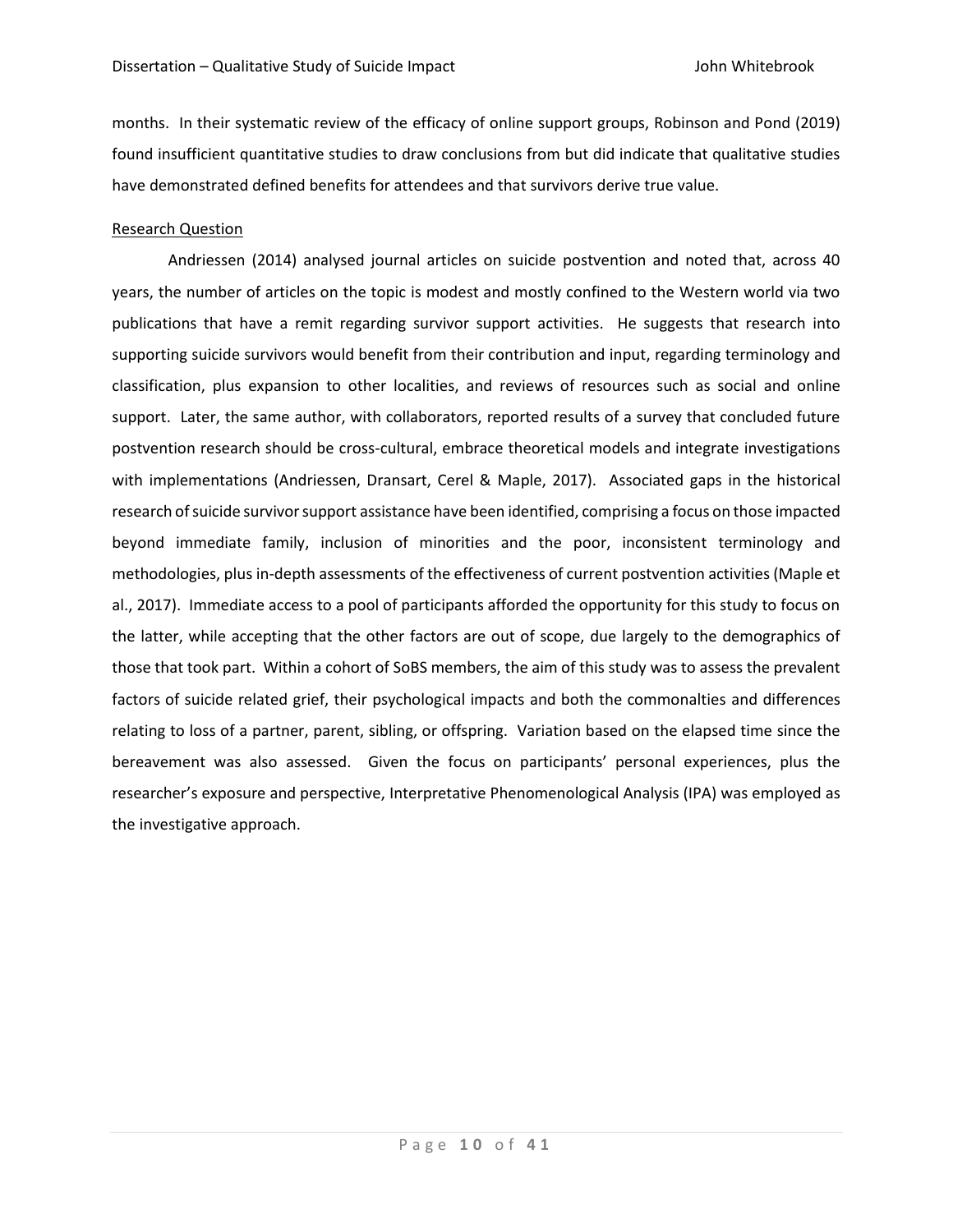## **Method**

#### Design

This study was qualitative, using Semi-Structured Interviews (SSI's) to gather information for Interpretative Phenomenological Analysis (IPA). Given the poignant and complex subject matter to be studied, SSI's were likely to garner rich and experiential information that allowed meaningful coding and thereby indicative patterns to be derived. SSI's facilitated both a demonstration of empathy and a level of guidance across the interviews, whilst still allowing participants the flexibility to fully explore their stories and raise fresh topics. IPA was used to make overall sense of the experiences, shared by participants, and their connotations both in terms of the material bearings and the shift in thought patterns. The iterative aspect to this approach, within and across participants, facilitates the development of theories as to underlying and/or common attributes plus the identification of novel, rare or unique perspectives (Smith & Osborn, 2008). As an approach, IPA acknowledges the researcher's role and how prior conceptions influence the interpretation. The procedure is dynamic and recognises that the researcher actively contributes to the outcome, in that IPA involves a two-step process. That is, the interpretation of their own lived experiences by the participants and, subsequently, the interpretation of how they relate their life episodes, and associated feelings, by the researcher.

British Psychological Society (BPS) ethical considerations were addressed, including obtaining ethical approval from the University of West London (UWL) School of Human and Social Sciences Ethics Panel (Appendix I). The materials provided for informed consent and notification of the right to withdraw at any point. They were also provided to Survivors of Bereavement By Suicide (SoBS) leadership for review, and approval to recruit members was obtained prior to the study being initiated. That said, given the highly emotive nature of the investigative area, there were still potential risks that required mitigation. With the participants being drawn from those that regularly attend SoBS meetings, they have demonstrated their willingness to discuss the background to their bereavement and the associated trauma. The Debrief Sheet (Appendix F) points people towards sources of support (their GP, SoBS, MIND and The Samaritans) should they be required. The fact that the researcher has also been bereaved by suicide, and is known to them, put participants at ease and provided empathy to the interview process. The researcher had been a SoBS member for three and a half years, at the timeframe of the interviews and, as a trained SoBS volunteer for several months, had facilitated numerous group meetings (see Appendices G & H regarding SoBS volunteer confirmation). In the unlikely scenario, should potential participant self-harm have been suspected, the researcher is also a trained volunteer with CALM (Campaign Against Living Miserably) and could provide direction to the appropriate assistance. If an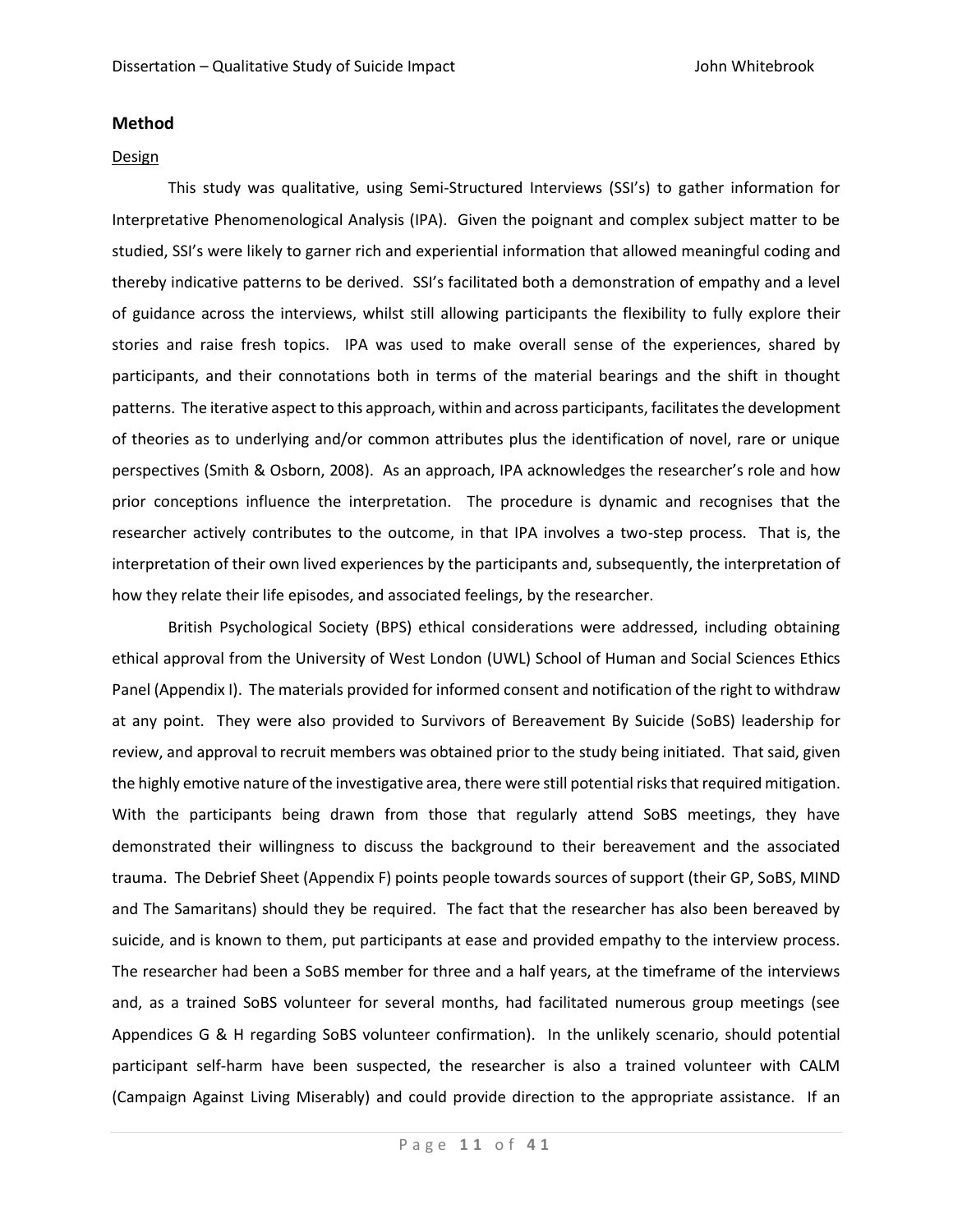extreme concern had arisen, the overall duty of care supersedes confidentiality and the police, NHS Mental Health provider (if known) or Social Services would have been contacted. This reflects SoBS operating procedures, plus BPS guidelines, and was made clear in the Participant Information Sheet / Consent Form (Appendix D). In respect of the researcher's wellbeing, there are four other volunteers, that facilitate the London Group, and the broader SoBS organisation to call upon if needed, plus frequent contact with the research supervisor.

## **Participants**

Via purposive opportunity sampling, eight participants were recruited, from within the SoBS membership, to take part in the study; five of whom volunteer with SoBS. The intent was to obtain a cross-sectional sample, reflecting the loss of a range of different family members (parent(s), sibling(s), partner(s) or offspring) and a span of elapsed times from the point at which the bereavement occurred.

The age of the bereaved ranged from 23 to 65 (mean = 40.88) years. The set of bereaved was formed of seven females and one male; whereas the sex of those lost was two females to seven males (one participant lost two brothers). The male participant lost his sister with the other losses being a son, daughter, brother, brother x 2, father, partner, and father. The age of the person lost ranged from 21 to 60 (mean = 32.67) years. The elapsed years, since the loss, ranged from two to 25 (mean = 10.06).

#### Materials

All materials were created by the researcher, reviewed by the supervisor, and provided to SoBS leadership for review, prior to finalisation – see Appendix C for the SoBS agreement in principle and Appendix J for the SoBS indication to begin recruitment. The Information Sheet and Debrief Sheet were put together based on those deployed in previous assignments, adapted to the specific scenario of this study. The SSI Schedule was crafted based on the researcher's experience and knowledge of topics arising in SoBS peer support group meetings. Participants were provided with the Information Sheet which covered the background of the study (including the project leader and ethical committee approval), and they gave informed consent, prior to the interviews, plus they were provided with the Debrief Sheet, including the resources for support (see above), at the conclusion of the interviews.

The full SSI Schedule is included in Appendix E with the core questions, and two example probing questions, reproduced below:

- 1. What has been the impact of the **Trauma** on you as a person since your loss?
	- a. Potential follow-up questions: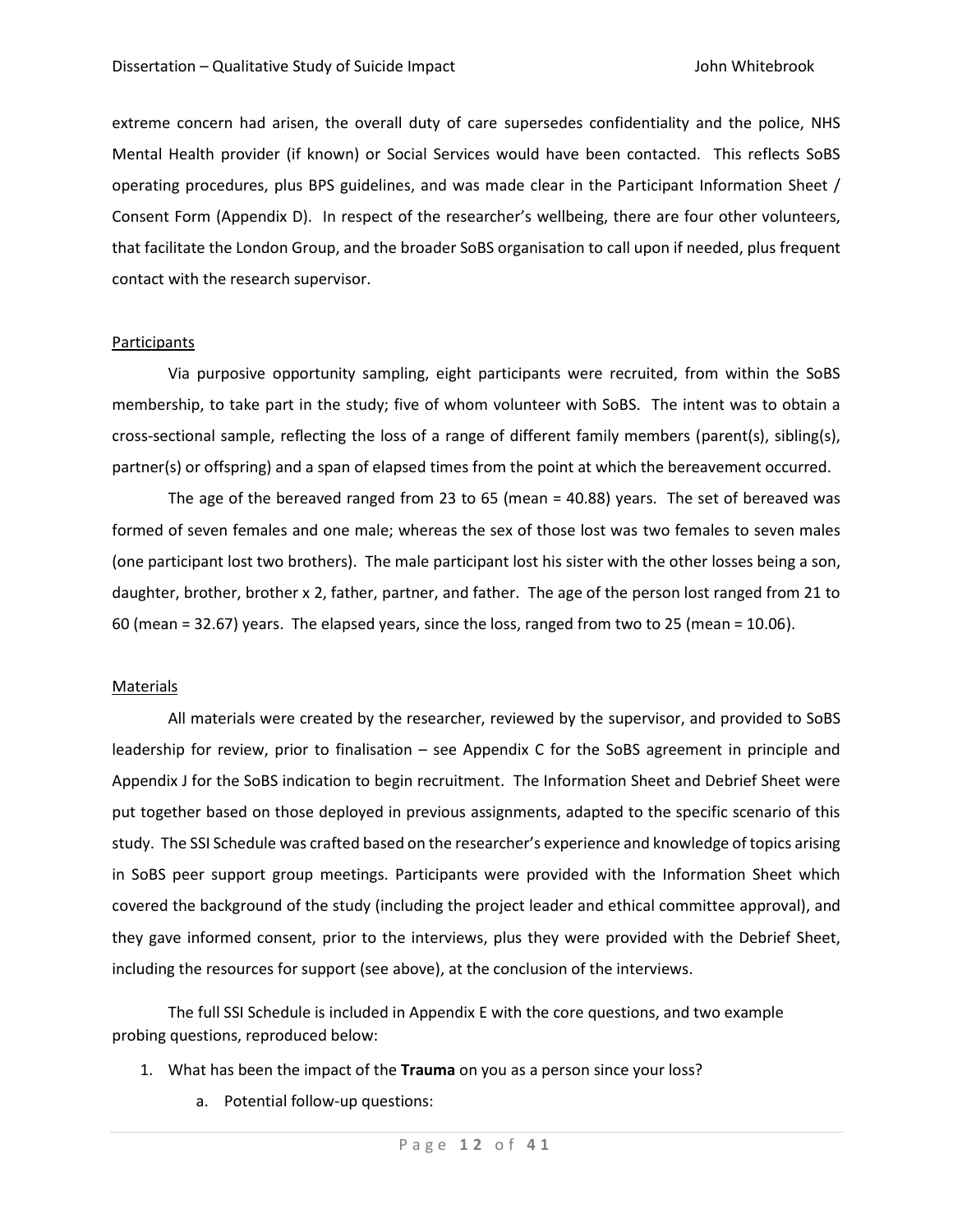- i. Has your physical and/or mental health been impacted?
- 2. Where not covered already, what has been the impact of your loss on your **Family, Friends and Relationships?**
- 3. Where not covered already, what has been the impact of your loss on your **Work and the Workplace?**
- 4. Where not covered already, what was your experience of the **Healthcare** system in relation to your loss?
- 5. Where not covered already, what was your experience of the **Legal (Police / Inquest)** system in relation to your loss?
- 6. What are your thoughts on how **Society**, in general, regards suicide?
	- a. Potential follow-up questions:
		- i. How do you feel that suicide is portrayed in the media?

## **Procedure**

The Information Sheet was emailed to participants in advance of the interviews. It offered the opportunity to ask questions and to preview the SSI schedule. Only one participant had questions and requested the schedule prior to the interview. A signed consent form was obtained from each participant before the interview with them. Half of the eight interviews were conducted in person, with the remainder being online via Zoom.

The SSI schedule (Appendix E) was followed by the researcher as a guide only, with the actual flow of the discussion being directed by the aspects the interviewees wished to focus on and/or explore. The approach was to keep the questions as open as possible giving the participants full rein to cover what was important to them. Probing was utilised, to elicit further specifics, with care taken not to solicit predefined concepts. Participant input was gathered via audio recordings using a password/code protected Apple iPhone.

At the conclusion of each interview, participants were provided with the Debrief Sheet (Appendix F) which provided contextual information on suicide trauma and reiterated the ethical considerations. It also included contact information for the researcher and supervisor. At both the outset and conclusion, it was emphasised that the audio recordings would be deleted, post-transcription, all information provided would be anonymised, via pseudonyms, and kept confidential, plus that participants have the right to both review their transcript and withdraw at any time.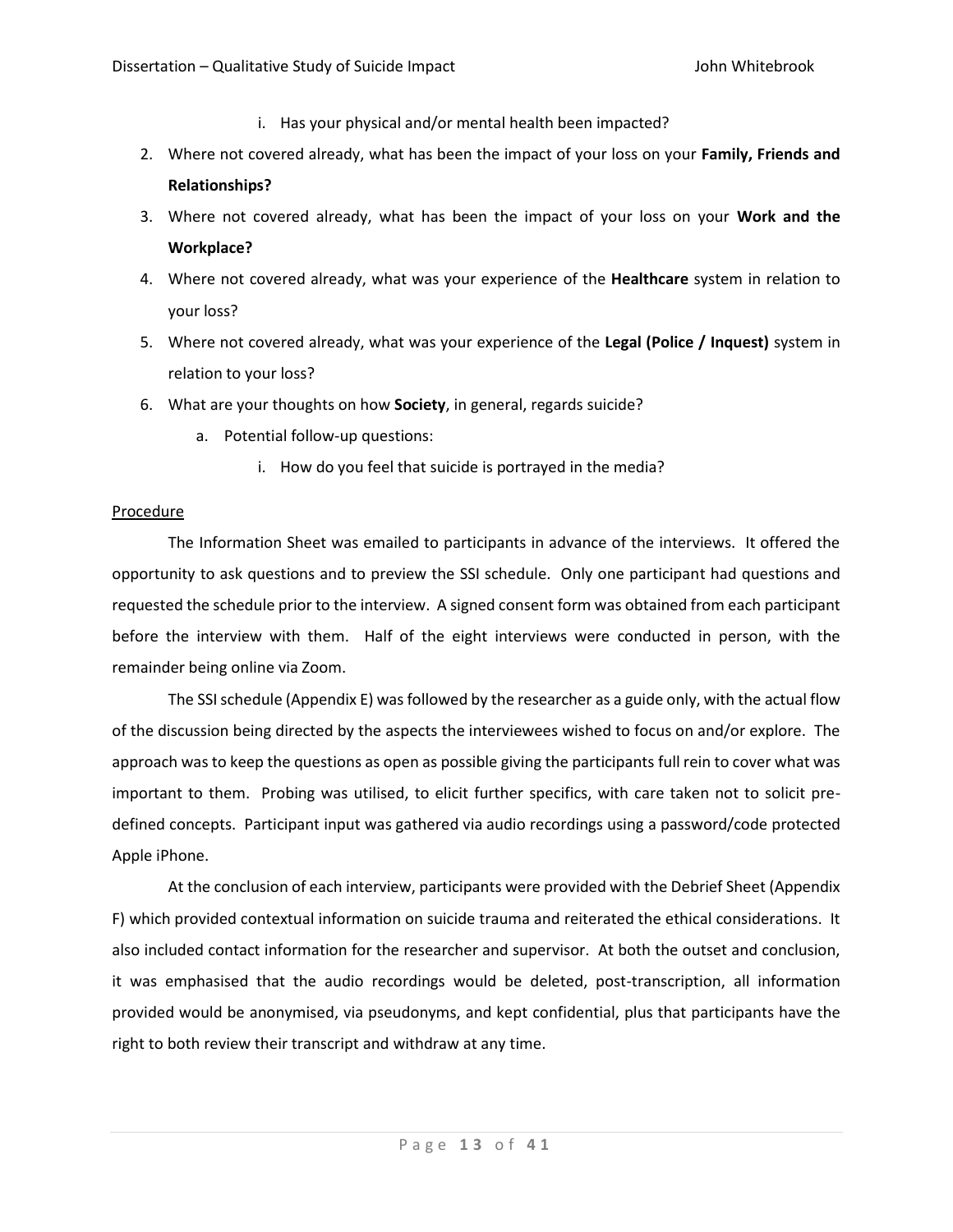It was estimated, ahead of time, that interviews would take approximately 45 minutes. In practice, each Interview lasted until the participant indicated they had no more to offer. The actual elapsed times ranged from c. 32 to c. 75 (mean = c. 56) minutes.

The eight audio recordings of the interviews were transcribed into Microsoft (MS) Word, verbatim, including the researcher questions and any interjections. Any pertinent changes in demeanour and/or emotional responses were also noted within the transcripts. Once this process was completed, the audio recordings of the interviews were deleted from all sources, that is the Apple iPhone used for capture, the personal computer to which they were transferred for transcription and a backup on the researcher's UWL MS OneDrive. To facilitate traceability, line numbers were set across the overall set of transcriptions.

Following the approach outlined by Smith and Osborn (2008) and exemplified, for qualitative research in psychology, by Pietkiewicz and Smith (2014), firstly, via multiple passes, initial, illustrative notes were recorded against the text using MS Word Comments to capture considerations, connections, and summaries, including clear consistencies, and divergencies, in the feedback from interviewees. Within the transcripts, logically related portions of text with cohesive meaning, ranging from a single sentence to several paragraphs, were used as discrete units for analysis. Secondly, these initial notes were reviewed and used to formulate a set of codes reflecting psychologically relevant recurrent terms and concepts in an interview transcript. The codes were recorded on the document, also using MS Word Comments (and the initial notes removed); the final version of this document is included herein as Appendix B. Thirdly, with an established set of codes determined, these were reviewed to derive themes pervasive in the data. Next, in establishing relationships between themes, they were clustered into a smaller number of super-ordinate themes (see Table 1). Lastly, codes, themes and theme clusters were modified and extended through multiple passes within and between the transcripts. A total of 499 segments were coded overall.

Given the sensitive nature of subject matter, from an ethical standpoint, it is vital that information that could lead to the identification of non-high-profile individuals is redacted. The information obscured, in Appendix B, includes individuals' names (unless high-profile) and any other personal information that could divulge their identity.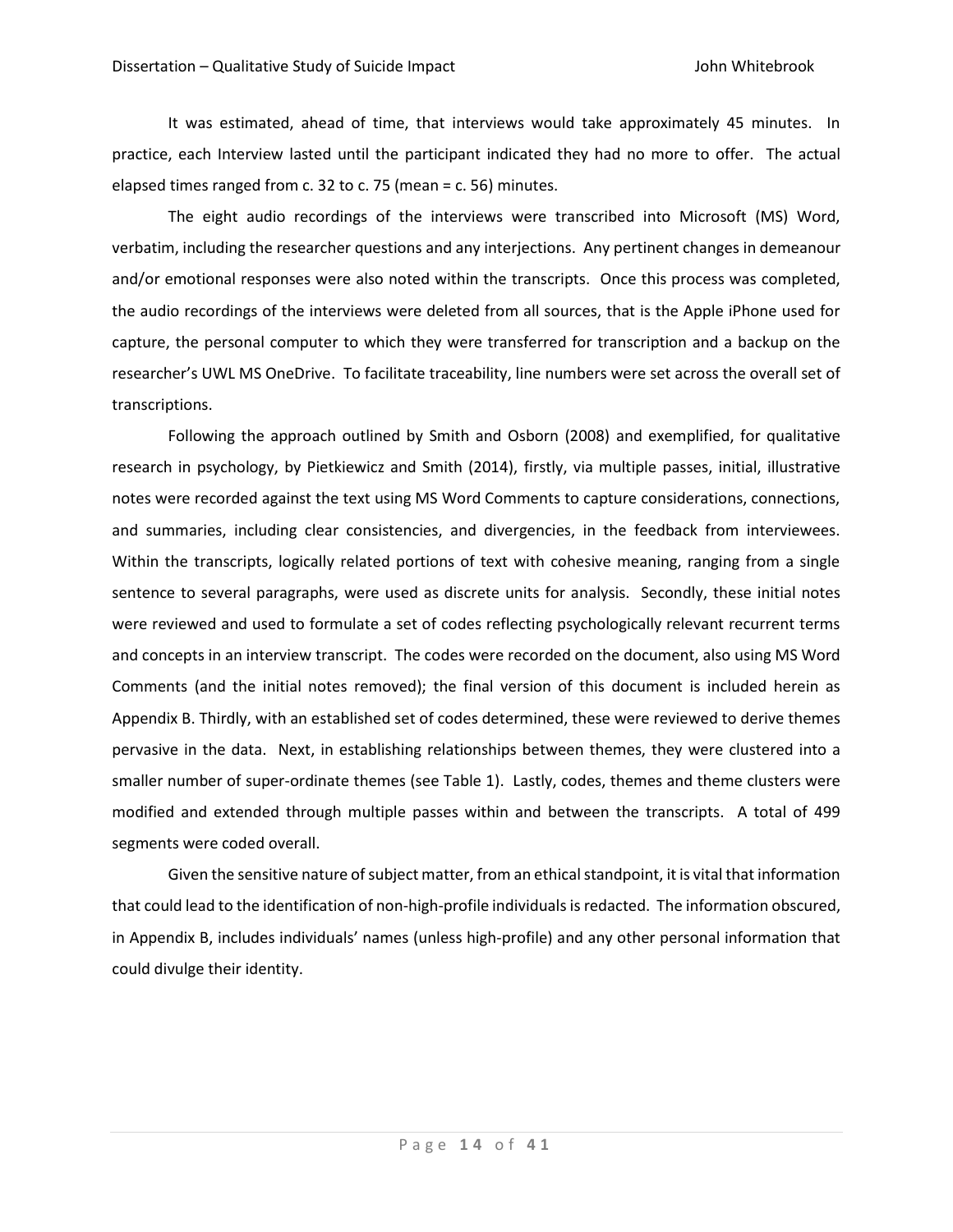# **Analysis**

This study set out to identify key themes raised when survivors of bereavement by suicide were asked to discuss the impact the loss of their loved one(s) has had on their lives, including trauma, health, and day-to-day functions. It also investigated their perceptions of external factors (society, government, support) and the variability of their opinions in the context of both their relationship to those they lost and the timeframe(s) of their loss(es). Via Interpretative Phenomenological Analysis (IPA), five theme clusters were elucidated: Pre-bereavement Issues, Consequences, Perceptions, Organisational Challenges and Support Network. The codes assigned to sections of texts reflect an orientation of concepts and feelings expressed by participants. An example of such an extract, relating to the trauma of bereavement by suicide, is: *"Yeah, my gosh! For six months I didn't go out my house. I just stayed at home. I had no desire…to go anywhere. I just, I think I was just trying to process it…"* (Appendix B, page 49, line numbers 141-143). Through iterative analysis of the transcripts, codes were aggregated into themes, and themes into super-ordinate themes (clusters) with numerous adjustments and realignments throughout the process. Finally, an overall mapping of theme clusters > themes > codes was achieved for further narrative analysis based on the derived structure (Appendix A). Table 1 presents the themes identified, for each super-ordinate theme, along with supporting data extracts from the interview transcripts in Appendix B.

## Table 1.

| Theme Cluster                        | Theme                   | Data extracts (Appendix B starting page, line numbers)                                                                                                                                                          |
|--------------------------------------|-------------------------|-----------------------------------------------------------------------------------------------------------------------------------------------------------------------------------------------------------------|
| Pre-<br>bereavement<br><b>Issues</b> | Relationship(s)         | "I felt very alienated from him because of his drinking." (125, 2334-2335)<br>"It doesn't really make any sense to me. We were, I thought we were close,<br>although she lived a great distance." (76, 907-908) |
|                                      | Personality             | "He was quite a big character, kind of someone that lit up the room<br>andvery charismatic, very funny." (117, 2112-2113)                                                                                       |
|                                      |                         | "This was out of character, looking back, becauseit was a definite change,<br>you know, that maybe should have signalled something." (106, 1813-1815)                                                           |
|                                      | Medical<br>Intervention | "They put him on some medication. But he was very unwell. He actually<br>couldn't sleep because his mind was just racing, so he couldn't even rest."<br>$(46, 56-58)$                                           |
|                                      |                         | "mirtazapine didn't really seem to be doing anything for him." (125, 2343)                                                                                                                                      |
|                                      | Suicidality             | "I didn't have any idea that he was suicidal" (126, 2355-2356)                                                                                                                                                  |
|                                      |                         | "My mum told meshe kind of always knew that he would die that way."<br>$(139, 2736 - 2738)$                                                                                                                     |
| Consequences                         |                         | "what is probably one of the worst pains in the world." (139, 2757)                                                                                                                                             |

|  |  |  |  |  |  |  | Themes regarding the impact of bereavement by suicide with supporting data extracts from the interviews. |
|--|--|--|--|--|--|--|----------------------------------------------------------------------------------------------------------|
|--|--|--|--|--|--|--|----------------------------------------------------------------------------------------------------------|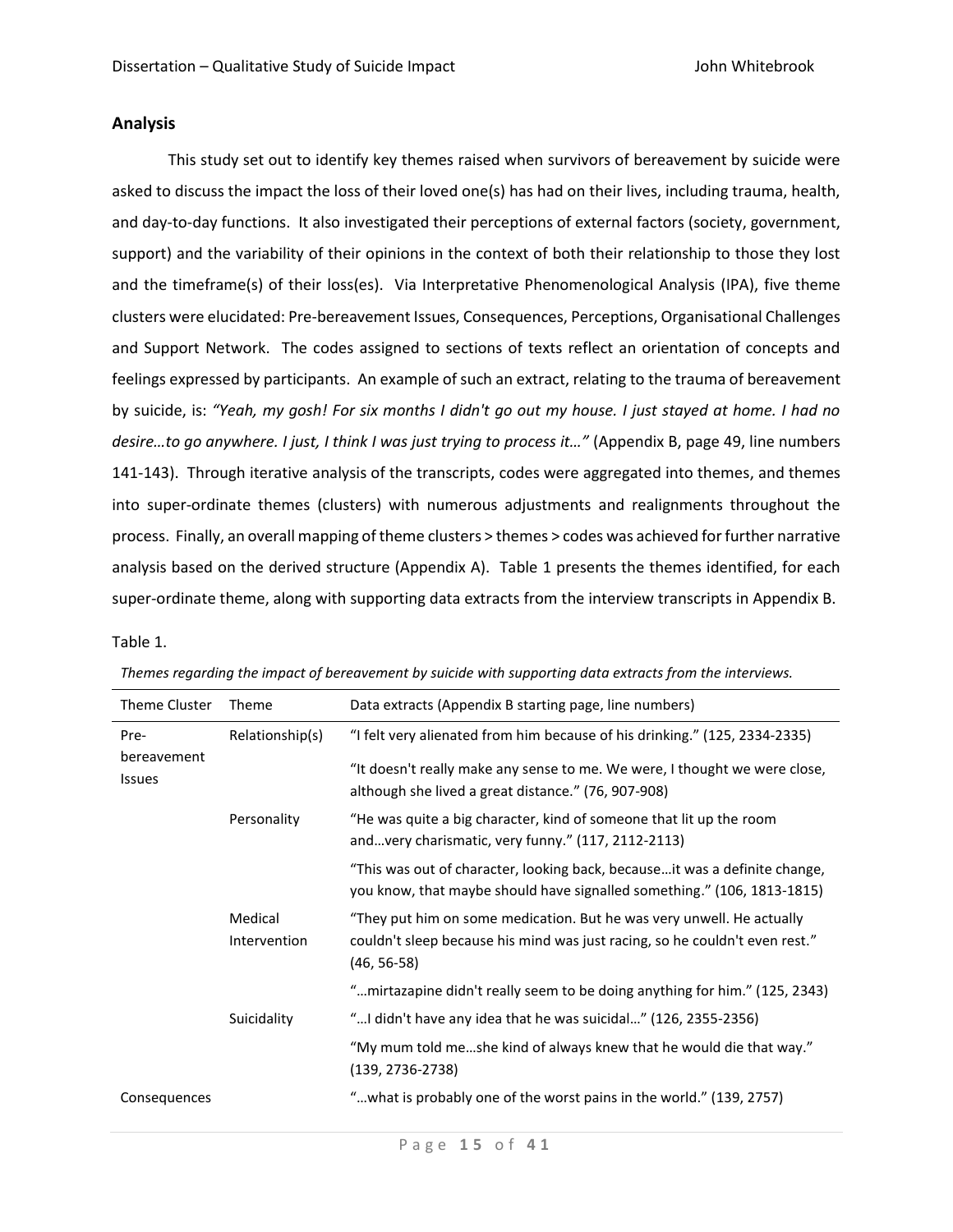| Theme Cluster                | Theme                            | Data extracts (Appendix B starting page, line numbers)                                                                                                                                                         |
|------------------------------|----------------------------------|----------------------------------------------------------------------------------------------------------------------------------------------------------------------------------------------------------------|
|                              | Shock and<br>trauma              | " I always say that the biggest achievement in my life is surviving that<br>loss." (143, 2863-2864)                                                                                                            |
|                              | Medical<br>consequences          | "part of the PTSD iscouldn't make decisions, I couldn't interact with<br>people" (79, 1012-1013)                                                                                                               |
|                              |                                  | " I did self-harm." (144, 2894)                                                                                                                                                                                |
|                              | Sense of guilt<br>and/or blame   | "You don't know whether to feel angry, sad, sad for them! You miss them!<br>Upset! Guilty!" (150, 3085-3086)                                                                                                   |
|                              |                                  | "and of course, all the guilt as well, that comes with suicide. It's really<br>hard to push past the idea that there's something you could have done."<br>$(118, 2143 - 2144)$                                 |
|                              | Interactions                     | "emotionallyit makes you feel very vulnerable." (135, 2639-2640)                                                                                                                                               |
| with others<br>Focus         |                                  | " people give the throwaway comments like, 'I just want to kill myself',<br>and I sit there festering inside, thinking seriously?" (142, 2846-2847)                                                            |
|                              |                                  | "Ithrew myself into my work" (140, 2771-2772)                                                                                                                                                                  |
|                              |                                  | "so I never went back to work and that's been a big identity issue for<br>me" (80, 1024)                                                                                                                       |
| Perceptions                  | The survivor's<br>perspective    | "because, doing that to yourself is just not what a sane person does."<br>$(128, 2419 - 2420)$                                                                                                                 |
|                              |                                  | "there's a sense of abandonment" (140, 2786)                                                                                                                                                                   |
|                              | Society's view<br>on suicide     | "I think that's the case for a lot of people, they don't know what to say"<br>(148, 3007)                                                                                                                      |
|                              |                                  | "I think people are becoming more and more aware thatit can happen to<br>anyone at any time." (56, 353-354)                                                                                                    |
|                              | Government's<br>focus on suicide | "I feel that there needs to beit needs to be in the public realm already,<br>then there needs to be a body or a task force or whatever." (115, 2077-<br>2078)                                                  |
|                              |                                  | "it's aboutreally setting aside funding and money to train people! think<br>the government needs to support corporations and organisations and<br>schools to do that" (58, 411-414)                            |
|                              | Portrayal of<br>suicide in the   | "the one piece that I did see, had inaccuracies in it and was written in a<br>rather lurid way." (135, 2631)                                                                                                   |
|                              | media                            | "I think, sadly, there's quite a lot of, sort of, 'bandwagon', in that, 'Oh<br>God, they've, they've died by suicide', 'Oh, it's so sad, isn't it?'; I must write<br>a post or, or whatever." (146, 2954-2956) |
| Organisational<br>Challenges | Healthcare<br>system             | " none of the practitioners has a, has a complete picture in order to offer<br>the best help orrange of therapies or strategies." (132, 2543-2545)                                                             |
|                              |                                  | "I saw the mental health nurse once, she actually said to me, 'I don't think<br>we've got anything we can offer you" (82, 1094-1095)                                                                           |

*Themes regarding the impact of bereavement by suicide with supporting data extracts from the interviews.*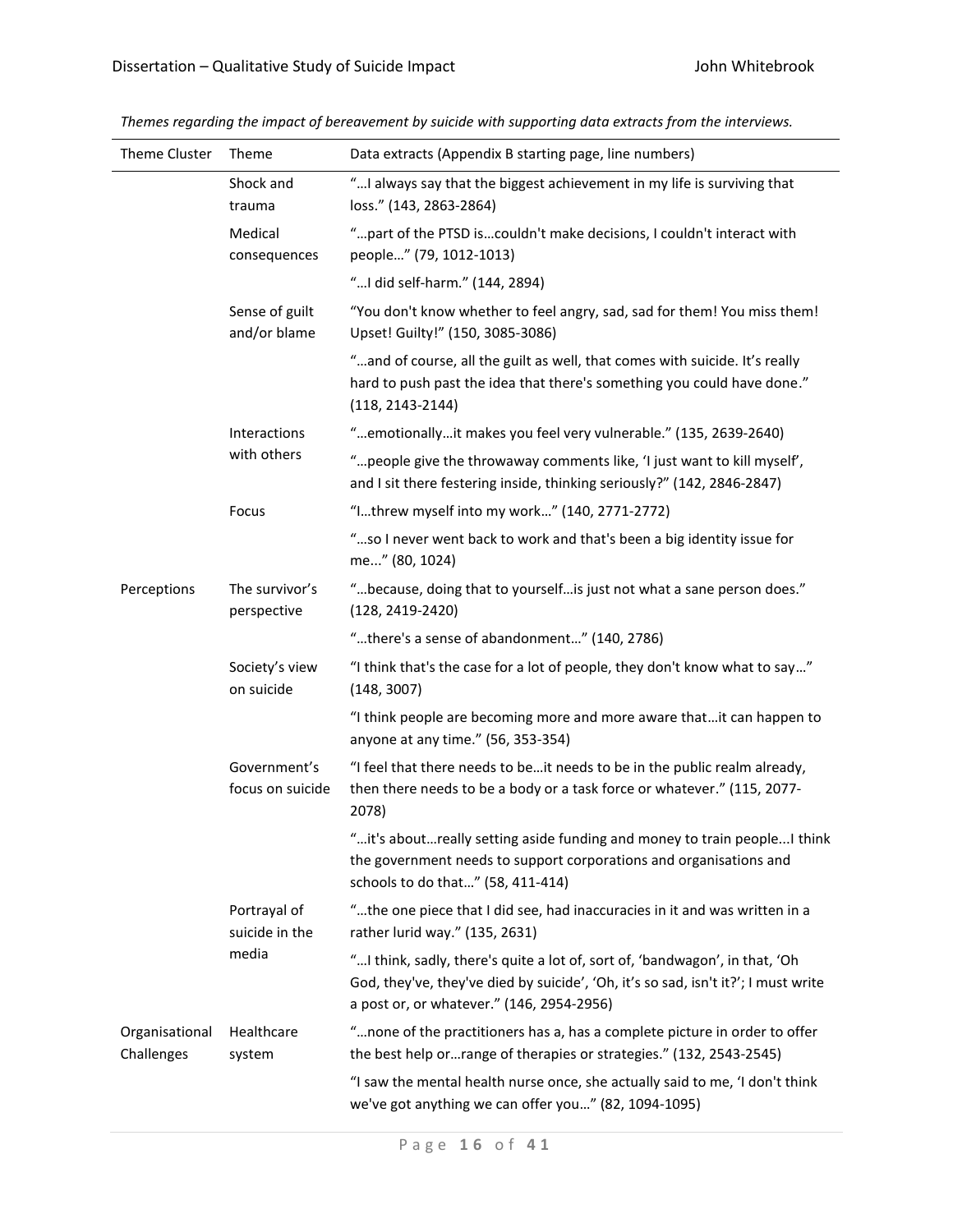|  | Theme Cluster      | Theme                 | Data extracts (Appendix B starting page, line numbers)                                                                                                                                                          |
|--|--------------------|-----------------------|-----------------------------------------------------------------------------------------------------------------------------------------------------------------------------------------------------------------|
|  |                    | Legal system          | "we wrote a letter to the coroner sayingI would like to have some<br>answers. They gave me a date which was 5th of March [2021] and I'm still<br>waiting for the answers." (55, 316-318)                        |
|  |                    |                       | "because I'm not next of kin, I'm not legally anything." (127, 2391-2392)                                                                                                                                       |
|  | Support<br>Network | Family and<br>friends | "That, actually, was a massive bereavement. I was bereaved of them, as a<br>result of their father's death." (127, 2402-2403)                                                                                   |
|  |                    |                       | "my friends were fantastically supportive." (129, 2442)                                                                                                                                                         |
|  |                    | Organisations         | "Yeah, they were aware of it, so they were they were quite supportive to be<br>fair" (65, 583)                                                                                                                  |
|  |                    |                       | " I just wanted to highlight the role of SoBS, in my journey. It has, like I<br>said, it saved my life." (149, 3048-3049)                                                                                       |
|  |                    |                       | "but it was, I think, that's the thing [SoBS] that kept me alive." (51, 194)                                                                                                                                    |
|  |                    | Gaps                  | "there could be moretraining forhealth care professionals and the<br>police. In that, you know, so they're able to direct people to charities like<br>SoBS." (147, 2990-2992)                                   |
|  |                    |                       | " from my role as, in SoBS, sadly there needs to be more awareness<br>ofjust support! I mean, there's so many people that I've spoken to, that<br>will mention that they don't know we exist!" (147, 2987-2989) |

*Themes regarding the impact of bereavement by suicide with supporting data extracts from the interviews.*

Family relationships are typically complex with a major emotional trauma inevitably having a significant impact. The super-ordinate theme 'Pre-bereavement Issues' covers 'Relationship' aspects such as a history of family members, or friends, having mental health problems: *"And then, sadly, Y* [brother] *attempted suicide himself."* (45, 25); and tensions and/or struggles that survivors were aware of: *"He had never had a diagnosis of alcoholism. But it is fair to say that his drinking was a problem to me."* (125, 2323- 2324), *"…before I knew it, I had to go and get X from university in the May…he'd completely crashed."* (46, 33-34).There appears to be a clear divergence in terms of awareness of prior health and/or behavioural issues that were problematic to relationships before the suicide. Where pre-bereavement health challenges were clear, or emerged later, there was a common sense that the person that took their life did not receive the level of healthcare support warranted. It also includes the bonds survivors had with the ones they lost: *"…we were close and we kept in touch…"* (76, 914). All participants indicated a very strong attachment to those lost, whether the relationship had remained tight or become stretched by negative behaviours, such as substance abuse, or estrangement. Regarding characteristics of the 'Personality' of those lost, participants' overwhelming sense was that they had strong positives in their lives and were viewed favourably by others: *"…loads of friends, seemed to be really easy going, laid*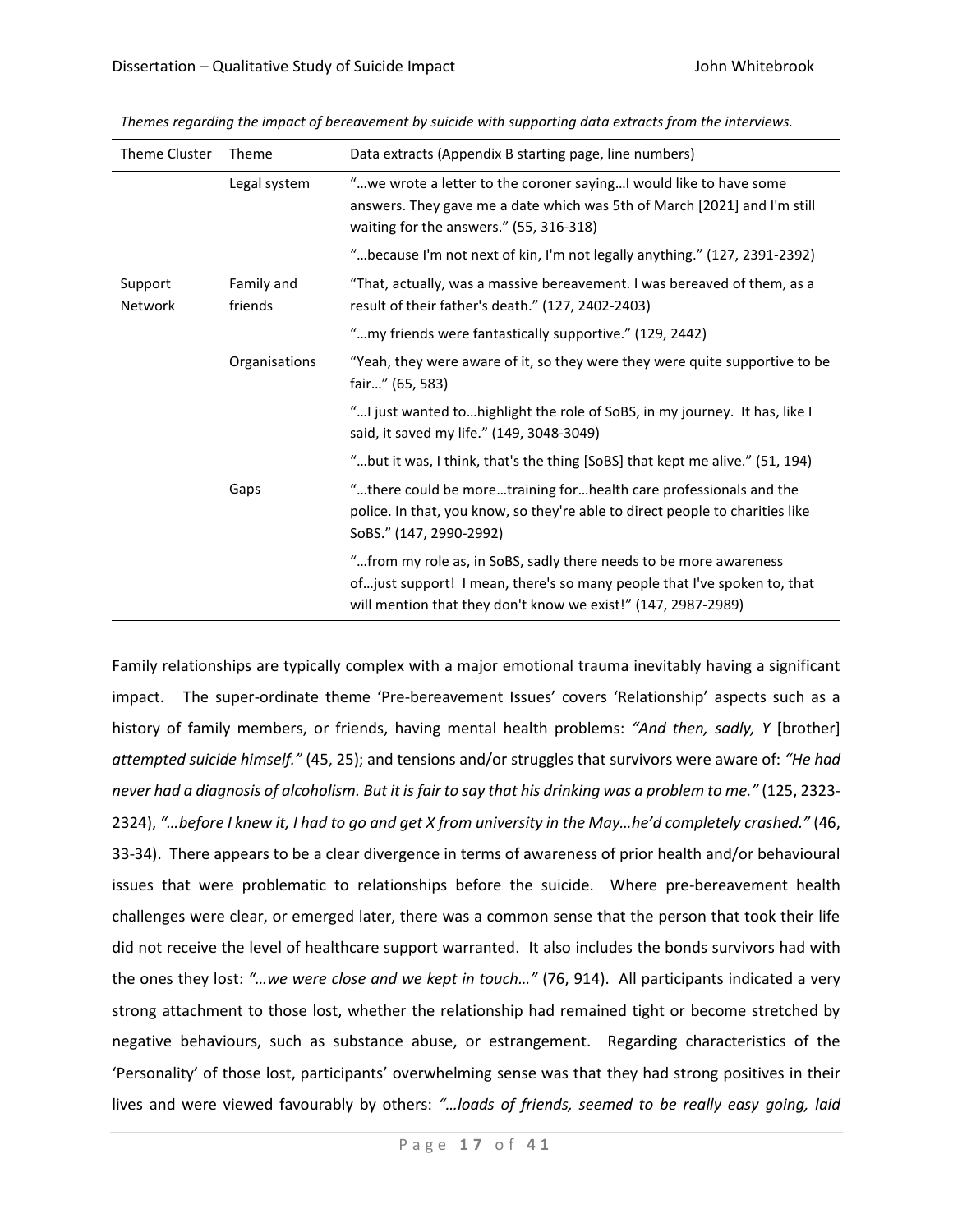*back…"* (106, 1802), *"So that's…that's just doesn't really make sense, from that point-of-view, how can you have the best day of your life and then the next day…throw it all away…"* (67, 645-647), *"Headhunted…often for positions, and really extremely successful in her job."* (75, 884-885). 'Medical Intervention', with respect to the person that ultimately took their own life, was generally thought not to have been effectual but that is bound to be influenced by the ultimate outcome: *"…in my mind, he may have been at risk at that…transition point from one drug to another. Because all of the patient information leaflets say oh, this antidepressant medication may make you depressed, may make you suicidal…"* (128, 2416-2418). Finally, it encompasses 'Suicidality' in terms of the extent to which survivors were aware of it being even a consideration for their loved ones: *"…it was just a complete out of the blue thing…"* (76, 917-918).

*"And I didn't know, until after his death, that he had attempted to take an overdose three weeks before he actually died. So, he wasn't known to mental health services. He wasn't known even to his GP prior to that."* (88, 1269-1272),

Awareness of prior, or current, struggles did not necessarily seem to translate into expectedness, with common reactions of surprise and disbelief even where mental health and/or behavioural problems had been known for some time. In some cases, only in retrospect did pre-bereavement behaviour strike survivors as a potential 'red flag' with the associated guilt of not recognising it at the time.

There are extreme 'Consequences of Bereavement by Suicide' which is the next theme cluster incorporating the 'Shock and trauma': *"…I used to look at myself in the mirror…burst into tears…" (*64, 559), *"It's just like this big void and there's no end to it. And you, at the end of the day, you do just have to accept you are not going to have the answers…"* (52, 236-237), *"…I'm not the person I was, it's just changed me forever. I look at myself in the mirror, I don't even recognise who I am."* (77, 950-952), *"…I think my husband feels…I think he almost mourns the loss of our life, as much…as he mourned X. Because it's changed us forever."* (78, 989-991). While the specifics of how people feel, post-bereavement, and the coping mechanisms they adopt, vary considerably, there appears to be a shared understanding that the event changed their lives completely and eternally. There is also a wide belief that this type of bereavement is in some ways unique: *"…losing someone to suicide is so much different to losing someone by another…circumstance."* (146, 2967-2968). In terms of 'Medical consequences' the effects were regarded as far-reaching and some participants reported their own suicidal thoughts, which ties in with prior research in terms of the increased risk: *"…has a huge impact on you emotionally and physically…"*  (49, 148-149), *"…I was diagnosed with PTSD. I had all the symptoms of that…hypervigilance, being easily*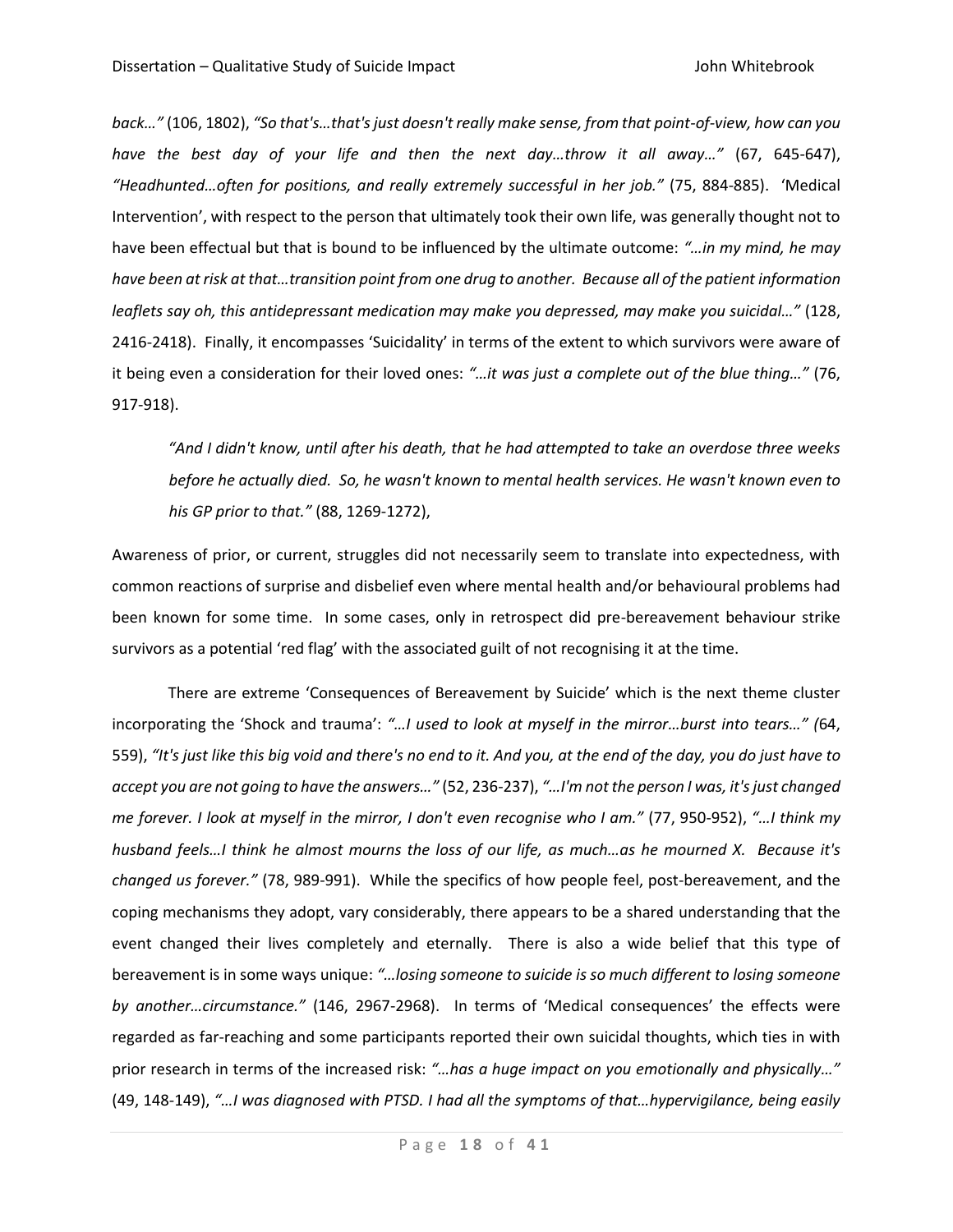*upset, unable to concentrate, sleep disruption…irritable and panicky."* (77, 953-955). This cluster also encompasses 'Sense of guilt and/or blame': *"She* [mother] *said, 'I probably wasn't but I didn't feel that I could talk about my losses because of the ways, the way boys died', and…'I felt that I would be judged on it as a, as a parent'."* (98, 1564-1566), *"Even though they were getting on with their lives, I always felt that I should have been doing more and supporting and protecting."* (94, 1467-1469),

*"…you almost feel guilty…whenever you do try to get back to the way things were, and you feel guilty about that because you think…I'm just living my life like nothing happened…you feel terrible but you learn, to sort of, accept that…"* (62, 498-501).

The conflict of a great desire to understand why their loved one took their life, and an acknowledgment that some elements can never been known, is a recurrent challenge for survivors. Mental health issues, in the bereaved, were commonly related along with broad feelings of guilt, both in terms of the suicide but also resuming enjoyable activities or, in some cases, the inability to do so, especially for the sake of other family members. Guilt can also extend to a level of relief, with respect to the cessation of the challenges faced pre-bereavement. 'Survivors' perception of others' appeared to be significantly shaped by their loss(es): *"And, I have very close friends, but now I just feel a bit distant from them and…it's so different. It's so different because things that they talk about just don't interest in me anymore."* (48, 119- 121), *"…I've been a hard person to help because…I don't want to be bothered with anybody."* (78, 967- 968); with a sense of vulnerability being frequently reported alongside, often, a tendency to self-isolate to avoid the perceived trivia that those not affected consider important. That said, many reported that their experience had resulted in them becoming more accepting and less judgmental of others. Another aspect was 'Focus': *"So, I never went back* [to work] *and so that's kind of being an added bereavement because I really feel I've lost my career as well."* (79, 1019-1020), *"I had to keep my mind busy all the time, even when I was watching anything on TV, I had to have my laptop with me all the time just to do things."* (50, 153-155),

*"…I've found distracting myself is the only thing I can try and do really and I find going to, to sleep…I have to try and distract myself before bedtime with something totally banal because all this stuff in your head and…that horrible waking up in the morning to reality."* (87, 1242-1245),

*"And performing and singing, and I think that really sort of helped work through it. Yeah, almost using it as a cathartic tool as well."* (118, 2152-2153). Combined, the traumatic aspects impacted participants' focus, with some struggling to function while others heavily engaged in activities to distract from their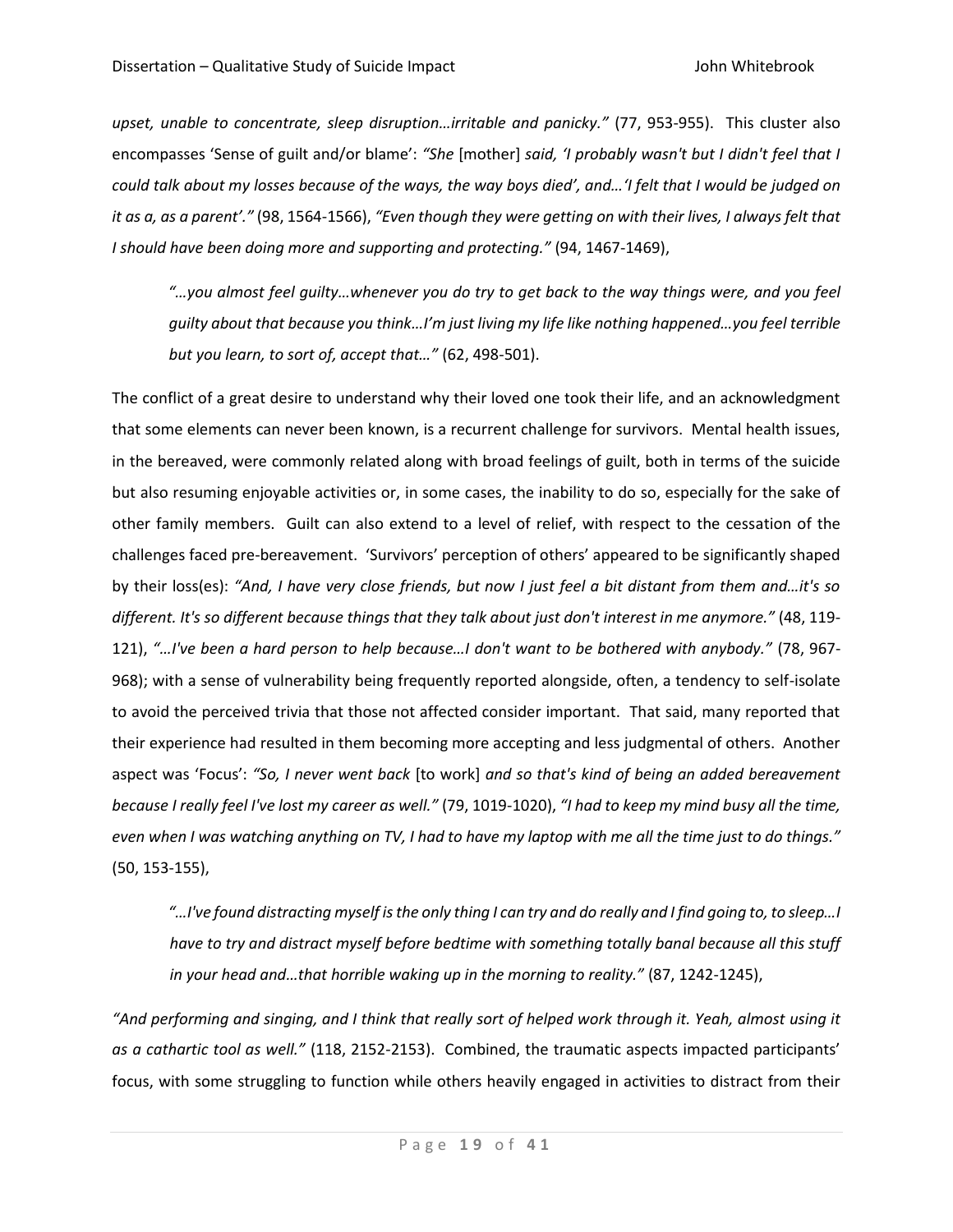intense grief. Given the complex dynamic of the relationship between those lost and survivors, in terms of connection and rapport, the mental health, age, gender, historical events and so on, of both parties, it's difficult to discern an absolute pattern in terms of a cycle of grief. However, subjectively, there did appear to be a correlation with time proximity to the death and the intensity, severity and frequency of the trauma experienced.

The third theme cluster identified was 'Perceptions of Bereavement by Suicide' with a key component being 'The survivor's perspective': *"I do think having…felt suicidal at the really lowest points, consideration for other people goes out the window!"* (130, 2483-2484), *"…I think it's gotten easier just like talk about her more…being more open, and, you know 'I always remember X'…'Oh, she loved this song'…"* (73, 824-826), *"And things that I find tough will be, for example, my son, Y, never knowing my brother. The fact that X wasn't at our wedding, etc. I find those things tough!"* (109, 1888-1890). In those that lost parents, and to a lesser extent in those that lost siblings, a sense of abandonment was common. Survivors typically have a desire to diminish their sense of loss but, at the same time, a yearning to hold onto memories and retain a strong connection to the individual(s) that passed. There is a general understanding that those left behind cannot fully comprehend how those they lost felt at the time of their death(s). Survivors also acknowledge that their own perceptions, of who the person they were bereaved by was, may be somewhat different from other members of the family or friends. Moreover, this cluster comprises survivors' beliefs on the perspectives, regarding suicide, from broader, larger groups, taking in 'Society's view on suicide': *"…it's obvious and evident that stigma is still very much…associated to suicide. I think we're aware of that. Importance of language around suicide, I think, is one of the key components that are going to make those changes."* (101, 1659-1662),

*"But we do need to be really open and, and frank about our language…and talking about suicide and not being afraid to say the word, but letting children understand what that means, because it can be quite flippant. You know, kids saying things 'I will just go and kill myself'. 'Do you know what that really means?' So…it's as adults and as educators we need to…make sure people are aware of that. But also another key component is, is creating awareness around the importance of support after suicide, because ultimately…it's prevention."* (101, 1674-1680),

*"…the figures show it as £1.7 million, I think is the economic impact every suicide, whereas I think 60 or 65% of that can be attributed to those that are actually bereaved by suicide through illnesses, absences."* (102, 1693-1695). While there is a general belief that suicide is being talked about more openly, participants reported a continued sense of a lack of societal appreciation of both the suffering of survivors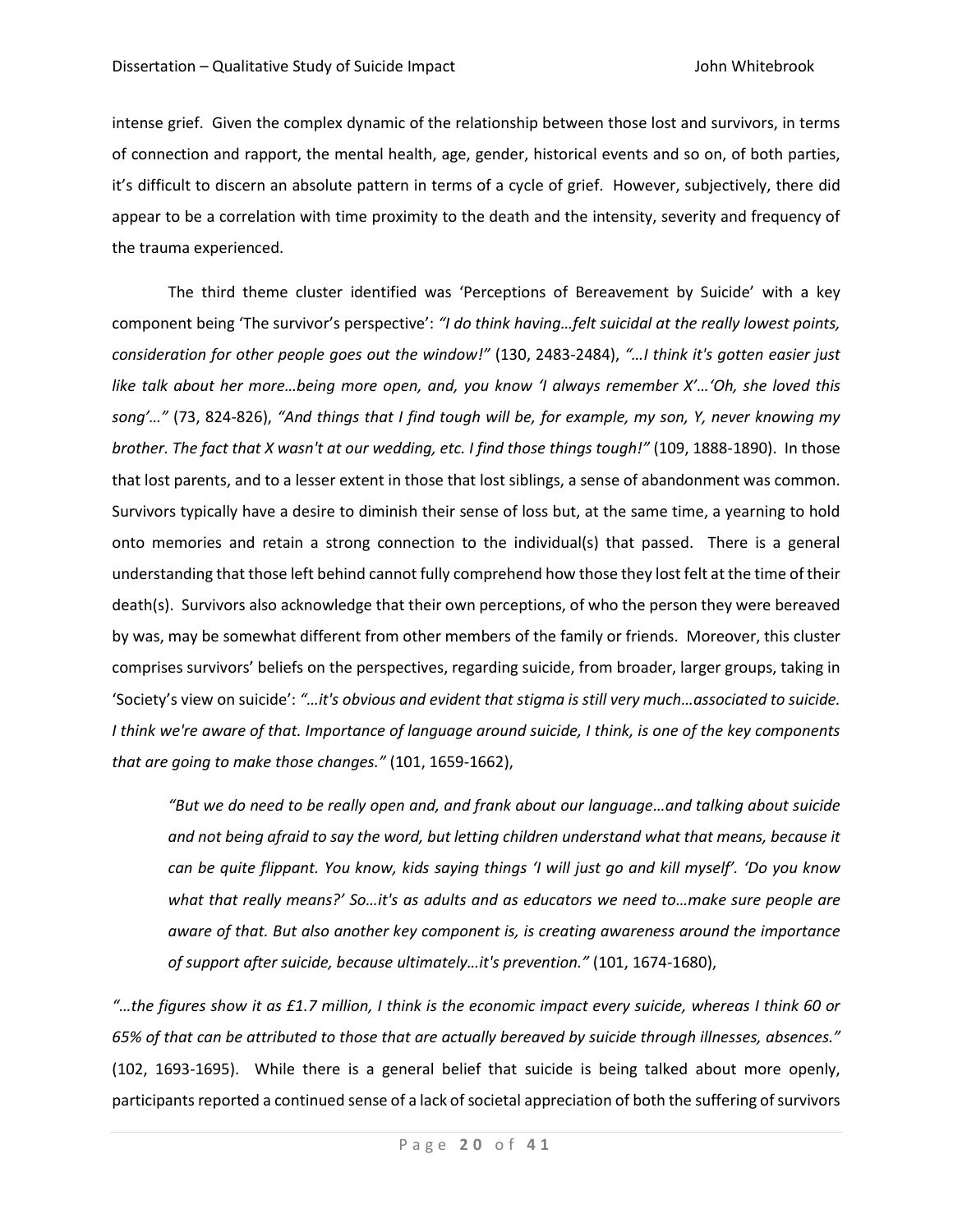and the broader impact, including that on the economy. There is a broad view that the way in which society engages with the concept of suicide needs to significantly change. This involves a focus on the specific language used and also reaching young people, to raise awareness on the challenges of the modern world, and inform them of where help is available. With respect to the 'Government's focus on suicide', the bereaved consider that too much of the care for survivors, and those at risk, is left to charitable organisations and that the government should have a persistent, fully funded program in place to address the multitude of needs currently going unattended, if not unnoticed: *"…in terms of raising awareness, the government could be doing an awful lot more, I think so much falls to the third sector and I find…I'm personally of the opinion that our health services are massively underfunded and, and require much more support than they get."* (114, 2063-2065). A number of participants raised concerns regarding the potential impact of the pandemic: *"…loneliness, isolation, obviously, financial difficulties…might lead to someone feeling suicidal. I think the government there have a lot to answer for, in hopefully saving these people!"* (147, 2984-2986); plus, general concerns as to genuine governmental efforts to facilitate real change; *"But I do think that, whilst there's an awful lot of lip service given to, suicide not being a taboo, and let's talk about it…I think, really the government should take…a more leading role on that."* (115, 2066- 2068), *"…in terms of…the government being able to provide a pot, specifically for those bereaved by suicide…it needs to be more widely available, across the country, not just in individual counties."* (102-103, 1712-1714). Lastly, this super-ordinate theme involves 'Portrayal of suicide in the media':

*"…I called the editor and to say, 'Look we haven't managed to tell friends and family yet…we haven't managed to reach everyone yet and it's on your front page', and the editor just said to me something to the effect of 'I don't decide what makes the news. The news makes itself'.'"* (113, 2028-2031),

*"I…see sensationalist headlines. And so…I don't find the media to be supportive or helpful…in their reporting of suicide."* (114, 2060-2061), *"…it glamorises it all a bit and isn't sensitive or realistic."* (121, 2250). Even though suicide may be more often spoken about, the bereaved consider the taboo to broadly remain intact, with the associated stigma, and a connected misconception that it only occurs within families that are somehow atypical, rather than the fact that it can happen to anyone. Conversely, there is a concern that some social media avenues are misused, especially in the context of celebrity deaths. Extending that to the wider media, survivors welcome balanced coverage, including some recent TV documentaries, but are sceptical as to motives and consider it to be in vogue with no real depth or sustained empathy.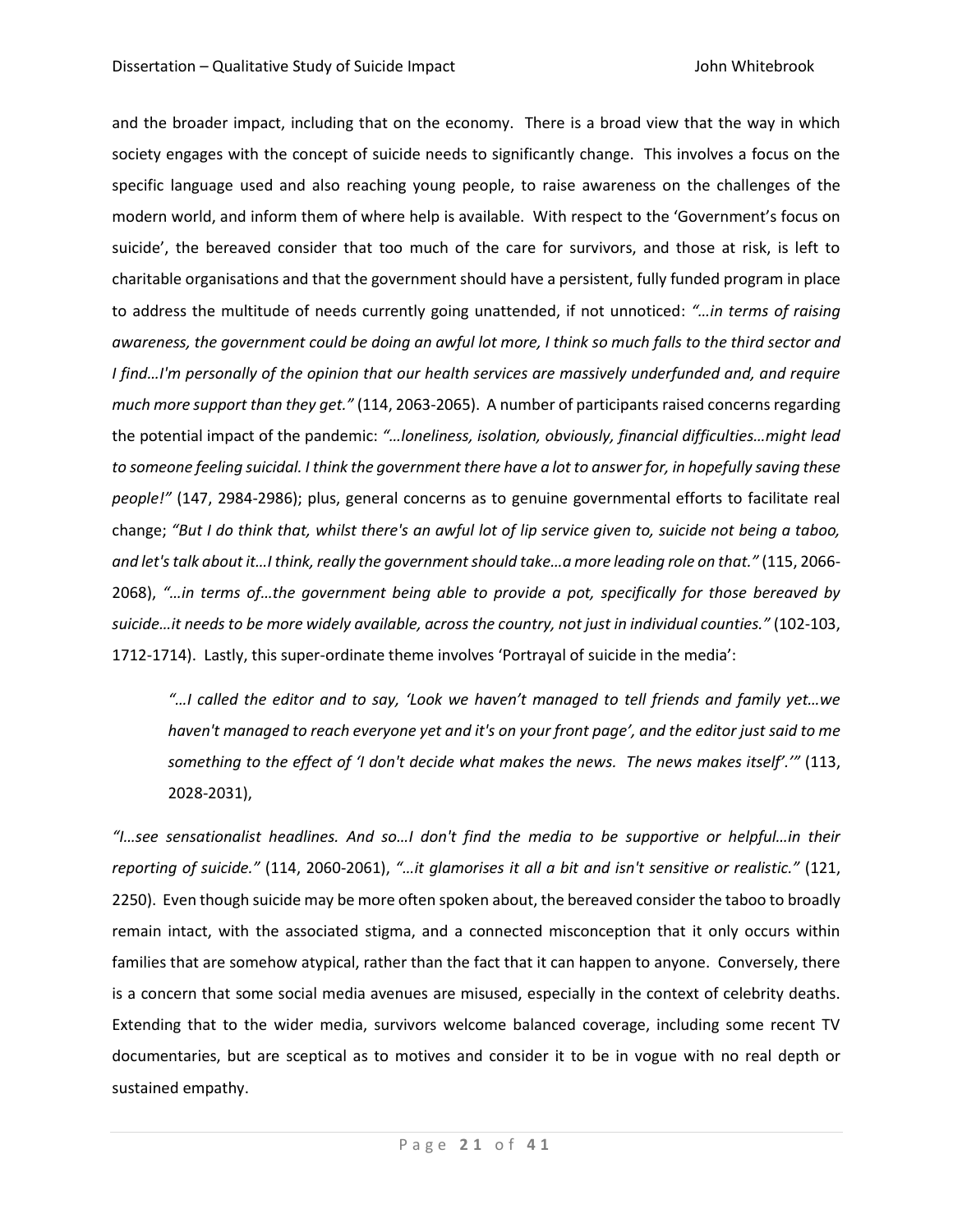Another super-ordinate theme derived was 'Organisational Challenges' involving the 'Healthcare system'. The provision of counselling appears to be highly variable with some people finding it readily available, while others struggled to find NHS support in this respect if any at all. Some individuals were forced, or chose, to consult private counsellors but, for some, this avenue was not available due to cost. In some instances, charities also provided counselling assistance. Where counselling was undertaken, while most participants reported overall positive experiences: *"I had it* [counselling] *for a few months…I could definitely feel the benefits, the confidence."* (64, 566-568); some found it, or at least certain counsellors, not to be useful. A facet that was not related universally but, given the nature of our healthcare system it does apply to all, is the issue of siloed care. A lack of transparency and consistency, across various healthcare professionals, driven to an extent by data privacy but also procedural deviations and/or communication failures, was flagged in terms of diminished overall care and limiting family member's ability to intercede due to their resulting lack of knowledge:

*"…I do want the NHS…to look at their practices and how they can improve…because if anything I just want change. Because X was discharged from care because he hadn't enrolled at a GP. And I didn't know that he'd be discharged in the February, and X passed away in the June, and during that time he tried to enrol at a GP and wasn't able to."* (55-56, 330-334);

*"But there isn't any information sharing, so if somebody engages with talking therapies…for example, it is entirely up to them whether they disclose any aspects of their physical health or their circumstances."* (132, 2536-2538). This cluster also covers the 'Legal system': *"…because they contacted me in December* [2020] *saying…it was going to be reviewed, with the coroner, and I've not heard from them since."* (55, 309-311), *"…they should have accepted what was said…in* [Country X] *instead of having to go through it all again for no need…we couldn't find any legal basis for what they were doing. Anyway, so that added another layer of trauma..."* (77-78, 947-950). Some noted being blocked by the legal framework, due to their status in law with respect of the person lost, regardless of their role. Others found the legal bureaucracy challenging, and lacking empathy, when dealing with the recently bereaved and traumatised. Reflective of modern geographic mobility, some participants noted significant legal, and financial, hurdles regarding repatriation of their loved ones that had died abroad; *"…we had the additional trauma then of having to repatriate her."* (76, 926-927).

Lastly, 'Support Network' is a theme cluster which embraces the theme 'Family and friends': *"Although…we all still love each other very much and we always get comfort from being together…nothing will ever be the same again."* (79, 998-999), *"…there was a natural assumption that we would be closer*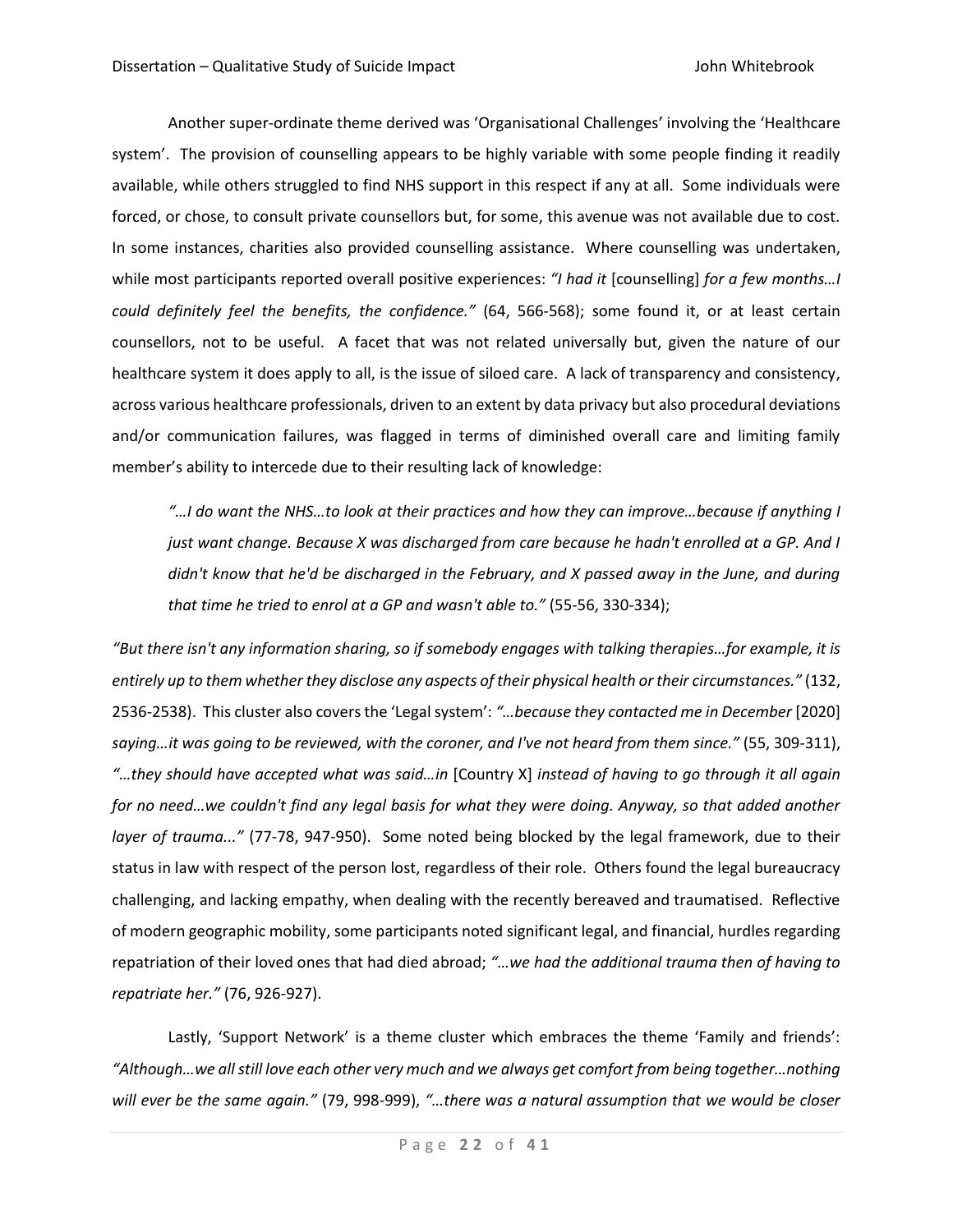*together as siblings. But that, that really didn't…happen."* (93, 1422-1423), *"…I've got a lot of cousins and, at first, everybody was, like, 'Oh, you're like a sister to us', 'We're there for you' etc. And that's just not really been the case…so I often…feel a little bit like…you give the show…but it's not…meaningful."* (112, 1980-1983), *"…my friends were fantastically supportive."* (129, 2442). Survivors related mixed experiences both with respect to specific family members, or friends, and over time: *"…it's fractured…some relationships, strengthened some."* (119, 2174-2175). This super-ordinate theme also related to broader 'Organisations' covering people's work or academic backdrop: *"…as soon as you step back into a workplace, people expect you to be better, because you're back. If anything, people just tried to ignore it."* (53, 250-251). Experiences in the context of work/academia appeared to be highly variable, with some feeling a strong sense of support: *"…work were very kind and said, 'Take as long as you need'."* (129, 2445); while others indicated that they had mixed responses from colleagues/teachers; *"…I wouldn't say it was massively great. There were some teachers that were really brilliant…and really showed a lot of care. But…other teachers…weren't so much."* (119, 2180-2182); while, in some situations, there was a sense of outright neglect and rejection; *"…I didn't really have any support to speak of when it…when they pensioned me off. I didn't even get a letter of thanks for all the years I've worked for them. It's been my whole career..."* (80, 1027-1028). Religious support was mentioned briefly, in a couple of interviews, but did not emerge as a strong theme. Finally, this cluster addressed support groups such as Survivors of Bereavement By Suicide (SoBS): *"…the main thing that's helped me through this, is meeting people through SoBS who've lived through this experience."* (54, 292-294), and 'Gaps', that is, where participants felt that there is room for improvement in the awareness of SoBS (or similar): *"…I just went online and sought out SoBS of my own…accord…"* (51, 185-186), *"I had never heard of SoBS."* (91, 1362), *"It was just so much going on and yet nothing happening and no support, no GP support, nothing."* (90, 1319-1320), *"…But the doctors themselves seem to be at a loss. They weren't able to signpost or, you know, suggest anything."* (97, 1558-1560); and also where they had thoughts on how Survivors of SoBS operates: *"…I think sometimes it would be helpful to have a meeting, or a group, just for parents, just for siblings, just for spouses…"* (84, 1150-1151), *"…I feel that SoBS has a lot of potential…SoBS obviously does great work, in terms of supporting people, but I don't feel that the organisation is organised enough, at the moment, to really get the work that they do out there!"* (115, 2084-2087),

*"…I don't know how people are coping without that* [in-person meetings] *during COVID because the Zoom meetingsjust don't feel the same…I just…I didn't find it helpful. And I think it was because it was triggering, because new people were there, and you weren't able to support them in the way you normally would…and also being unable to support yourself, because after our meetings*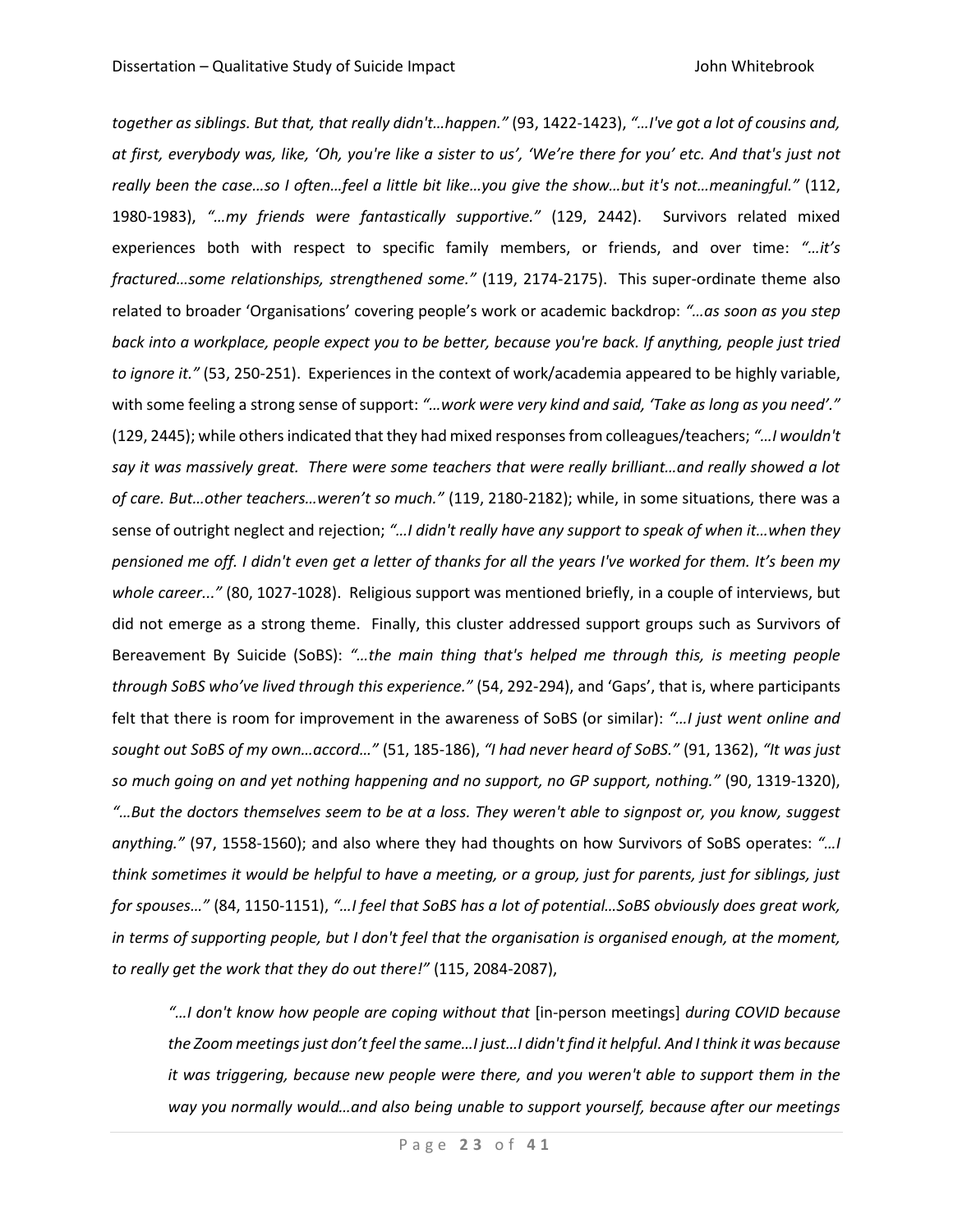*we'd go to the pub and have a little debrief and a bit of a laugh…but you can't do that then…you pressed the leave button and then you're left with…all that heaviness, to kind of sift through it yourself."* (51, 195-201)

*"…the dynamic maybe shifts and SoBS is no longer quite the support it was, when you're a facilitator."* (110, 1937-1938). The implication is that, as the bereaved adapt, they home in on support measures that work for them plus are consistent and reliable. Throughout the process of conducting the interviews, and the analysis, it was abundantly clear that all those that took part in the study have an overwhelmingly, highly favourable opinion of the SoBS organisation and the work it performs. Individuals noted that attending meetings had kept them going, changed their lives for the better or even saved their lives: *"… like lots of SoBS members say…I felt for the first time…everyone in the room understood my grief essentially."* (109, 1895-1896). There was also a frequent indication of the desire to help others bereaved by suicide via involvement is SoBS volunteering or other means: *"And I am keen to be, genuinely helpful in whatever way I can be to anybody who needs some help following a bereavement by suicide."* (132, 2529-2530). Survivors recognised that support groups have a wide range of needs to cater for but did have strong feelings about some modifications that they felt would benefit the majority, if not everyone involved. Key operational facets that emerged, related to awareness of SoBS, as an organisation and its signposting, plus, from a volunteers' perspective, greater clarity, and efficiency.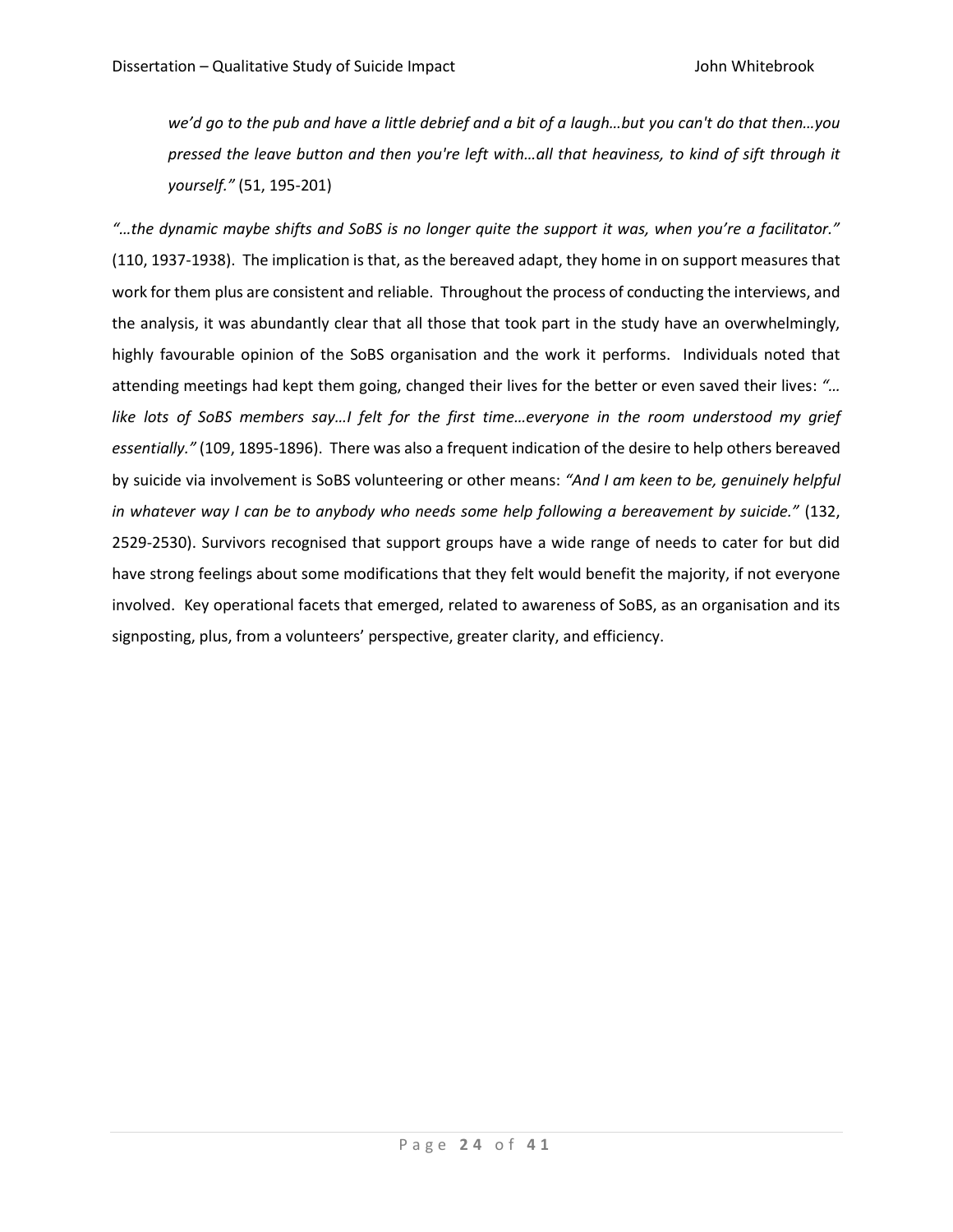# **Discussion**

The purpose of this study was to elicit key themes pertaining to suicide survivors' perceptions of how losing their loved ones has affected various facets of their lives, and interactions, plus how those aspects impinge upon their attitudes towards relationships, entities, and succour available to them. By utilising Interpretative Phenomenological Analysis (IPA), themes were clustered into several superordinate themes relating to factors prior to the suicide(s) (Pre-bereavement Issues), after-effects (Consequences), how they, and others, view both suicide and its aftermath (Perceptions), administrative issues encountered (Organisational Challenges), and assistance provided to them (Support). In line with prior studies, even though some pre-suicide behavioural issues were noted with, in some cases, medical intervention, critical mental health difficulties were not evident in many cases. Even where a history of mental health problems was known, the act of suicide often came as a complete shock, seemingly totally out of keeping with the person survivors knew and loved. Where there had been medical intervention in the lives of those lost, the view of participants was that neither drug nor talking therapies had helped and had, perhaps, contributed to the ultimate suicides. The heterogeneity of suicide risk makes assessment and prediction challenging, and some participants were fatalistic about prevention whereas others firmly held the belief that something could, and often should, have been done to intervene. Research does suggest that suicide can be prevented (Turecki & Brent, 2016) and has also shown that a lack of awareness of the suicidality of the person lost can have a strong influence on the mental health and regard survivors have for their own lives (Pitman et al., 2017). As expected, per Nakajima (2018), survivors described experiences indicative of 'Complicated Grief' (CG) including powerful longing, anguish, consuming thought patterns and recollections, incredulity, plus trouble contemplating a meaningful life going forward. These issues often occur as part of acute grief but usually fade after approximately six months. Such symptoms not only continue for an extended period, with CG, but it can also lead to problems with socialisation, dysfunctional choices, mental health issues and physical health implications such as cancer and heart disease. Global CG rates span from a low in Japan (2.4%) to a high in Germany (6.7%), amongst the general population, with traumatic events causing a significant rise, such as murder (22%) and extremist assaults (43%) per Nakajima (2018). By contrast, suicide survivor levels of CG have been assessed as being in the range 62.8% (Bellini et al., 2018) to 78% (Dyregrov & Dyregrov, 2005). One survivor, in this study, reported a history of mental health issues which has been found to increase the likelihood of CG (Levi-Belz & Lev-Ari, 2019) and another noted the trans-generational nature of 'The Troubles' in Northern Ireland, impacting both the survivor and the individual lost, that has been found to increase suicide risk (O'Neill & O'Connor, 2020). In most cases, participants felt a typical sense of having a life prior to their loss and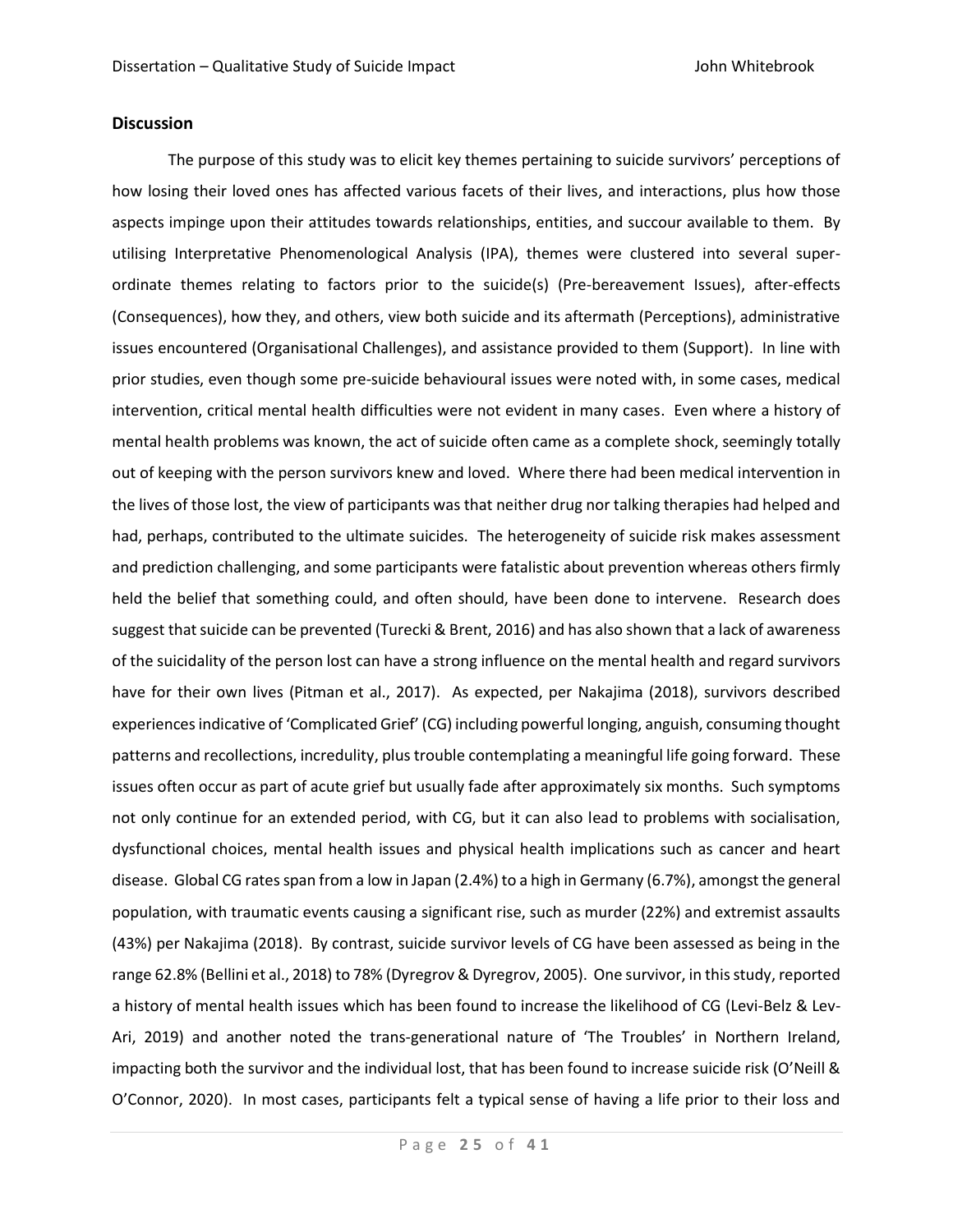beginning a new, distinct one, post-bereavement. The concept has been in place for a considerable time with it being stated that the person taking their life "...puts his psychological skeleton in the survivor's emotional closet." (Shneidman, 1969, p. 22, cited in Andriessen, 2014, p. 338). Participants strongly represented the opinion that bereavement by suicide is distinct from other types, reflecting some other studies (Nam, 2016; Sheehan et al., 2018), plus experiences of feeling guilty, rejected, angry, stigmatised, a strong desire to comprehend the choice of suicide and, occasionally, relief that pre-bereavement struggles were alleviated, which have also been previously described (Andriessen & Krysinska, 2012). There was a typical sense of a lack of understanding of what survivors endure (Pitman et al., 2018). Survivors expressed a keen sense of responsibility, regardless of their ability to influence the actions of the person that took their own life, which is in keeping with prior research (Young et al., 2012). Different experiences, regarding the emergency services, healthcare professionals and coroners seem understandable, given localities and jurisdictions. Unfortunately, when at their most vulnerable, some survivors had to deal with instances of lack of care and empathy, exacerbating their distress, which has been noted elsewhere (Ross et al., 2018). One participant noted an interaction with a healthcare professional who use the term 'committing suicide' which has been frowned upon for many years, given the connotation of illegality.

Considering the profile of participants, unsurprisingly they were all very positive regarding the Survivors of Bereavement By Suicide (SoBS) organisation and the benefit they have derived from the selfdisclosure opportunities the peer support groups provide, which matches the findings of studies on this approach (Levi-Belz, 2016; Levi-Belz & Lev-Ari, 2019). Several participants noted that the study interview process was also beneficial to them. Despite the interviews being a mix of face-to-face and online meetings, there was no discernible difference in the quality and the openness of the discussions. The intensity of the trauma did seem to have reduced with elapsed time, with those most recently bereaved describing more frequent and impactful symptoms of CG, as has been observed previously (Nakajima, 2018). There also seemed to be a trend of the severity of the suffering being greater the younger the person that took their life was, as might be expected (Schneider et al., 2011). It should be noted that, to an extent, these two factors likely balanced out. For instance, two of the younger people lost had also taken their lives more than 20 years ago. An unpredicted, but understandable in the modern world, issue noted by two of the participants wasthe challenge of repatriating the person lost where they died abroad. The complexities involved add significant burden in an already fraught situation plus a considerable financial overhead. Assistance for this aspect can come from the voluntary sector, in terms of covering costs and dealing with the administrative challenges, and such aid was provided to one participant. While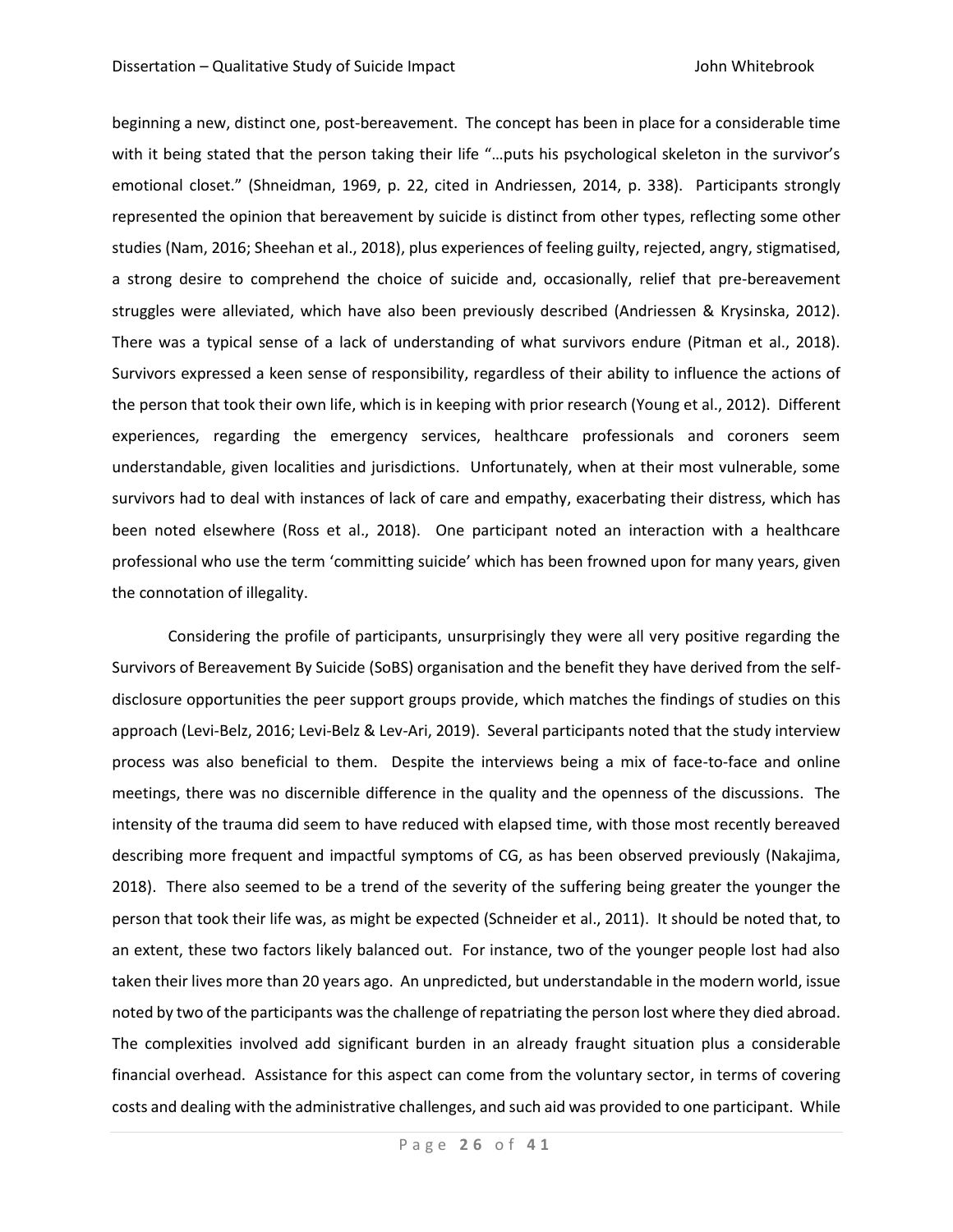there has been research into repatriation of those that have died overseas in general, there does not seem to have been any assessments of the bearing this has on those bereaved by suicide.

From the narrative analysis, there is a strong indication that the trauma associated with bereavement by suicide is long-lasting and results in a highly complex emotional scenario for survivors. In contrast to the perceptions of the participants in this study, plus suicide survivors and their clinicians in general, some studies have concluded that there are only minor dissimilarities to other forms of bereavement (Carmassi et al., 2013). However, it has been suggested that this may be due to selection approaches, with those affected by CG more likely to consult doctors than those recruited for surveys, and procedural aspects including the limited timeframe of assessment, small samples, and an absence of controls (Andriessen & Krysinska, 2012). The Dual Process Model, which describes the balance of survivors' focus on their loss and coping mechanisms, does seem to apply to the cohort interviewed and it has been shown to be highly sustainable (Fiore, 2019). In Western culture, women tend to focus on feelings and emotions while men are more likely to deal with losses as challengesto be resolved, although it has been noted that teaching each gender the approach typically adopted by the other, is beneficial to both. In other cultures, the gender difference is less distinct and, in all cases, the prevalence of each shift over time. Both are regarded as natural components of grieving, but it was noted that an imbalance can be problematic to individuals adapting to their loss (Stroebe & Schut, 2010). Although the ratio of female to male participants (7:1) and individuals lost to suicide (2:7) both reflect trends in those seeking help (Pitman et al., 2018) and suicides (Turecki & Brent, 2016), membership of SoBS suggests the former have a desire to share emotions and feelings, regardless of gender.

While not explicitly solicited, several participants did share the method of suicide employed by those they lost, which included hanging, drugs, carbon monoxide poisoning, stabbing and self-immolation. Figures for 2020 from the UK government "Office for National Statistics" (ONS, 2021a), indicate the most common means are hanging and poisoning (all types) with sharp object usage being less common. Selfimmolation is not called out separately and falls under 'other'. In the West, this method is most often used by males (as in this case) but is very rare. In some poorer countries, such as India and Iran, selfimmolation accounts for almost a third of suicides and is mostly implemented by females, reflecting distinct patterns of cultural variation (Pridmore & Pridmore, 2020).

Most suicide survivors are beleaguered by a drive to comprehend what led their loved one to take their own life. Self-recrimination is also common, especially where the bereaved is a parent. Feelings of rejection, by the person that took their own life, may occur, particularly with those that lost a parent.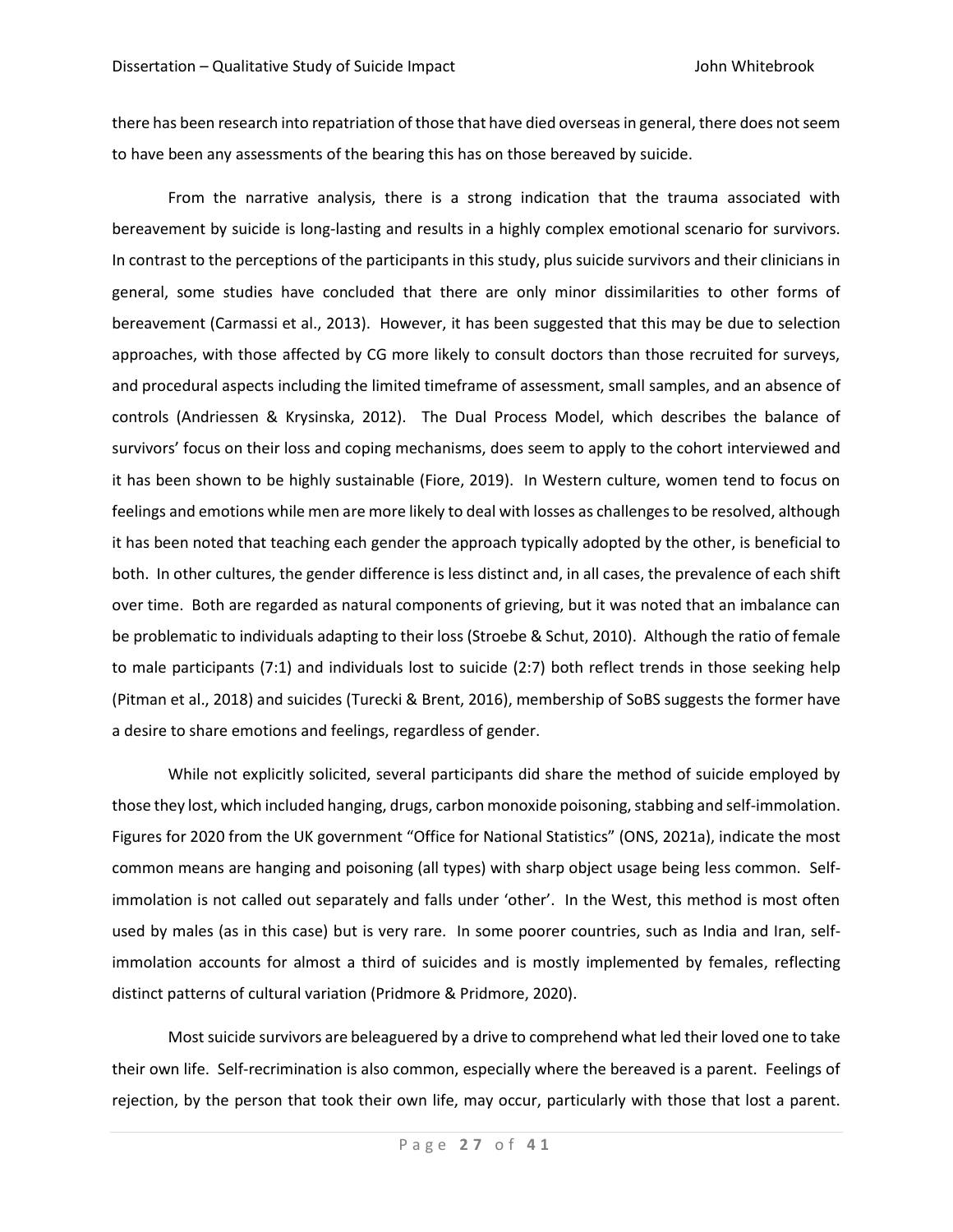They can also feel angry with the deceased for the choice they made or for not reaching out, even though survivors tend to recognise that those they lost were suffering greatly at the time they made their decision (Hanschmidt et al., 2016; Young et al., 2012). All these aspects were relayed during this study.

Loss of a parent to suicide has been linked to social impacts such as poverty, criminality, and single status (Erlangsen et al., 2017). These factors could be linked to major depression and alcohol or substance abuse, typical in surviving children (Brent et al., 2009). Both participants' parental losses herein were of their father, whereas the greater likelihood of negative sequalae is where a mother is lost. The deaths came when they were adolescents, with one experiencing severe anxiety and the other reporting selfharm. In both instances, these aspects occurred a considerable time ago but not immediately after their bereavements, which in keeping with the patterns observed by Brent et al. (2009). That said, the participants indicated that, until they reached 18, no peer support organisation was available to them. In the case of siblings lost to suicide, younger survivors have been shown to harbour more anger towards those lost, as opposed to older surviving siblings. Guilt was also engendered in about a third of the younger ones, due to them having some knowledge of their lost sibling's suicidality that they did not share. Overall, it was found, based partly on admissions from parents, that the bereaved siblings were 'forgotten' for a considerable time following the family's loss. Many siblings considered the bereavement to have had more impact on their parents, adding to their feelings of neglect (Dyregrov & Dyregrov, 2005). All three of the participants, in this study, that had lost siblings demonstrated a high level of concern regarding the impact the events had on their parents. The sample only contained one individual that had lost a partner. In a Danish study, where partners took their lives, it was noted that mood disorders in the surviving partner occur at a frequency of 1/200, compared to 1/500 in the population at large, and that contact with healthcare professionals is reduced despite the increased likelihood of physical and mental health conditions, and overall mortality (Erlangsen et al., 2017). The authors concluded that provision of support needs to be via active contact and follow-up. In bereaved parents, Post-Traumatic Stress Disorder (PTSD), and increased alcohol consumption, have been observed more in bereaved mothers, but fathers may under-report symptoms and behaviours. Conversely, fathers with PTSD were found to have an increased risk of physical health problems (Murphy et al., 1999). In this study, displacement activities were commonly recounted, and some found returning to work helpful by providing both a distraction and purpose. Others had trouble focussing on work and, in one case, was unable to continue with their job. The termination of their career was felt as an additional source of grief. One participant shared that they had received a diagnosis of PTSD while others related some typical symptoms. Research on parents who have lost children, and been diagnosed with PTSD, found that more than a quarter of them had absences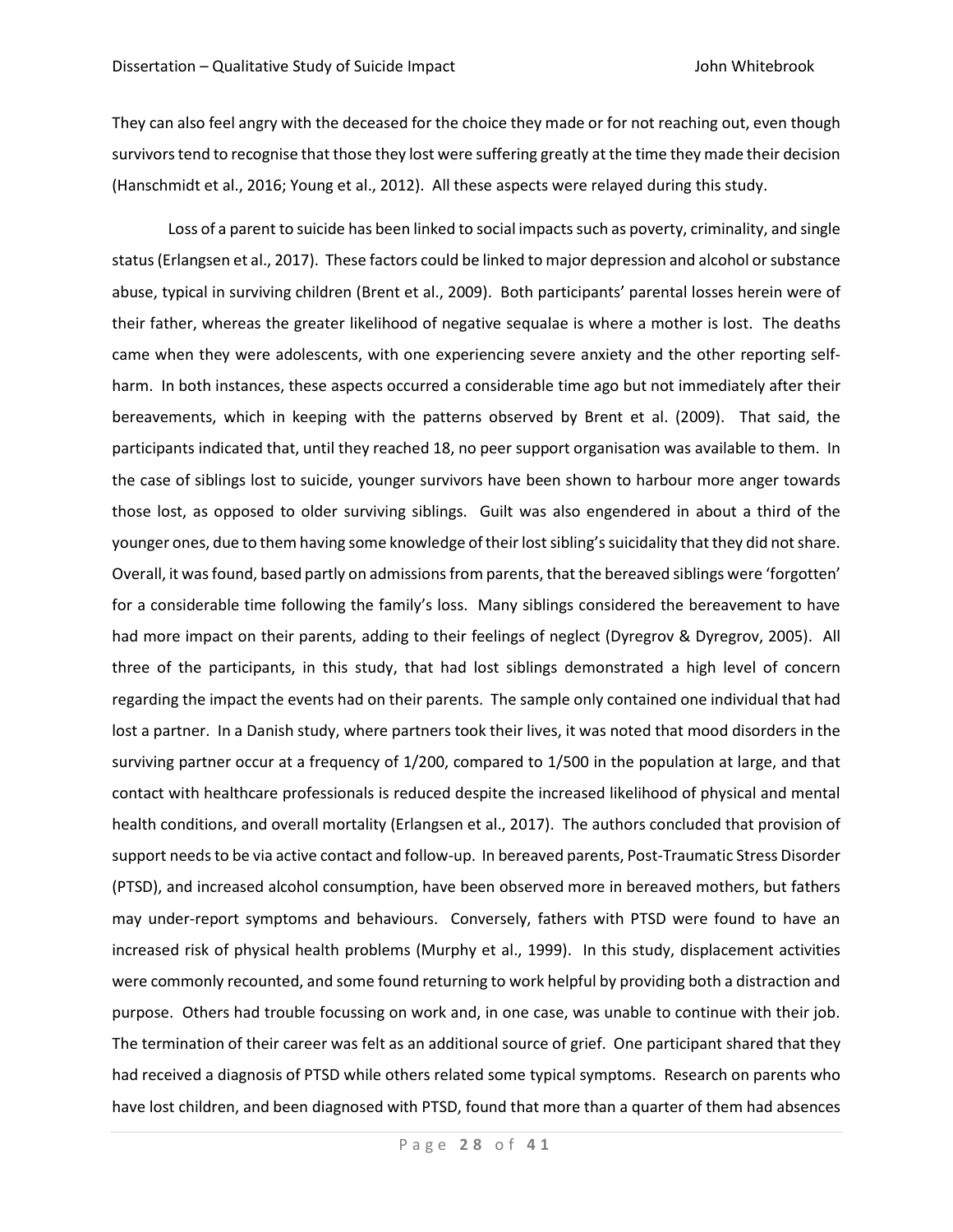from work and more than half considered their job performance to be below par (Murphy et al., 1999). Generally, parents demonstrate a strong tendency to maintain a bond with the lost child but also a lack of regard for their own mortality, seeing death as a liberation from their suffering or, where religious beliefs are held, an opportunity to reunite. The presence of surviving children has been shown to be a moderator for suicidality, but mothers also worried about their sorrow's impact on their ability to attend to others (Harper, O'Connor, Dickson & O'Carroll, 2011). According to Testoni et al. (2019), a tendency towards self-recrimination negatively impacts on coping mechanisms. Although the impact of suicide seems to pervade lives for many years, with depression potentially lasting 10 or more, there are indications that parents tend to adapt to a 'new normal' within five to six years after a child's suicide (Feigelman et al., 2018).

Survivors share a sense of vulnerability after their losses and guiltiness, accountability, and humiliation have all been found to be more frequent amongst those bereaved by suicide than other types of sudden death (Pitman et al., 2016). While survivors relayed a tendency to be more understanding and accepting since their bereavement, there was commonly a lack of tolerance for aspects of day-to-day life that others considered important but the bereaved now deem trivial. This approach could negate an avenue for sharing and result in solitude and seclusion (Levi-Belz & Lev-Ari, 2019; Ross et al., 2018). A common frustration was that, despite help and support being available, the mindset of those that took their lives was so maladjusted at the time that they could not perceive a different outcome. Where parents were lost there was not only a sense of abandonment but also a level of longing for growing up with the father lost and curiosity regarding a different life that could have been. Similarly, those that lost younger people, offspring, and siblings, mourn the loss of the future lives they could potentially have had, spanning absence at major family events, them not being an uncle/aunt, and not having their own children to provide nieces/nephews and grandchildren. This is an aspect that appears to have been neglected in the literature. There was also a strong sense of survivors' desire to keep the memories of those they had lost alive and close to them. This, though, has been found to prolong grief in some instances (Harper, O'Connor & O'Carroll, 2015) while others suggest it can be an adaptive strategy (Ross et al., 2018).

Participants related a sense that, generally, people don't perceive suicide as something that can happen in their families and the families where it does occur are somehow blighted, which is a characteristically scornful attitude (Peters et al., 2016). In some cases, within and outside this study, pressure to keep the suicide a secret was reported along with unsupportive stances from the workplace, neighbours, friends and even healthcare professionals or religious leaders. There are even indications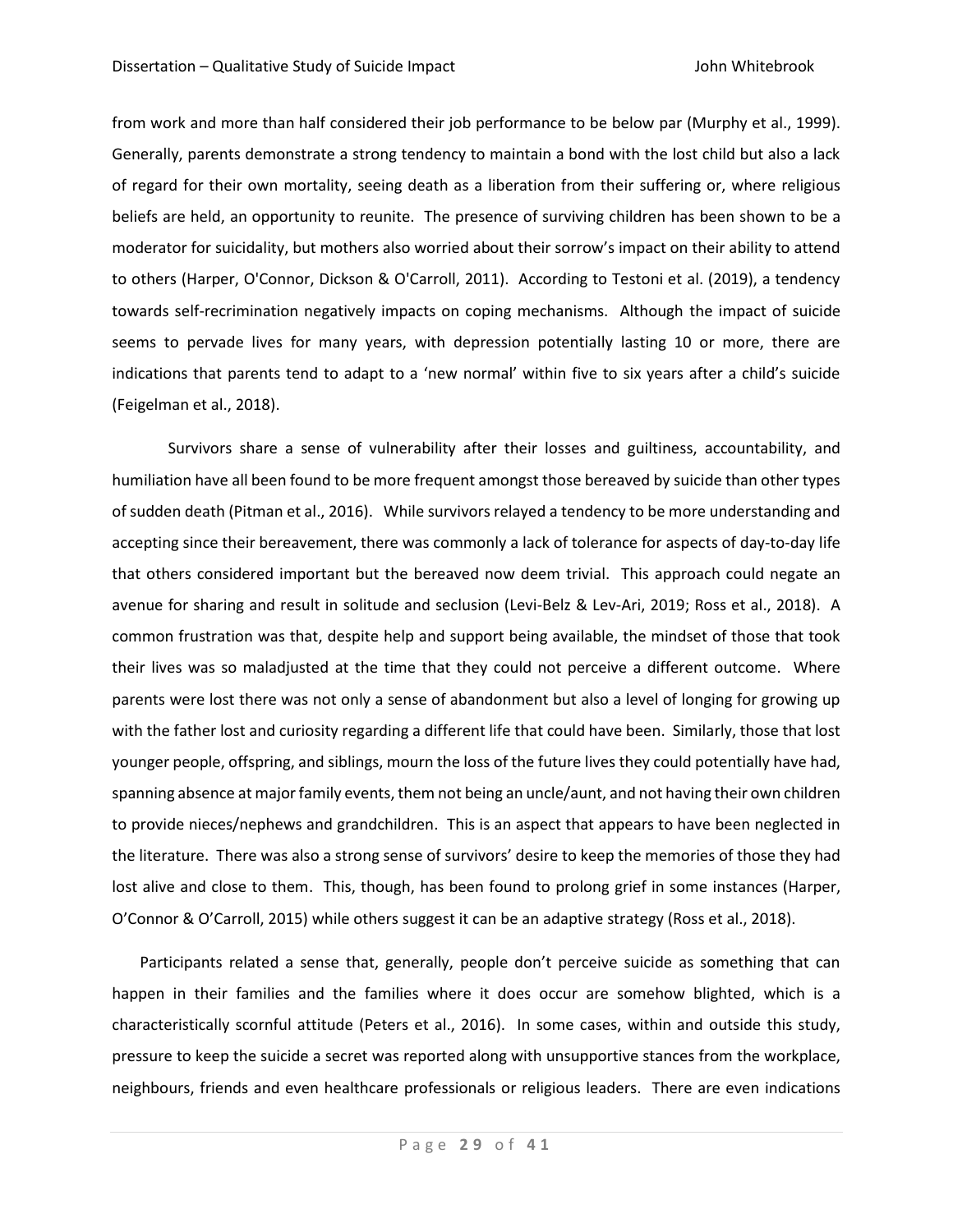that the public regard survivors to be "contaminated by their loved one's suicide" (Sheehan et al., 2018, p. 340). It was noted by a participant that, post loss, someone remarked that the person they lost was not a 'candidate' for suicide, demonstrating a marked lack of understanding as to the complexities involved. One person in the study noted a sense of 'toxic masculinity' within our society, reflecting the pressure on young men to behave in certain ways which impacts their ability to cope with mental health issues and all those around them. Survivors susceptible to taking on perceived stigma can feel a reduced sense of self-worth, depression, limitation of capabilities and resignation (Sheehan et al., 2018). A direct correlation of trauma, amongst suicide survivors, has been observed in association with perceived stigma (Scocco et al., 2017). There seemed to be a general sense that the stigma associated with suicide is declining, and this may reflect recent coverage of high-profile cases but, at the same time, there's a fear that a media bandwagon is highlighting those cases at the expense of a wider understanding of how suicide affects the general population. Several participants experienced newspaper hype, and untruths, regarding coverage of their own losses. The so-called 'Werther effect', named after a German author, that wrote about suicide, has been found to perpetuate with media coverage of suicide often causing an uptick in suicides, where the report covers a celebrity and especially where details of the method were included (Niederkrotenthaler et al., 2020).

Regarding the role of government, opinions ranged from a belief that human behaviour cannot be significantly influenced by policy, to a more frequent feeling that the government should be much more proactive in addressing the prevalence of suicide in the UK. In England, the government proposes to provide more than £10 million to mental health and bereavement charities in respect of the COVID-19 impact, and £5 million specifically for suicide prevention, as part of overall £500 million fund for mental health services, to reduce the backlog of needs, in 2021-22. Public Health England has been allocated £1.2 million, for this period, to develop "a national real-time suicide surveillance system" (Department of Health, 2021, p. 22). For context, figures published by the "ONS" (2021b) show that there were 5,224 registered suicides in 2020 alone, across England and Wales. As remarked upon by one participant, the economic impact of each suicide, by someone of working age, in England, covering emergency services, funeral expenses and lost productivity, plus some intangibles, is estimated at £1.67 million per incidence, at 2009 costs (Knapp et al., 2011). Using that figure suggests a financial impact of over £8.72 billion. The "ONS" (2021b) figures show a statistically significant reduction in suicide rate from 2019 (11/100,000) to 2020 (10/100,000) put down to delays in registrations plus a fall in male suicides when the pandemic began (England & Wales). Males still made up three quarters of those lost to suicide, a trend noted to have been in place for several decades. Per the government's plan, a National Suicide Prevention Alliance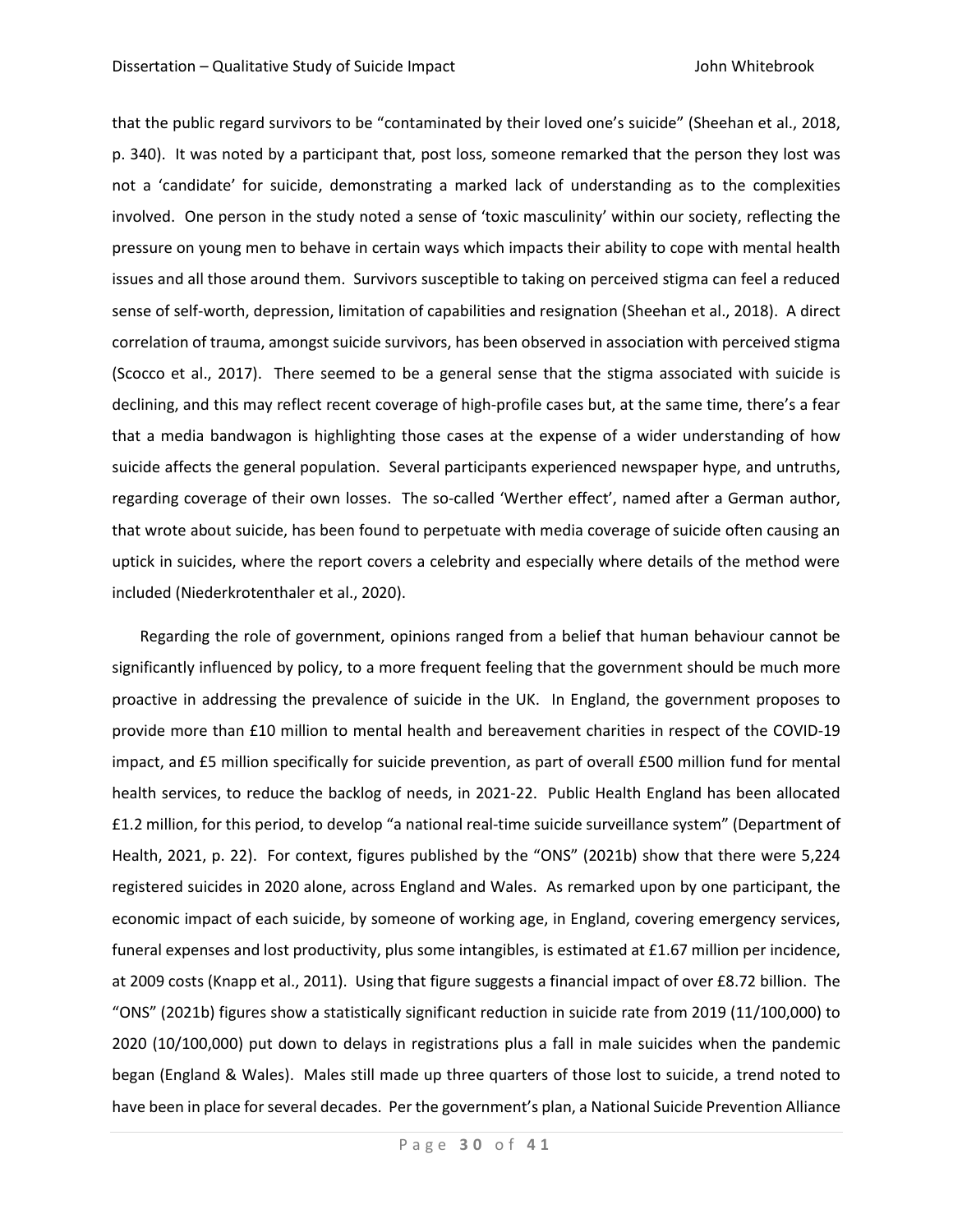Lived Experience Network was set-up, in September 2020, to offer online support to those at risk. Whilst those involved provided very positive views of its impact, the reality is that the program is largely unknown. This contrasts with the government document's aim to deliver improved communication and assistance to the bereaved. It has also been noted that such programs should include the active participation of the bereaved within them and not be the sole purview of academics (Andriessen & Krysinska, 2012). Regarding healthcare and legal systems appearing to operate in isolation, a greater public health approach, including school-based programs and proactive reach outs to the bereaved, has been suggested as a more effective overall approach to both prevention and postvention (Andriessen et al., 2019). Funding models likely drive the lack of an integrated approach, and this was, ironically, noted to be an issue for SoBS in that specific lottery funding carries with it an expectation of a pattern of spending that may not dovetail with other charitable organisations.

While some received strong support from relatives, and friends, several noted that the suicide caused discord and acrimony. There was also, often, a sense that those that promised assistance, immediately after the loss, frequently did not follow through resulting in a feeling of being let-down. In general, it has been found that suicide survivors are not substantially assisted by family and friends (Pitman, 2018). There was also a difference indicated in terms of wanting people to acknowledge the loss, versus preferring not to be treated any differently than before. Generally, though, there was a sense that, where people clearly knew about the bereavement, it is better to talk about it rather than avoid the topic. These reactions are in accordance with observations made elsewhere (Pitman et al., 2018). Some find work colleagues very supportive, but it was noted that behaviours can also betray a lack of understanding and empathy. A clear difference has been found in the ability of some survivors to communicate to others how their loss has affected their lives, which can lessen post-bereavement recovery (Levi-Belz, 2016). Overall, survivors strongly identify with others that have experienced the same trauma and disruptive fallout. But not only are they at greater risk of mental health problems, and can find themselves isolated from family members, in this study survivors indicated that they feel that there is a lack of signposting, in that they must seek out help, at a time when their ability to do so is significantly reduced. This included participants not being made aware of SoBS, by any professional or group, and coming across it via internet searches. It has been found that survivors are often unaware of the frequency of their situation (Feigelman et al., 2018). That said, survivors report a strong sense of community, within SoBS, and the unique ability of their fellow bereaved to comprehend their suffering in a way those not affected can never fully understand. While there are significant negative ramifications of bereavement by suicide, some participants – unsurprisingly the ones bereaved the longest, did relate what has been termed Post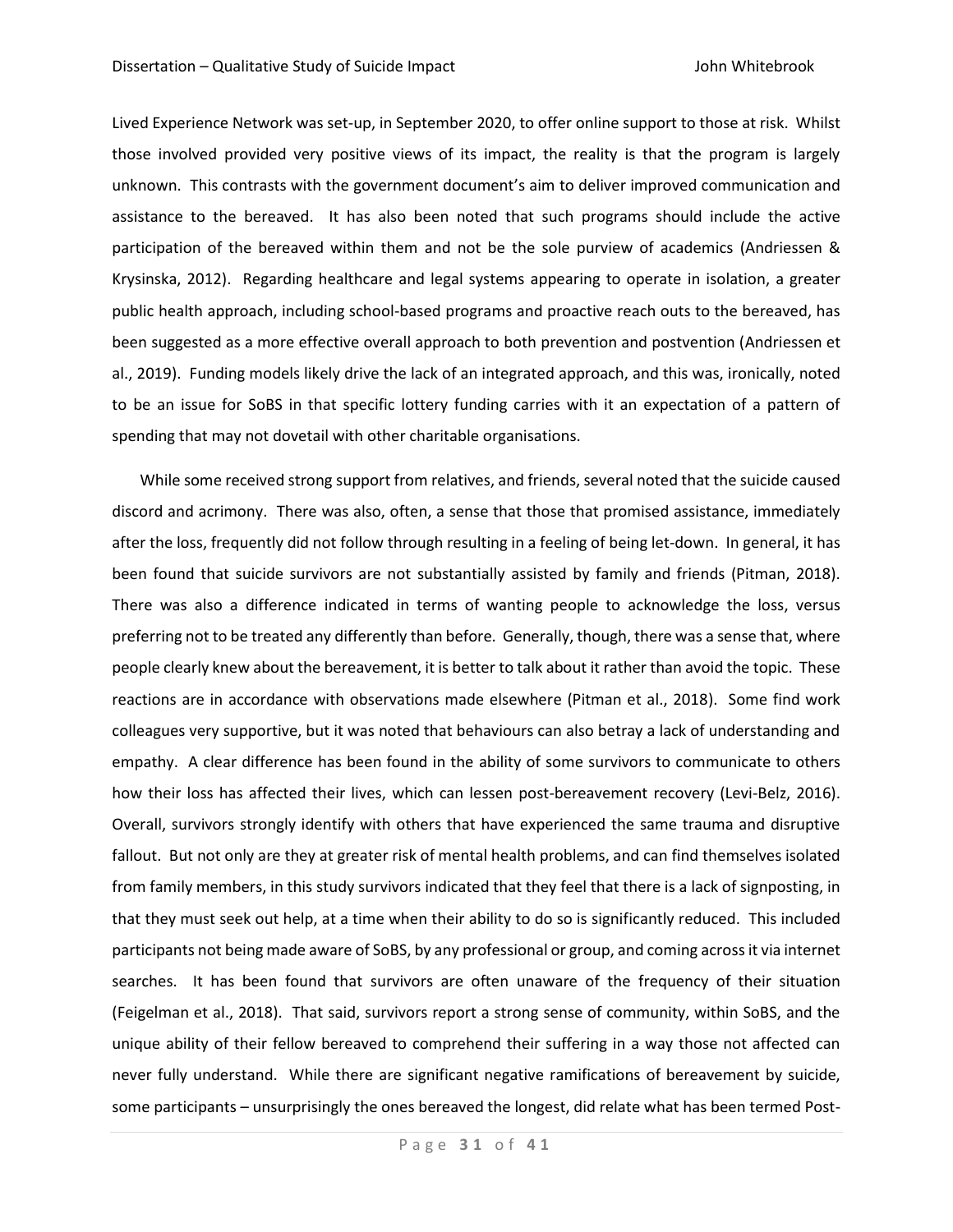Traumatic Growth (Jordan, 2020) such as increased resilience, being non-judgemental, optimism and benevolence. These attributes are typical of those that have found themselves ready and able to volunteer with SoBS, with them reporting that helping others provides satisfaction and a sense of progression. Religiosity was not a major factor in any of the interviews, with no reports of any change in belief system post-bereavement. Consistently it was remarked that SoBS has been invaluable to those bereaved, in line with Cerel et al. (2009) who reported 94% found such peer support meetings mediumly to extremely valuable. Research has indicated the largest numbers affected by suicide are the friends of those lost but that support groups are primarily constituted of first-order relatives (Feigelman et al., 2018). "ONS" (2021b) figures, for 2020, show London as having the lowest suicide rate in England (7.0/100,000). With a mid-2020 London population recorded at about nine million, the suicide deaths would be approximately 630. Estimates of those deeply impacted, per event, vary from 10 (Pitman et al., 2017) to 60 (Pitman et al., 2018). Using the figure of 25, from Levi-Belz and Lev-Ari (2019), those profoundly affected in London would number 15,750 for last year alone. There are eight SoBS groups in and around London with the central London SOBS group being the largest and approaching 250 active members. This reflects the literature in that only a small proportion of those bereaved by suicide attend peer support groups (Andriessen & Krysinska, 2012). Some voiced a desire to have meetings dedicated to certain types of loss or breakouts from main meetings to address the need. At the same time, it was acknowledged that logistically this may be difficult. It has been found that such delineations are rare (Andriessen et al., 2017). The same authors suggest that peer support groups would benefit from research education to better enable them to provide services in practical terms. There was also a sense that volunteers could be better prepared for the shift in emphasis from being a general SoBS member as the overhead of the responsibility, to handle calls or run meetings, was generally felt to somewhat diminish the personal benefit.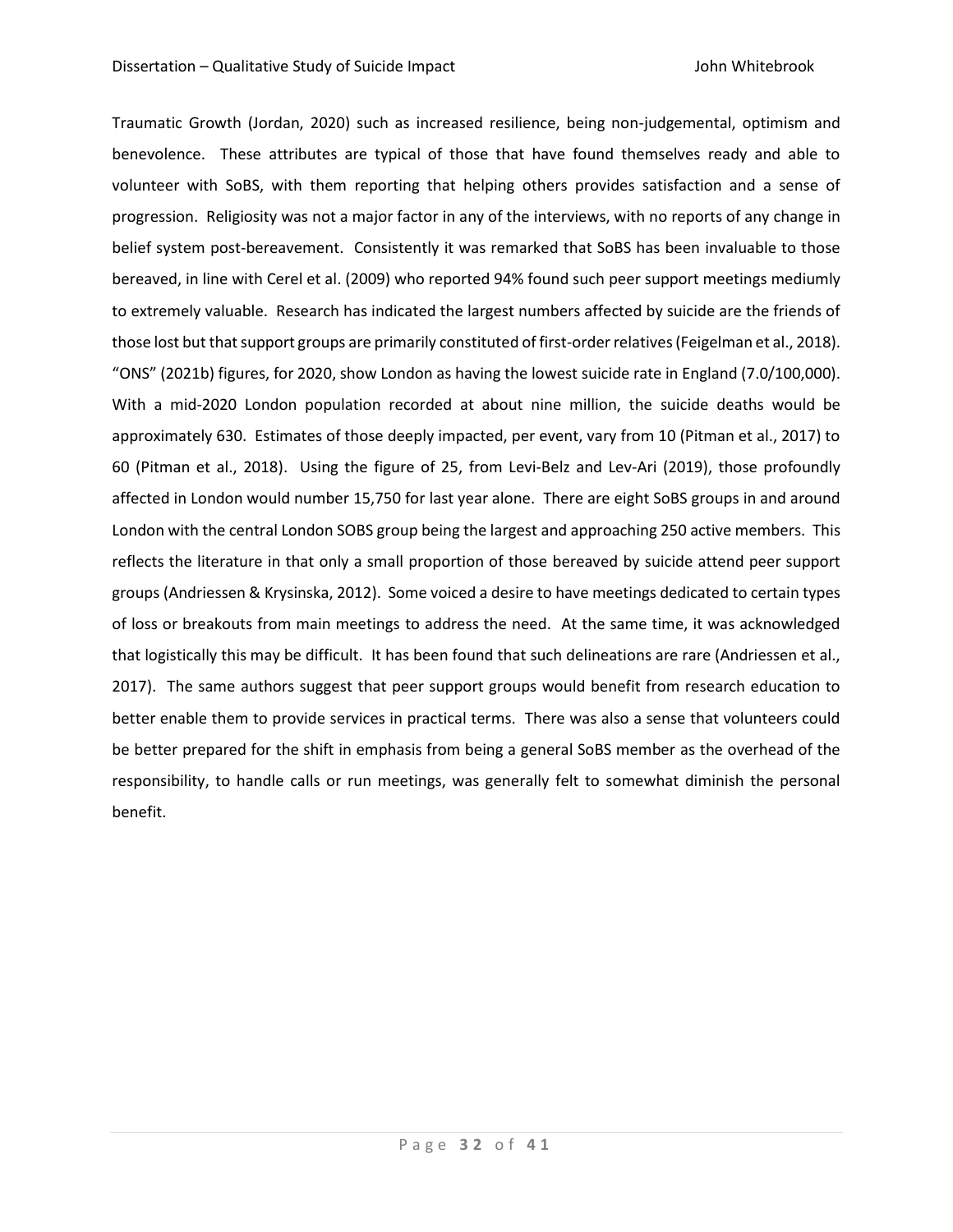## Strengths and Limitations

Much prior research has been carried out on students from academic establishments in Western countries. This study sampled people from a somewhat broader pool however, it was still localised to England and Wales plus, since over half the participants are SoBS volunteers, their perspective may be somewhat different from those bereaved by suicide that are not in that role or part of the organisation. The ethical considerations were fully explored by all parties, given the highly sensitive nature of this research and the approach is in keeping with previous studies (Andriessen, 2014). Aspects not specifically addressed include the background, education, economic status, and personality traits of those lost, and survivors, which could be important factors affecting both those that take their own lives and how those left behind deal with their bereavement. It's possible pre-existing trauma, prior to the bereavement by suicide, could impact participants' perceptions (Murphy et al., 1999) and this was not explicitly investigated.

A limitation to the study could be, as the researcher is a fellow SoBS member, and volunteer, already known to half of the participants, that they may have held back on relating some of the more emotional and traumatic aspect of their losses, assuming it to be understood. Conversely, the researcher's own experience of bereavement by suicide likely put participants at ease and facilitated openness during the interviews; other studies have found that participants may be guarded (Peters et al., 2016). Additional reflexivity considerations include potential bias in terms of those the researcher asked personally to participate (four of eight) and a possible sub-conscious leaning towards those with similar experiences, and perspectives, based on historical sharing at SoBS meetings. It should also be noted that while a review of prior research is normal, and expected, in and of itself that exercise could have primed the researcher's approach. Also, there may have been a level of interpretation, during the analysis, that reflects an unconscious tendency to draw out aspects that the researcher identified with, above those factors less familiar due to differing circumstances.

## **Conclusions**

Suicides have a devastating impact upon whole families. The effects are far-reaching, radically, and permanently changing the lives of those left behind. In the case of recognised problems pertaining to those lost, survivors felt as if they were not sufficiently educated, or warned, as to the potential consequences and that there should be more openness regarding the real risks rather than healthcare professionals looking to placate families and reassure them that 'it'll be alright'. The healthcare system partitioning of medical information, between practices and professionals, negates any individual having a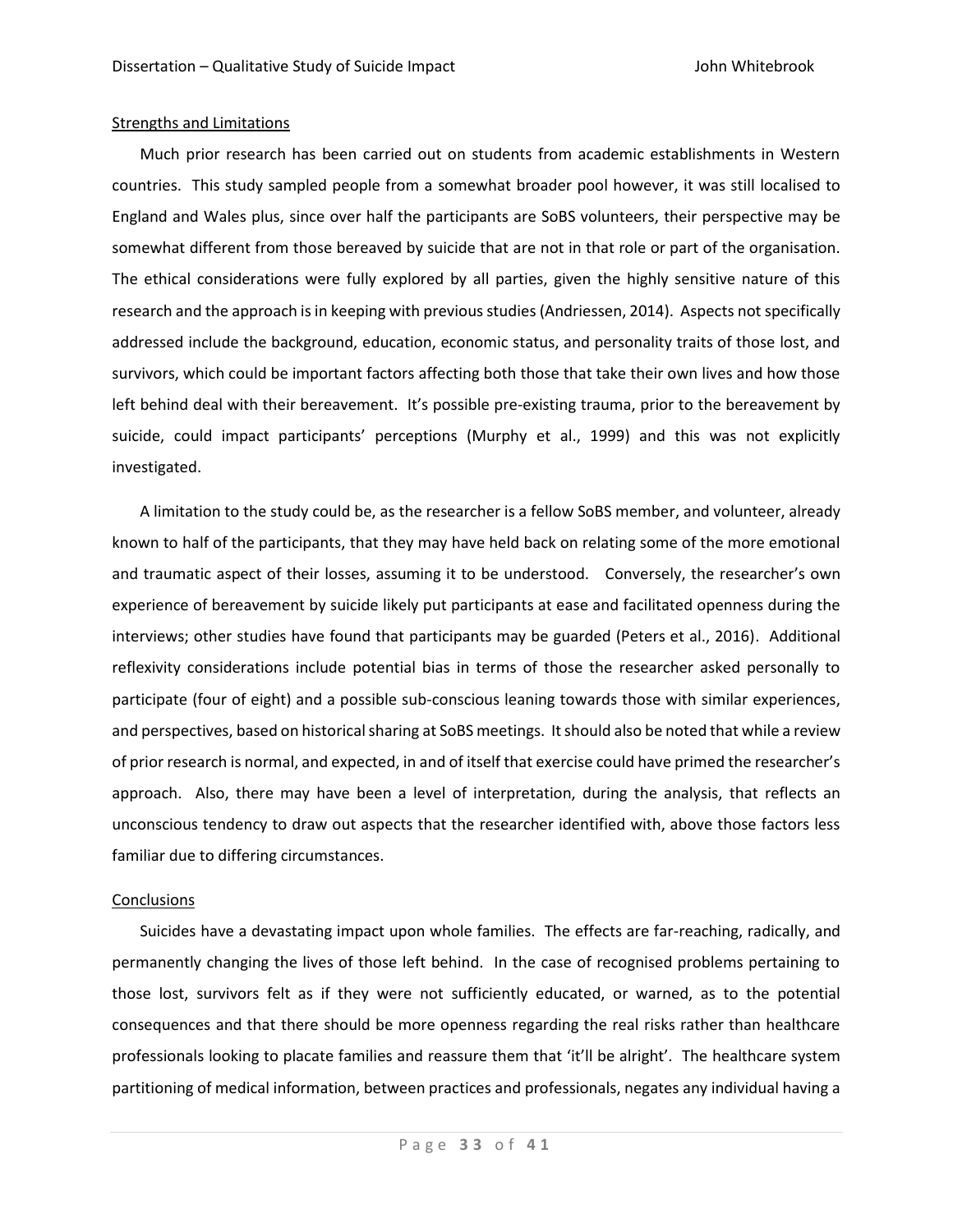complete overview of the health, and associated hazards, of someone who may be considering taking their own life. This includes instances where planning has been divulged or even prior attempts confessed to or handled. While survivors seem to share a core set of responses to their loss(es), there are distinct aspects pertaining to the relationship(s) prior to bereavement. Coping does appear to get better over time, but the adjustment is far from linear.

Survivors perceive a widespread mindset of denial, in that the public considers suicide within families as something that happens to 'other people' rather than it being a very real risk to everyone. Many survivors acknowledge that they, themselves, had never seriously considered that suicide would impact their lives until it happened. There is a sense that the vocabulary, within society, regarding suicide is fundamentally wrong and that societal perspectives need to be radically realigned. In that respect, there is a high level of frustration that the UK government seems to acknowledge the seriousness and pervasiveness of suicide, as a severe problem in society, but does not follow through with leadership, proper funding, or a structure to tackle the issue. The requirements of handling the aftermath of a death can never be easy but those bereaved by suicide are usually in deep shock, confused and overwrought when they need to deal with the mechanistic aspects. Generally, there is no assistance available, and survivors' trauma is often exacerbated by encounters with officialdom and some unsympathetic individuals within. Similarly, for core, long-term, meaningful support, survivors rely to the very greatest extent on the voluntary sector. SoBS has been very beneficial to all participants and an overwhelming sense of camaraderie and gratitude permeated the interviews. That said, most noted they stumbled across SoBS and feel that much more should be done to raise its profile and engage emergency services, and healthcare professionals, to actively signpost it to those in need. Several noted that organisations like CALM, Mind and The Samaritans are well-known and widely identifiable, but that SoBS remains a niche organisation with very little awareness outside of its staff and membership. There is a common drive to help others bereaved by suicide with the vast majority of those in this study either already active within SoBS or indicating a firm wish to give back to those that have helped them. A strong sense of community was evident which reflects both the vulnerability of those bereaved by suicide and the belief that only those similarly bereaved can ever really understand what they have endured and continue to face. In terms of the execution of peer support meetings, several people would like to see dedicated subgroups relating to the loss of specific relationships, reflecting a greater sense of kinship and empathy where the bereavement is more alike. Some have found the pandemic shift to online meetings detrimental to the value they can derive themselves and to their ability to assist others. The change in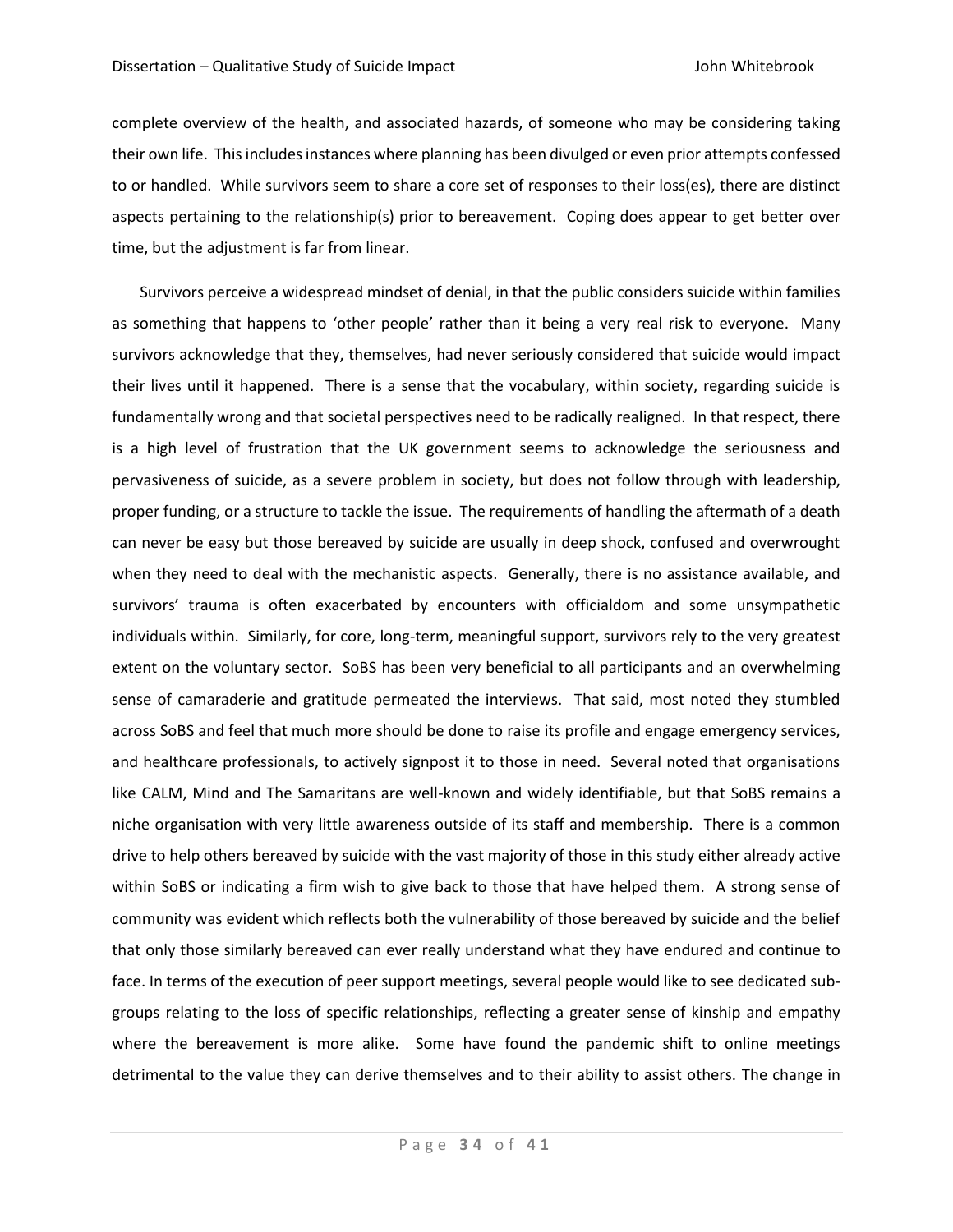dynamic, from SoBS member to volunteer, was not apparent to many until they had taken on their duties, and this should be more transparent and handled in the training.

Overall, there is a pervading thread that too many aspects of suicide bereavement are isolated and that a more cohesive approach, including government, media, healthcare and legal systems, emergency services and the voluntary sector, would be beneficial to addressing the significant public health issue all parties acknowledge exists. Key to this is a major contribution by survivors. Specifically, regarding SoBS, while it could be argued that greater awareness may alleviate concerns about their potential actions, in those that are potentially suicidal, a strong counterargument is that an understanding of the devastation caused could be protective.

Future studies could look to gain input when the trauma is at its most raw, adding important background information. Gathering data on any pre-existing trauma would provide context. Neglected areas of research include impacts on non-family bereaved, a sense of loss of the future that could have been, and repatriation of those lost abroad. COVID-19 was mentioned by participants but the pandemic's impact, both in terms of the increased risk of potential suicides, and lockdown's impact on the metal health of the bereaved, was not explicitly covered in the current study. Further, the shift to greater levels of online support, because of the pandemic, is worthy of additional research. Based on the lived experiences of the small number of suicide survivors in this study, it should be possible to better understand the major factors impacting bereavement of this type. This would facilitate targeted focus groups, for example lower income, non-English speaking individuals, thereby expanding on the theme themes/clusters identified. A quantitative study, collecting data on those lost and those bereaved, could provide important context with respect to factors such as socio-economic status, education, personality traits and the impact of the pandemic. This could then feed into an extended IPA study to further the understanding of how survivors of suicide can most effectively be supported in practical terms.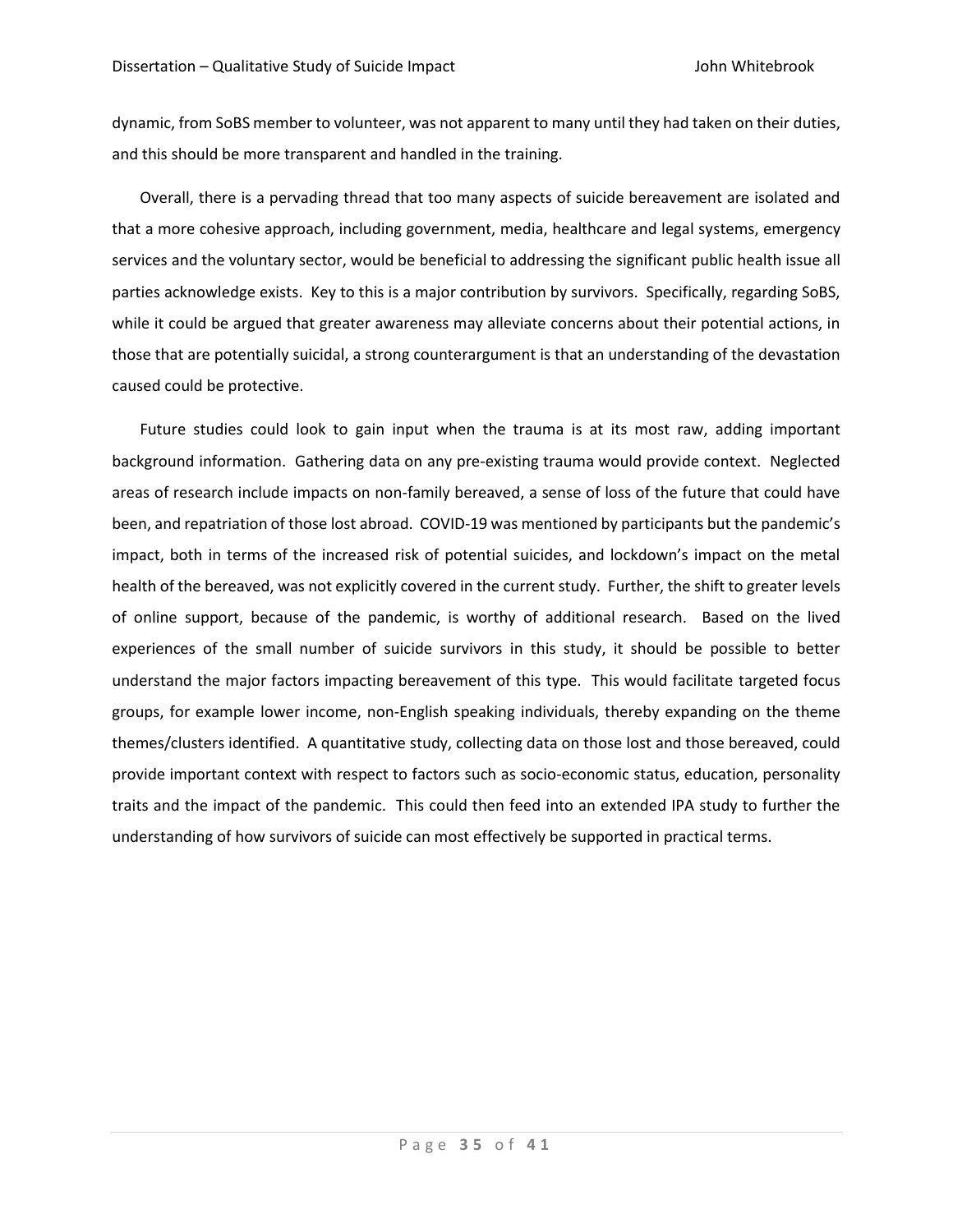# **References**

- Andriessen, K. (2014). Suicide bereavement and postvention in major suicidology journals: lessons learned for the future of postvention. *Crisis, 35*, 338–348. doi:10.1027/0227-5910/a000269
- Andriessen, K., Dransart, D. A. C., Cerel, J., & Maple, M. (2017). Current postvention research and priorities for the future. *Crisis, 38*(3), 202–206. doi:10.1027/0227-5910/a000459
- Andriessen, K., & Krysinska, K. (2012). Essential questions on suicide bereavement and postvention. *International Journal of Environmental Research and Public Health, 9*(1), 24-32. doi:10.3390/ijerph9010024
- Andriessen, K., Krysinska, K., Kõlves, K., & Reavley, N. (2019). Suicide postvention service models and guidelines 2014–2019: A systematic review*. Frontiers in psychology, 10*, 2677. doi:10.3389/fpsyg.2019.02677
- Bellini, S., Erbuto, D., Andriessen, K., Milelli, M., Innamorati, M., Lester, D., ... & Pompili, M. (2018). Depression, hopelessness, and complicated grief in survivors of suicide. *Frontiers in Psychology, 9*, 198, 1-6. doi:10.3389/fpsyg.2018.00198
- Brent, D., Melhem, N., Donohoe, M. B., & Walker, M. (2009). The incidence and course of depression in bereaved youth 21 months after the loss of a parent to suicide, accident, or sudden natural death. *American Journal of Psychiatry, 166*(7), 786-794. doi:10.1176/appi.ajp.2009.08081244
- Calati, R., Cohen, L. J., Schuck, A., Levy, D., Bloch-Elkouby, S., Barzilay, S., ... & Galynker, I. (2020). The Modular Assessment of Risk for Imminent Suicide (MARIS): A validation study of a novel tool for suicide risk assessment. *Journal of affective disorders, 263*, 121-128. doi:10.1016/j.jad.2019.12.001
- Carmassi, C., Calderani, E., Pocai, B., Gemignani, S., Menichini, M., Manni, C., ... & Dell'Osso, L. (2013). P. 8. b. 013 Suicide survivors with complicated grief (CG): do they differ from other kinds of bereaved individuals with CG?. *European Neuropsychopharmacology, 23*, S626-S627. doi:10.1016/S0924-977X(13)70996-9
- Cerel, J., McIntosh, J. L., Neimeyer, R. A., Maple, M., & Marshall, D. (2014). The continuum of "survivorship": Definitional issues in the aftermath of suicide. *Suicide and Life‐Threatening Behavior, 44(*6), 591-600. doi:10.1111/sltb.12093
- Cerel, J., Padgett, J. H., Conwell, Y., & Reed Jr, G. A. (2009). A call for research: The need to better understand the impact of support groups for suicide survivors. *Suicide and Life-Threatening Behavior, 39*(3), 269-281. doi:10.1521/suli.2009.39.3.269
- Department of Health (2021). *Preventing Suicide in England: Fifth Progress Report of the Cross-Government Outcomes Strategy to Save Lives*. Department of Health: London, UK.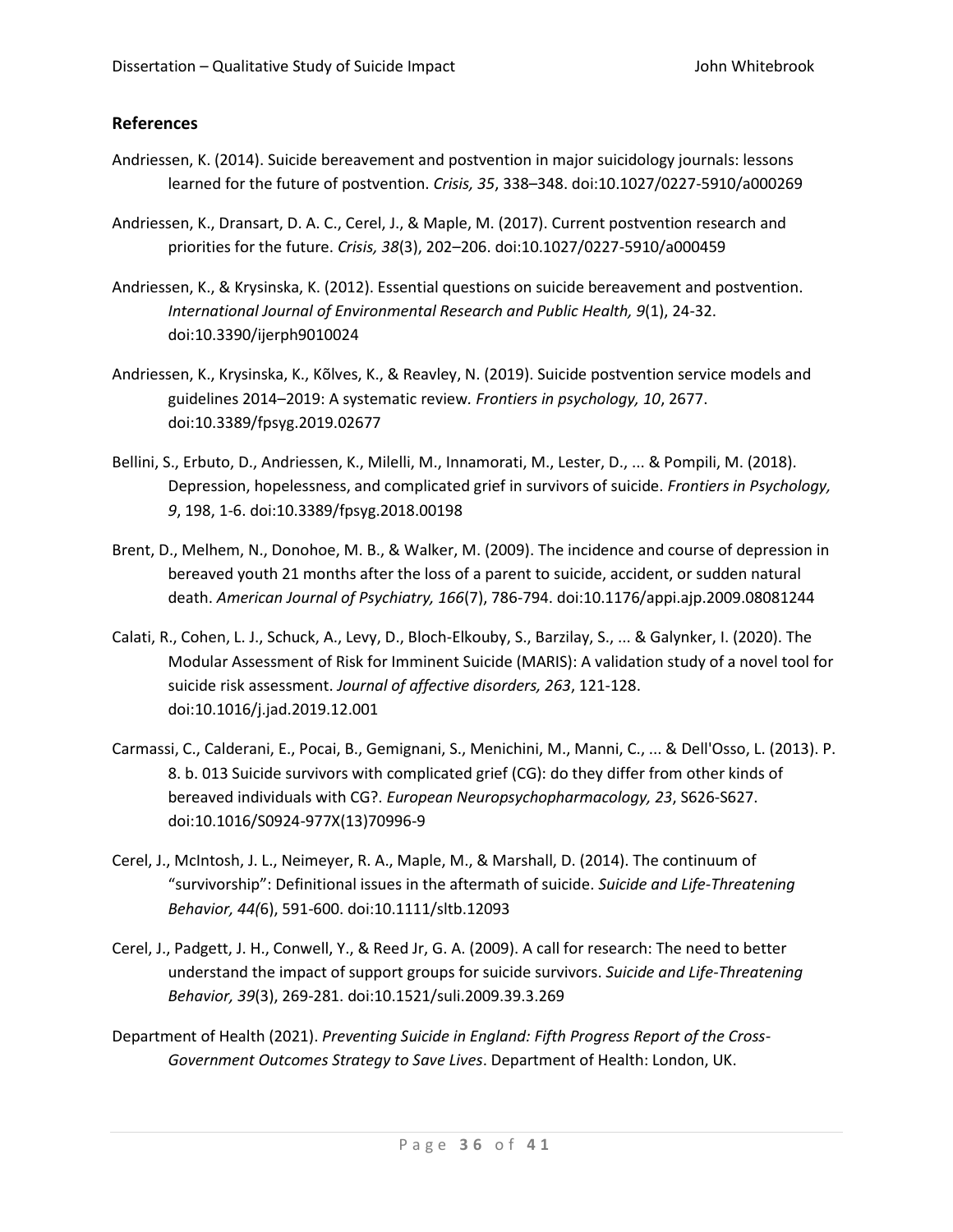- Dyregrov, K., & Dyregrov, A. (2005). Siblings after suicide "The forgotten bereaved". *Suicide and Life-Threatening Behavior, 35*(6), 714-724. doi:10.1521/suli.2005.35.6.714
- Erlangsen, A., Runeson, B., Bolton, J. M., Wilcox, H. C., Forman, J. L., Krogh, J., ... & Conwell, Y. (2017). Association between spousal suicide and mental, physical, and social health outcomes: a longitudinal and nationwide register-based study. *JAMA psychiatry, 74*(5), 456-464. doi:10.1001/jamapsychiatry.2017.0226
- Feigelman, W., Cerel, J., McIntosh, J. L., Brent, D., & Gutin, N. (2018). Suicide exposures and bereavement among American adults: Evidence from the 2016 General Social Survey. *Journal of Affective Disorders, 227*, 1-6. doi:10.1016/j.jad.2017.09.056
- Fiore, J. (2019). A systematic review of the dual process model of coping with bereavement (1999– 2016). *OMEGA-Journal of Death and Dying*, doi:10.1177/0030222819893139.
- Gunnell, D., Appleby, L., Arensman, E., Hawton, K., John, A., Kapur, N., ... & Yip, P. S. (2020). Suicide risk and prevention during the COVID-19 pandemic. *The Lancet Psychiatry, 7*(6), 468-471. doi:10.1016/S2215-0366(20)30171-1
- Hamdan, S., Berkman, N., Lavi, N., Levy, S., & Brent, D. (2020). The effect of sudden death bereavement on the risk for suicide: The role of suicide bereavement. *Crisis: The Journal of Crisis Intervention and Suicide Prevention, 41*(3), 214–224. doi:10.1027/0227-5910/a000635
- Hanschmidt, F., Lehnig, F., Riedel-Heller, S. G., & Kersting, A. (2016). The stigma of suicide survivorship and related consequences - A systematic review. *PloS One, 11*(9), 1-16. doi:10.1371/journal.pone.0162688
- Harper, M., O'Connor, R., Dickson, A., & O'Carroll, R. (2011). Mothers continuing bonds and ambivalence to personal mortality after the death of their child–an interpretative phenomenological analysis. *Psychology, Health & Medicine, 16*(2), 203-214. doi:10.1080/13548506.2010.532558
- Harper, M., O'Connor, R. C., & O'Carroll, R. E. (2014). Factors associated with grief and depression following the loss of a child: A multivariate analysis. *Psychology, Health & Medicine, 19*(3), 247- 252. doi:10.1080/13548506.2013.811274
- Harper, M., O'Connor, R. C., & O'Carroll, R. E. (2015). The relative importance of avoidance and restoration-oriented stressors for grief and depression in bereaved parents. *Psychology, Health & Medicine, 20*(8), 906-915. doi:10.1080/13548506.2014.990908
- Hawton, K., Hill, N. T., Gould, M., John, A., Lascelles, K., & Robinson, J. (2020). Clustering of suicides in children and adolescents. *The Lancet Child & Adolescent Health, 4(*1), 58-67. doi:10.1016/S2352- 4642(19)30335-9
- Jordan, J. R. (2020). Lessons learned: Forty years of clinical work with suicide loss survivors. *Frontiers in psychology, 11*, 766. doi:10.3389/fpsyg.2020.00766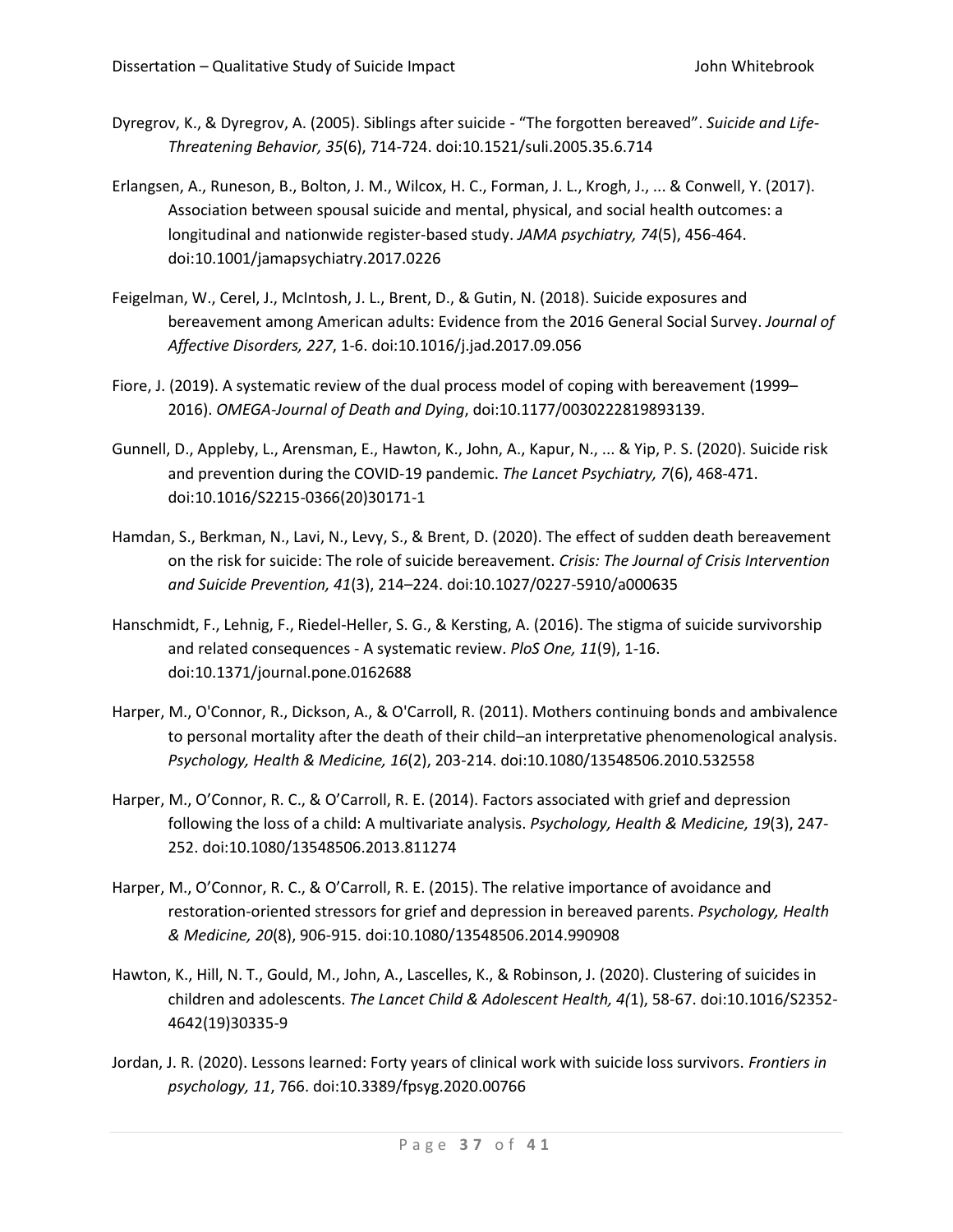- Knapp, M., McDaid, D., & Parsonage, M. (2011). *Mental health promotion and mental illness prevention: The economic case.* Department of Health: London, UK.
- Levi-Belz, Y. (2016). To share or not to share? The contribution of self-disclosure to stress-related growth among suicide survivors. *Death Studies, 40*(7), 405-413. doi:10.1080/07481187.2016.1160164
- Levi-Belz, Y., & Lev-Ari, L. (2019). "Let's Talk About It": The Moderating Role of Self-Disclosure on Complicated Grief over Time among Suicide Survivors. *International Journal of Environmental Research and Public Health, 16*(19), 3740. doi:10.3390/ijerph16193740
- Maple, M., Pearce, T., Sanford, R., Cerel, J., Dransart, D. A. C., & Andriessen, K. (2017). A systematic mapping of suicide bereavement and postvention research and a proposed strategic research agenda. *Crisis, 39*(4), 275–282. doi:10.1027/0227-5910/a000459
- Murphy, S. A., Braun, T., Tillery, L., Cain, K. C., Johnson, L. C., & Beaton, R. D. (1999). PTSD among bereaved parents following the violent deaths of their 12‐to 28‐year‐old children: A longitudinal prospective analysis. *Journal of Traumatic Stress, 12*(2), 273-291. doi:10.1023/A:1024724425597
- Nakajima, S. (2018). Complicated grief: recent developments in diagnostic criteria and treatment. *Philosophical Transactions of the Royal Society B: Biological Sciences, 373*(1754), 20170273. doi:10.1098/rstb.2017.0273
- Nam, I. (2016). Suicide bereavement and complicated grief: Experiential avoidance as a mediating mechanism. *Journal of Loss and Trauma, 21*(4), 325-334. doi:10.1080/15325024.2015.1067099
- Niederkrotenthaler, T., Braun, M., Pirkis, J., Till, B., Stack, S., Sinyor, M., ... & Spittal, M. J. (2020). Association between suicide reporting in the media and suicide: systematic review and metaanalysis. *Bmj, 368*. doi:10.1136/bmj.m575
- Office of National Statistics (2021b). *Deaths from suicide that occurred in England and Wales*. Retrieved from, [https://www.ons.gov.uk/peoplepopulationandcommunity/birthsdeathsandmarriages/deaths/d](https://www.ons.gov.uk/peoplepopulationandcommunity/birthsdeathsandmarriages/deaths/datasets/deathsfromsuicidethatoccurredinenglandandwales) [atasets/deathsfromsuicidethatoccurredinenglandandwales](https://www.ons.gov.uk/peoplepopulationandcommunity/birthsdeathsandmarriages/deaths/datasets/deathsfromsuicidethatoccurredinenglandandwales)
- Office of National Statistics (2021a). *Suicides in England and Wales: 2020 registrations*. Retrieved from, [https://www.ons.gov.uk/peoplepopulationandcommunity/birthsdeathsandmarriages/deaths/b](https://www.ons.gov.uk/peoplepopulationandcommunity/birthsdeathsandmarriages/deaths/bulletins/suicidesintheunitedkingdom/2020registrations) [ulletins/suicidesintheunitedkingdom/2020registrations](https://www.ons.gov.uk/peoplepopulationandcommunity/birthsdeathsandmarriages/deaths/bulletins/suicidesintheunitedkingdom/2020registrations)
- O'Neill, S., & O'Connor, R. C. (2020). Suicide in Northern Ireland: Epidemiology, risk factors, and prevention. *The Lancet Psychiatry, 7*(6), 538-546. doi: 10.1016/S2215-0366(19)30525-5
- Peters, K., Cunningham, C., Murphy, G., & Jackson, D. (2016). 'People look down on you when you tell them how he died': qualitative insights into stigma as experienced by suicide survivors. *International Journal of Mental Health Nursing, 25*(3), 251-257. doi:10.1111/inm.12210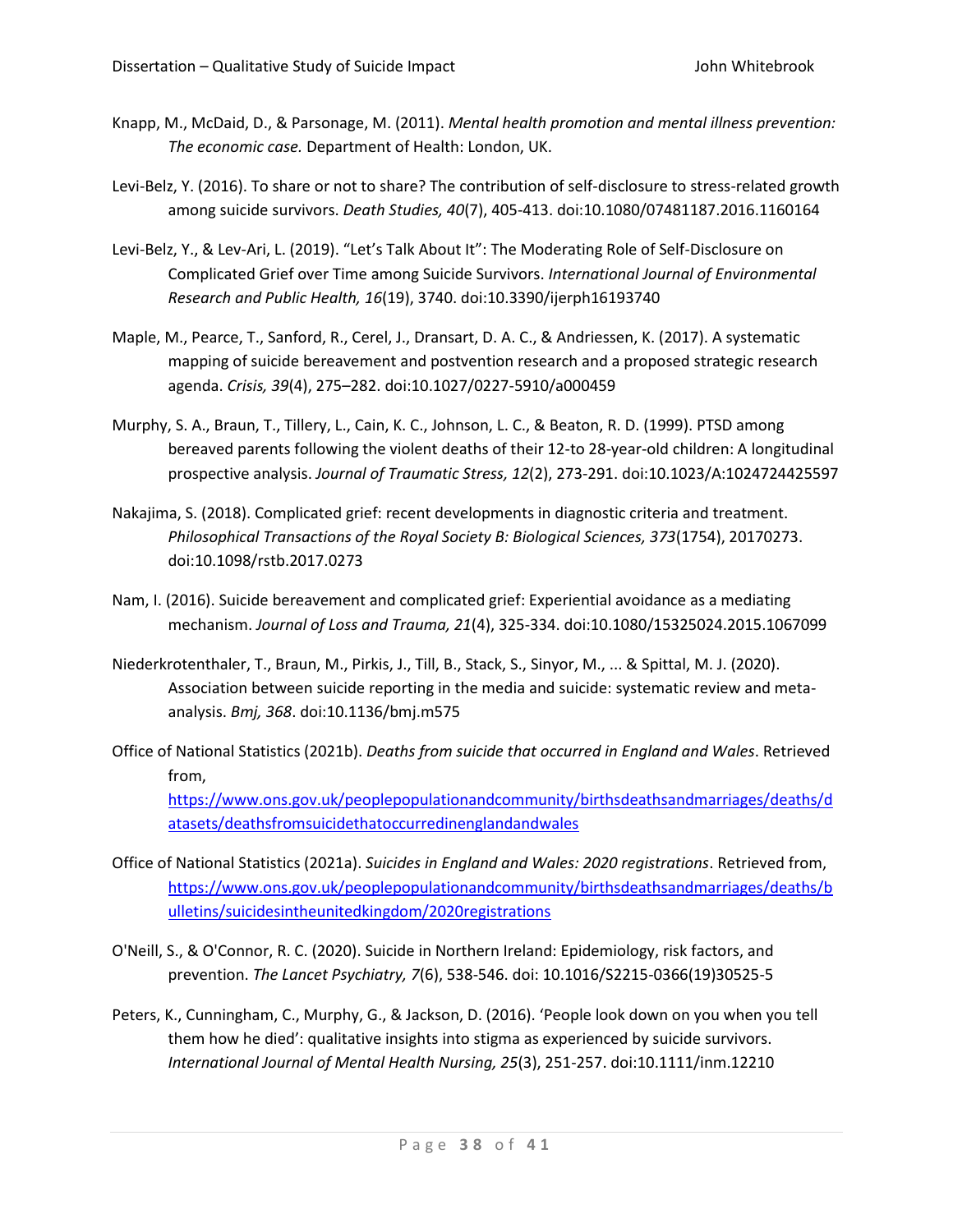- Pietkiewicz, I., & Smith, J. A. (2014). A practical guide to using interpretative phenomenological analysis in qualitative research psychology. *Psychological journal, 20*(1), 7-14. doi:10.14691/CPPJ.20.1.7
- Pitman, A. (2018). Addressing suicide risk in partners and relatives bereaved by suicide. *The British Journal of Psychiatry, 212*(4), 197-198. doi:10.1192/bjp.2017.46
- Pitman, A., De Souza, T., Khrisna Putri, A., Stevenson, F., King, M., Osborn, D., & Morant, N. (2018). Support needs and experiences of people bereaved by suicide: qualitative findings from a crosssectional British study of bereaved young adults. *International Journal of Environmental Research and Public Health, 15(*4), 666, 1-21. doi:10.3390/ijerph15040666
- Pitman, A., Nesse, H., Morant, N., Azorina, V., Stevenson, F., King, M., & Osborn, D. (2017). Attitudes to suicide following the suicide of a friend or relative: A qualitative study of the views of 429 young bereaved adults in the UK. *BMC Psychiatry, 17*(1), 1-11. doi:10.1186/s12888-017-1560-3
- Pitman, A. L., Osborn, D. P., Rantell, K., & King, M. B. (2016). The stigma perceived by people bereaved by suicide and other sudden deaths: a cross-sectional UK study of 3432 bereaved adults. *Journal of psychosomatic research, 87*, 22-29. doi:10.1016/j.jpsychores.2016.05.009
- Pridmore, S., & Pridmore, W. (2020). Suicide is impacted by culture: Gender suicide rates. *Neurology and Neurobiology, 3*(1). doi:10.31487/j.NNB.2020.01.02
- Robinson, C., & Pond, R. (2019). Do online support groups for grief benefit the bereaved? Systematic review of the quantitative and qualitative literature. *Computers in Human Behavior, 100*, 48-59. doi:10.1016/j.chb.2019.06.011
- Ross, V., Kõlves, K., Kunde, L., & De Leo, D. (2018). Parents' experiences of suicide-bereavement: a qualitative study at 6 and 12 months after loss. *International Journal of Environmental Research and Public Health, 15*(4), 618. doi:10.3390/ijerph15040618
- Schneider, B., Grebner, K., Schnabel, A., & Georgi, K. (2011). Do suicides' characteristics influence survivors' emotions? *Suicide and Life‐Threatening Behavior, 41*(2), 117-125. doi:10.1111/j.1943- 278X.2011.00024.x
- Scocco, P., Castriotta, C., Toffol, E., & Preti, A. (2012). Stigma of Suicide Attempt (STOSA) scale and Stigma of Suicide and Suicide Survivor (STOSASS) scale: two new assessment tools. *Psychiatry Research, 200*(2-3), 872-878. doi:10.1016/j.psychres.2012.06.033
- Scocco, P., Preti, A., Totaro, S., Ferrari, A., & Toffol, E. (2017). Stigma and psychological distress in suicide survivors. *Journal of Psychosomatic Research, 94*, 39-46. doi:10.1016/j.jpsychores.2016.12.016
- Sheehan, L., Corrigan, P. W., Al-Khouja, M. A., Lewy, S. A., Major, D. R., Mead, J., ... & Weber, S. (2018). Behind closed doors: The stigma of suicide loss survivors. *OMEGA-Journal of Death and Dying, 77(*4), 330-349. doi:10.1177/0030222816674215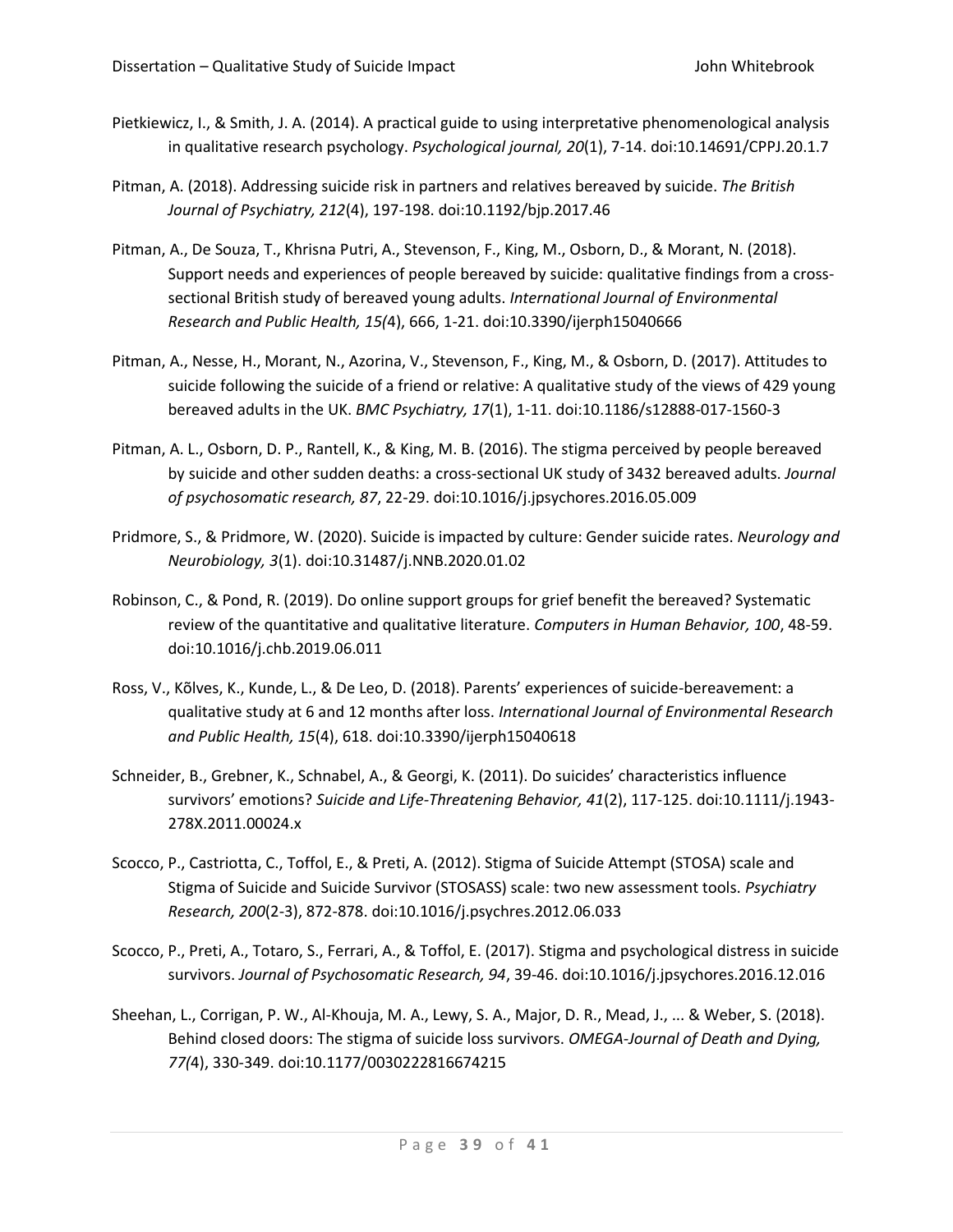- Smith, J.A., & Osborn, M. (2008). Interpretative phenomenological analysis. In J. A. Smith (Ed.), *Qualitative psychology: A practical guide to research methods* (pp. 53-80). London: Sage.
- Spallek, J., Reeske, A., Norredam, M., Nielsen, S. S., Lehnhardt, J., & Razum, O. (2015). Suicide among immigrants in Europe—a systematic literature review. *The European Journal of Public Health, 25(*1), 63-71. doi:10.1093/eurpub/cku121
- Steeg, S., Quinlivan, L., Nowland, R., Carroll, R., Casey, D., Clements, C., ... & Kapur, N. (2018). Accuracy of risk scales for predicting repeat self-harm and suicide: a multicentre, population-level cohort study using routine clinical data. *BMC psychiatry, 18*(1), 1-11. doi:10.1186/s12888-018-1693-z
- Stroebe, M., & Schut, H. (2010). The dual process model of coping with bereavement: A decade on. *Omega, 61*(4), 273–289. doi:10.2190/OM.61.4.b
- Testoni, I., Francescon, E., De Leo, D., Santini, A., & Zamperini, A. (2019). Forgiveness and blame among suicide survivors: a qualitative analysis on reports of 4-year self-help-group meetings. *Community Mental Health Journal, 55*(2), 360-368. doi:10.1007/s10597-018-0291-3
- Turecki, G. & Brent, D.A. (2016). Suicide and suicidal behaviour. *The Lancet, 387*(10013). doi:10.1016/S0140-6736(15)00234-2
- Young, I. T., Iglewicz, A., Glorioso, D., Lanouette, N., Seay, K., Ilapakurti, M., & Zisook, S. (2012). Suicide bereavement and complicated grief. *Dialogues in Clinical Neuroscience, 14*(2), 177. doi:10.31887/DCNS.2012.14.2/iyoung
- Zortea, T. C., Cleare, S., Melson, A. J., Wetherall, K., & O'Connor, R. C. (2020). Understanding and managing suicide risk. *British medical bulletin*. doi:10.1093/bmb/ldaa013